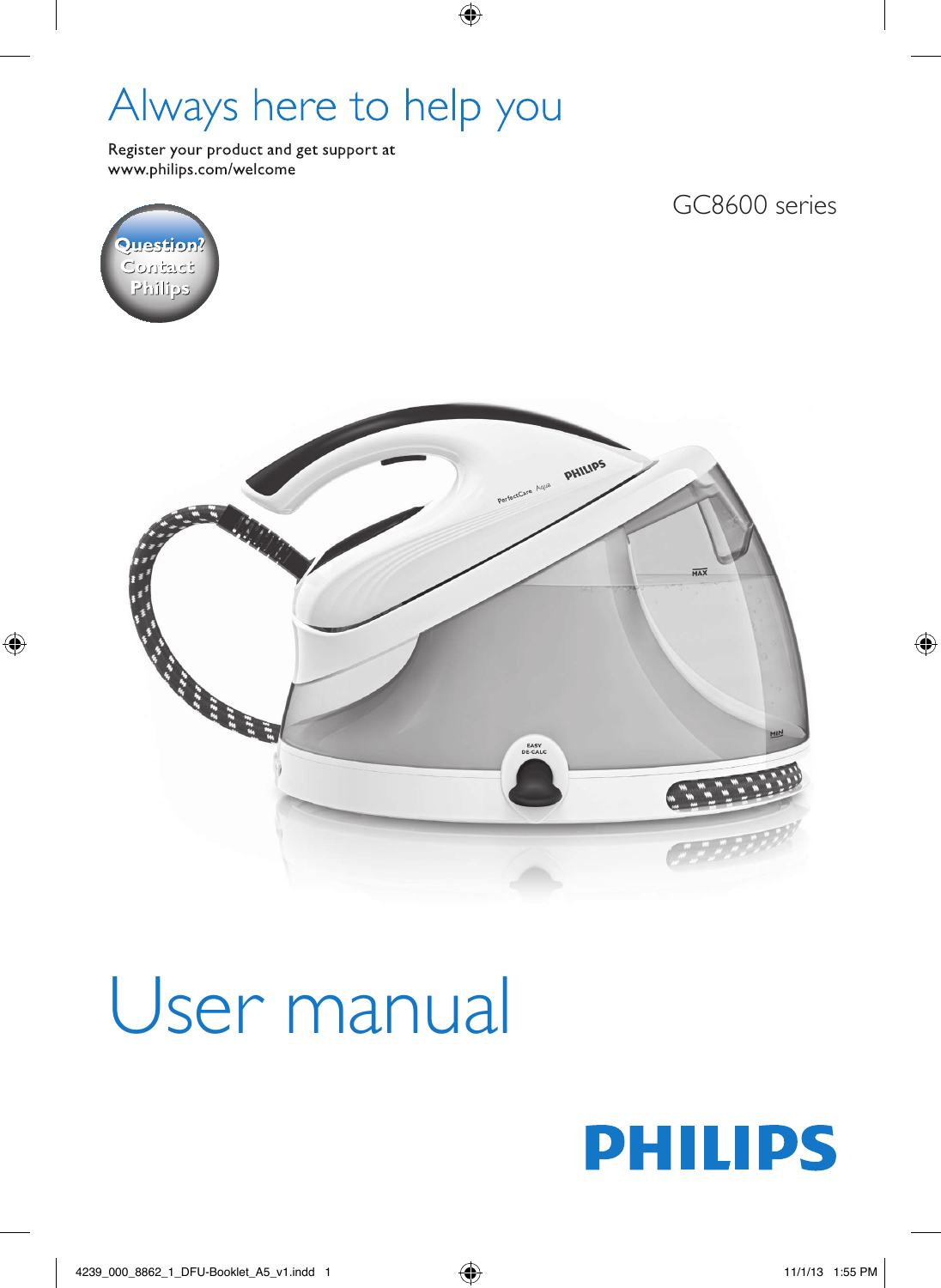

 $\bigoplus$ 

 $\overline{\phantom{a}}$ 

 $\bigoplus$ 

 $\overline{\phantom{a}}$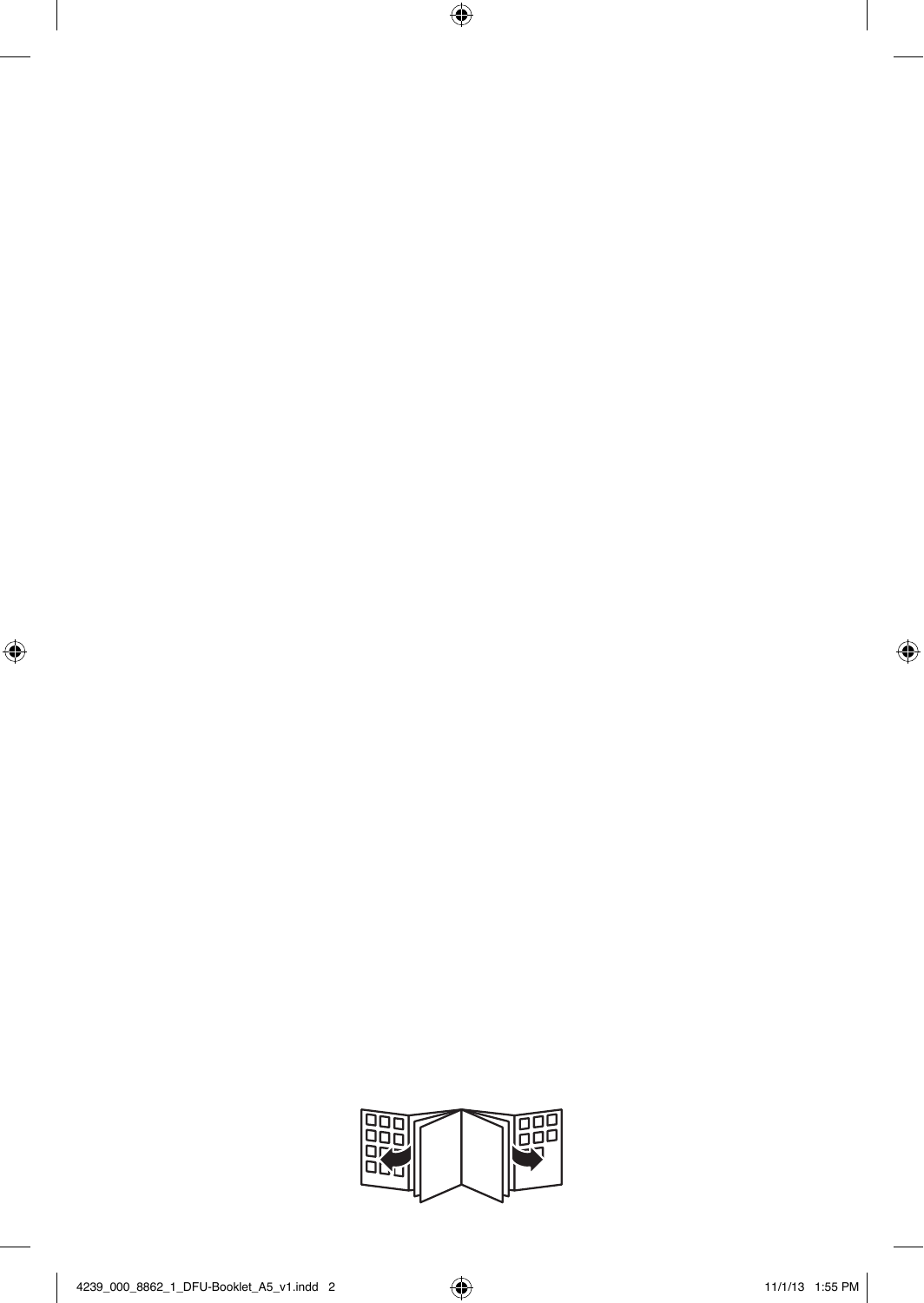

 $\bigoplus$ 

 $\bigoplus$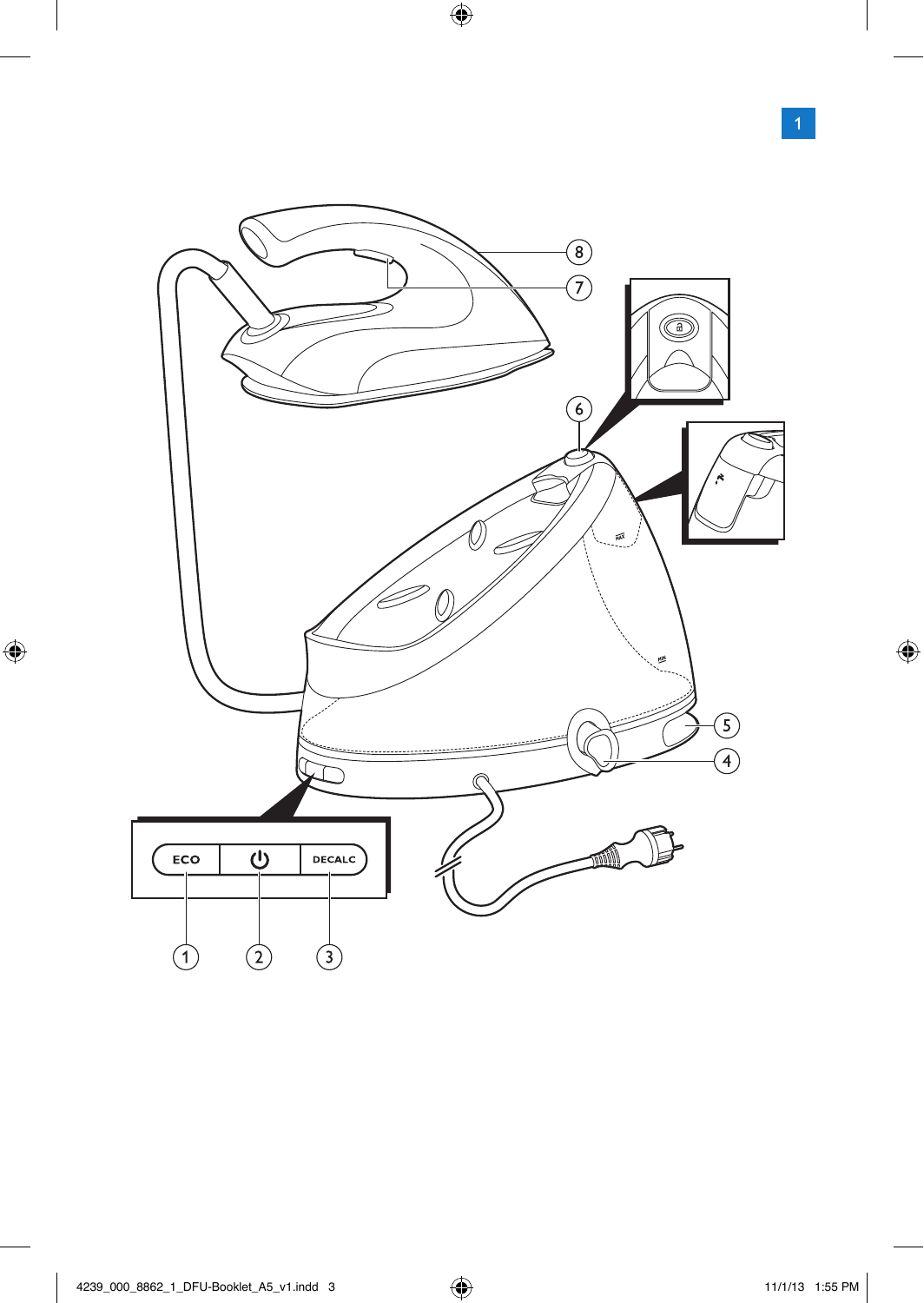

#### **IMPORTANT:**

Perform descaling regularly for great steam and prolonged life.

⊕

## **IMPORTANT :**

Effectuez régulièrement un détartrage pour une vapeur de qualité et une durée de vie prolongée.

#### **WICHTIG:**

Entkalken Sie regelmäßig, um eine gute Dampleistung und eine lange Nutzungsdauer zu gewährleisten.

#### **IMPORTANTE:**

Eseguite regolarmente la procedura di decalcificazione per avere maggiore vapore e maggiore durata del ferro.

#### **BELANGRIJK:**

Regelmatig ontkalken zorgt voor goede stoom en een langere levensduur.

#### **IMPORTANTE:**

Elimine los depósitos de cal regularmente para mejorar a salida de vapor y prolongar la vida útil.

#### **IMPORTANTE:**

Execute a descalcificação regularmente para um óptimo vapor e uma duração prolongada.

## **VIKTIGT:**

Utför avkalkning regelbundet för bra ånga och förlängd drifttid.

#### **TÄRKEÄÄ:**

Voit pidentää käyttöikää ja parantaa höyryntuottoa suorittamalla kalkinpoiston säännöllisesti.



⊕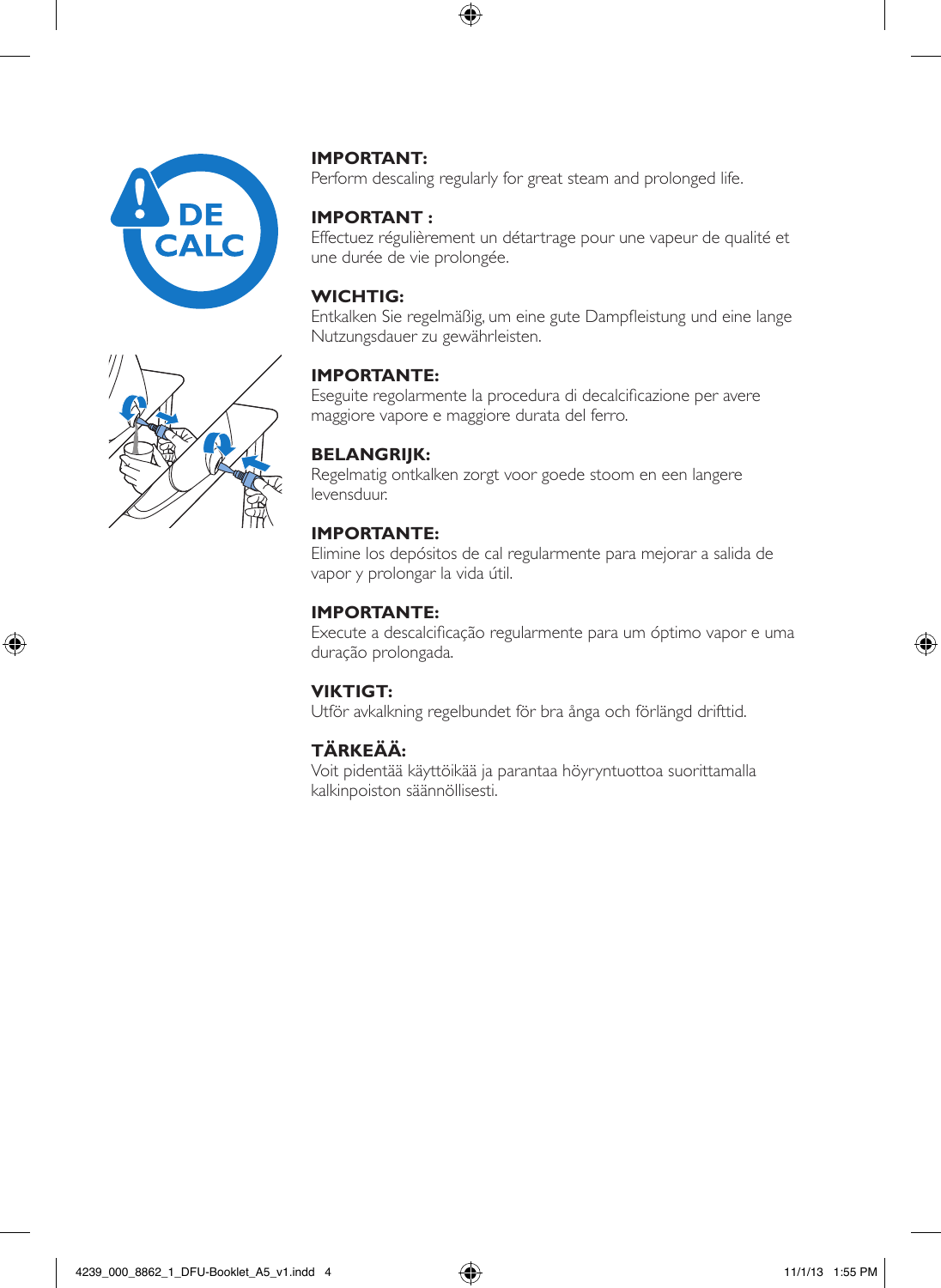**ENGLISH** 6 **FRANÇAIS** 10 **DEUTSCH** 14 **ITALIANO** 18 **NEDERLANDS** 22 **ESPAÑOL** 26 **PORTUGUÊS** 30 **SVENSKA** 34 **SUOMI** 38

 $\bigoplus$ 

GC8600 series **GC8600 series**

 $\bigoplus$ 

 $\bigcirc$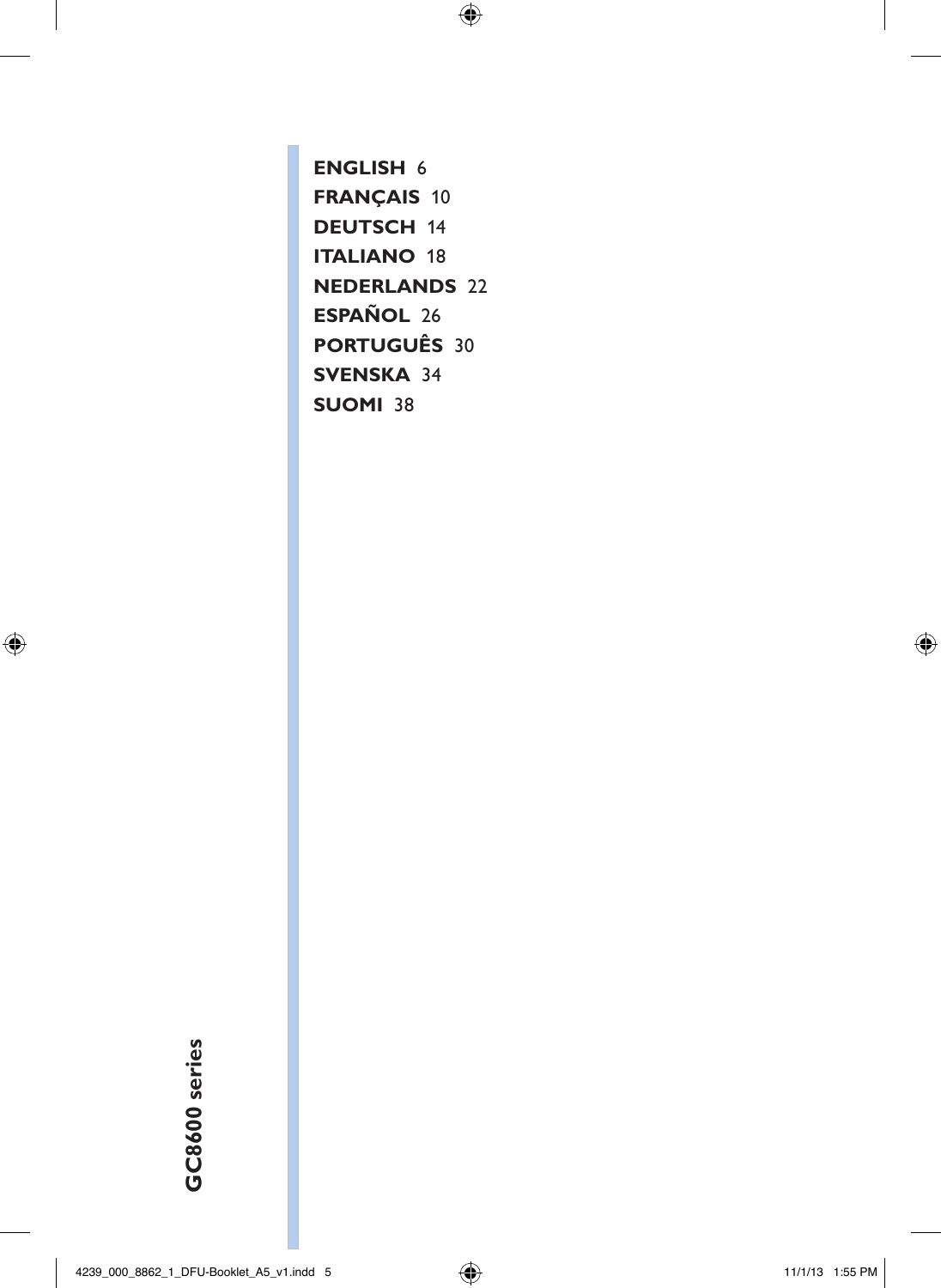#### 6 **ENGLISH**

#### **Important**

Congratulations on your purchase and welcome to Philips! To fully beneit from the support that Philips offers, register your product at **www.philips.com/welcome**.

⊕

Read this user manual, the important information leaflet, and the quick start guide on the packaging carefully before you use the appliance. Save them for future reference.

#### **Product overview (Fig. 1)**

- **ECO** button with light
- 2 On/off button with power-on light
- 3 EASY DE-CALC light
- 4 EASY DE-CALC knob
- 5 Steam hose storage compartment
- 6 Carry lock release button (specific types only)
- 7 Steam trigger/Steam boost (specific types only)
- 8 Iron ready light/Water tank empty light

#### **OptimalTemp technology**

#### **No temperature and steam setting needed.**

The OptimalTemp technology enables you to iron all types of ironable fabrics, in any order, without adjusting the iron temperature or steam setting.

Fabrics with these symbols are ironable, for example linen, cotton, polyester, silk, wool, viscose and rayon (Fig. 2).

Fabrics with this symbol are not ironable. These fabrics include synthetic fabrics such as Spandex or elastane, Spandex-mixed fabrics and polyolefins (e.g. polypropylene), but also prints on garments (Fig. 3).

#### **Type of water to use**

This appliance has been designed to be used with tap water. If you live in an area with very hard water, fast scale build-up may occur. Therefore, it is recommended to use distilled or de-mineralized water to prolong the lifetime of the appliance.

Do not put perfume, vinegar, starch, descaling agents, ironing aids or other chemicals in the water tank of the appliance, as your appliance is not designed to work with these chemicals.

#### **Ironing**

**Please read the quick start guide on the packaging carefully to start using your appliance.**

*Note: Keep the steam trigger pressed continuously when you move the iron over the fabric while you iron***.**

#### **Steam boost function (specific types only)**

Press the steam trigger twice quickly and release it for a high continuous steam output during 13 minutes. Hence you do not have to press the steam trigger continuously, which gives a more comfortable ironing experience.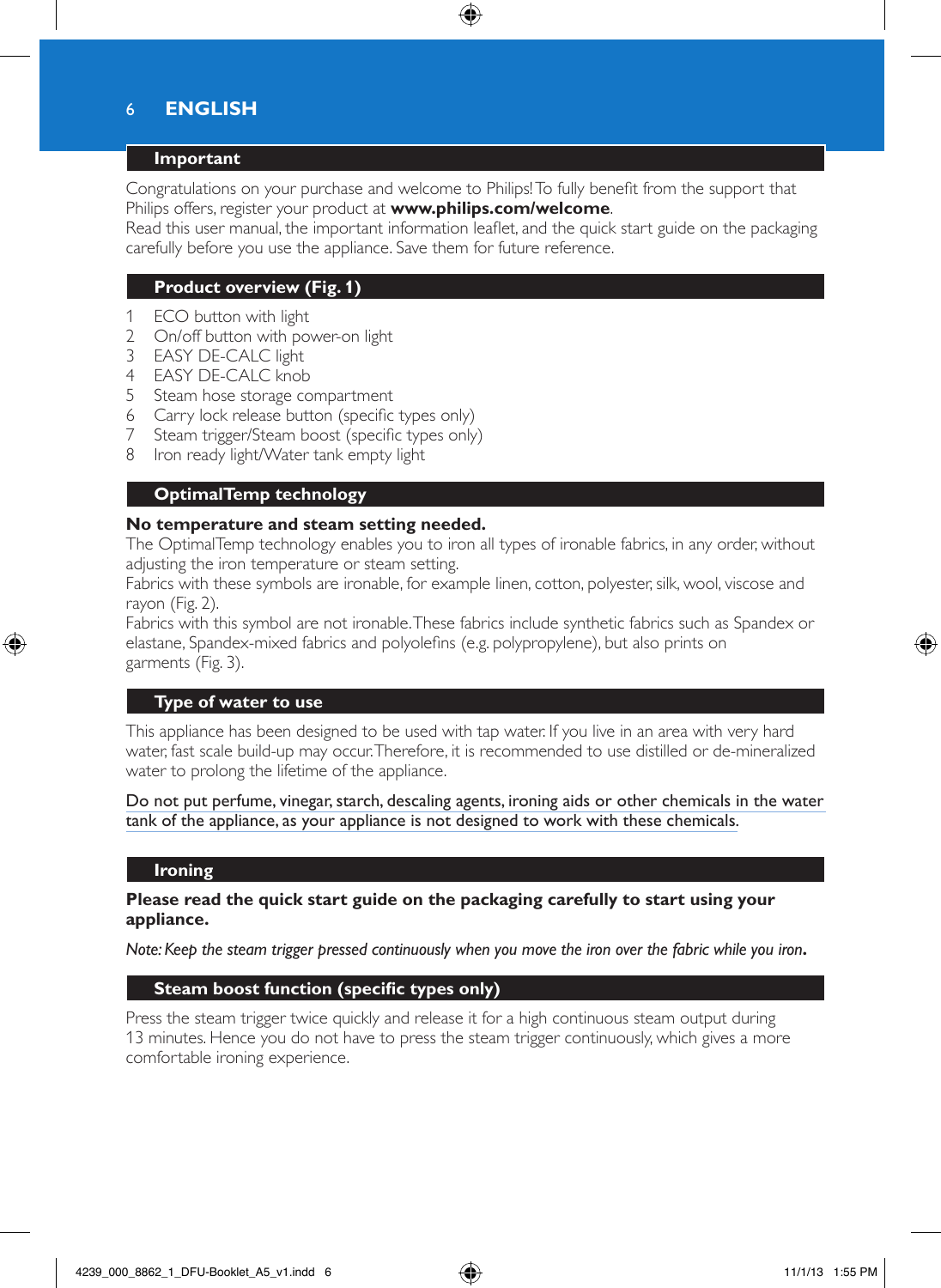## **ENGLISH** 7

#### **Energy saving - ECO mode**

By using the ECO mode (reduced amount of steam), you can save energy without compromising on the ironing result..

*Note: For the shortest ironing time, we advise you to use the 'OptimalTemp' mode.*

1 Press the ECO button when the appliance is switched on (Fig. 4).

2 To go back to the 'OptimalTemp' mode, press the ECO button again.

#### **Safety auto-off mode (specific types only)**

To save energy, the steam generator switches off automatically when it has not been used for 10 minutes. The light in the on/off button flashes.

To reactivate the steam generator, press the on/off button.

#### **IMPORTANT - cleaning and maintenance**

#### **Descaling the appliance**

When DE-CALC light is flashing, perform the descaling procedure. This helps to prolong the lifetime of the appliance and optimise the ironing performance.

If your water is very hard, increase the descaling frequency.

To avoid any risk of burns, make sure the appliance has been unplugged for at least 2 hours and has completely cooled.

*Tip: When you perform the descaling procedure, place the appliance on the edge of the table top or near the sink. Water may low out of the appliance when the EASY DE-CALC knob is opened.*

1 Hold a cup under the EASY DE-CALC knob and turn the knob anti-clockwise. (Fig. 5)

2 Remove the EASY DE-CALC knob and let the water with scale particles flow into the cup (Fig. 6).

3 When no more water comes out of the appliance, reinsert the EASY DE-CALC knob and tighten it. (Fig. 7)

#### **Descaling the soleplate**

◈

If you do not descale your appliance regularly, you may see brown stains coming out of the soleplate due to scale particles. Descale the soleplate by following the procedure below. We advise you to repeat the procedure twice for better results.

1 Make sure the appliance is cool and clean the soleplate with a damp cloth.

- 2 Empty the water tank through the filling door. Tilt the appliance and remove the EASY DE-CALC knob. Pour 500ml distilled water into the DE-CALC opening and tighten the EASY DE-CALC knob. (Fig. 8)
- **3** Switch on the appliance and wait for 5 minutes.
- 4 Keep the steam trigger pressed continuously while you iron a piece of thick cloth in a back-and-forth motion for 3 minutes. (Fig. 9)

Hot, dirty water comes out of the soleplate.

- 5 Stop cleaning when no more water comes out of the soleplate or when steam starts coming out of the soleplate.
- 6 Unplug the steam generator and let it cool down for at least 2 hours. Remove the EASY DE-CALC knob and let the remaining water flow out. Tighten the EASY DE-CALC knob.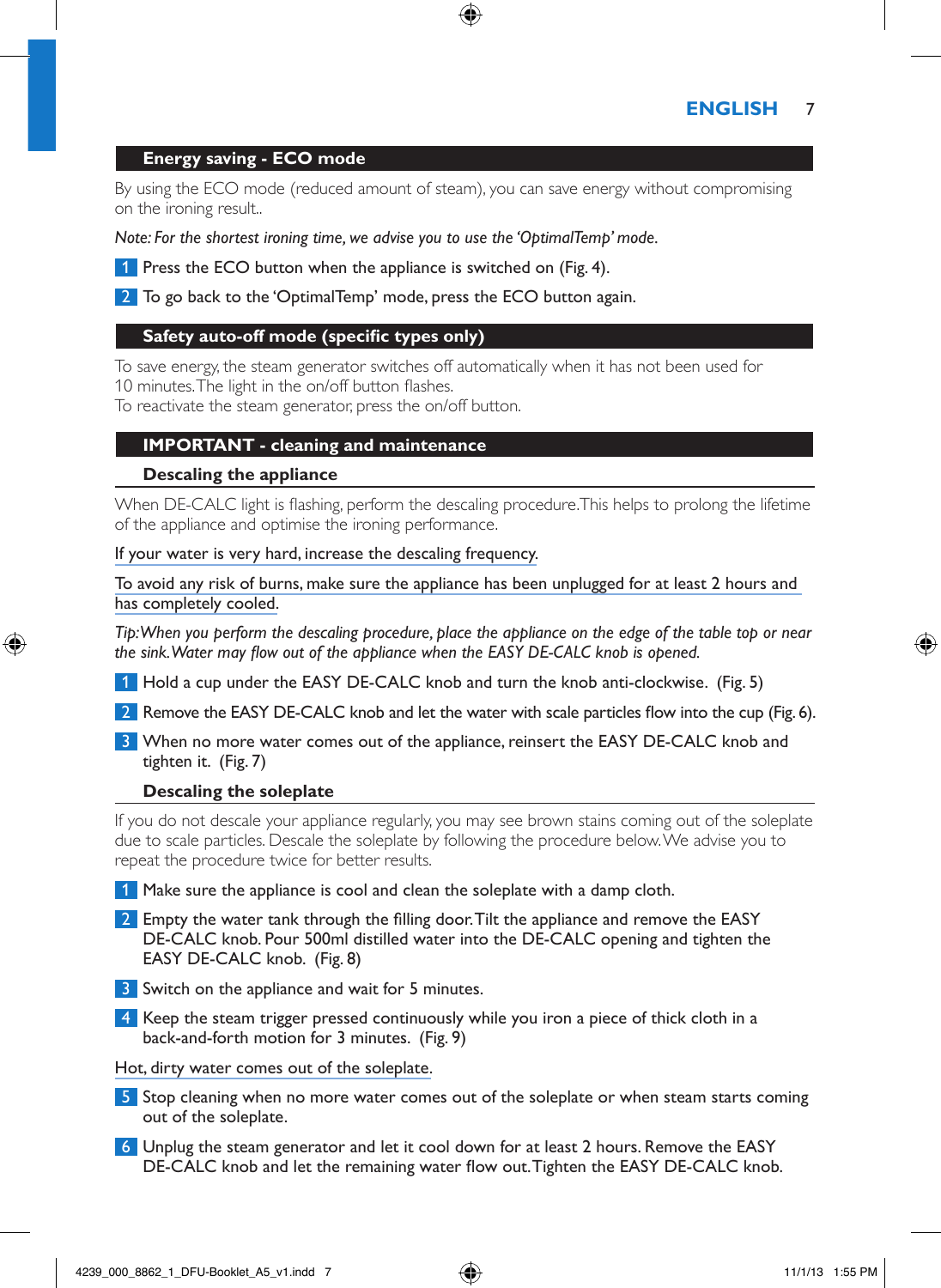## 8 **ENGLISH**

 $\bigoplus$ 

## **Troubleshooting**

This chapter summarises the most common problems you could encounter with the appliance. If you are unable to solve the problem with the information below, visit **www.philips.com/support** for a list of frequently asked questions or contact the Consumer Care Centre in your country.

 $\bigoplus$ 

| Problem                                                                                               | Possible cause                                                                                                                                                    | Solution                                                                                                                                                                                                                       |
|-------------------------------------------------------------------------------------------------------|-------------------------------------------------------------------------------------------------------------------------------------------------------------------|--------------------------------------------------------------------------------------------------------------------------------------------------------------------------------------------------------------------------------|
| Dirty water,<br>brown stains or<br>white flakes<br>come out of the<br>soleplate.                      | Scale has built up inside the<br>appliance because it has not<br>been descaled regularly.                                                                         | Descale the appliance (see chapter<br>'IMPORTANT - cleaning and maintenance',<br>section 'Descaling the appliance').                                                                                                           |
|                                                                                                       | You have put chemicals or<br>additives in the water tank.                                                                                                         | Never use chemical or additives with the<br>appliance. If you have already done so, follow<br>the procedure in chapter 'IMPORTANT-<br>cleaning and maintenance', section 'Descaling<br>the soleplate' to remove the chemicals. |
| There is no or<br>little steam.                                                                       | The appliance has not heated<br>up sufficiently.                                                                                                                  | Wait until the iron ready light stays on<br>continuously. This takes approx. 2 minutes.                                                                                                                                        |
|                                                                                                       | There is not enough water in<br>the water tank.                                                                                                                   | Fill the water tank up to the MAX indication.                                                                                                                                                                                  |
| Water leaks from<br>the soleplate.                                                                    | Steam condenses into water<br>in the hose when you use<br>steam for the first time or<br>have not used it for a long<br>time.                                     | This is normal. Hold the iron away from the<br>garment and press the steam trigger. Wait<br>until steam instead of water comes out of the<br>soleplate.                                                                        |
| The ironing<br>board cover<br>becomes wet, or<br>there are water<br>droplets on the<br>floor/garment. | Steam has condensed on the<br>ironing board cover after a<br>long ironing session, or your<br>board cover is not designed<br>to cope with the high steam<br>rate. | Replace the ironing board cover if the foam<br>material has worn out. We also advise you to<br>use a layer of felt material in the board cover<br>to prevent water droplets.                                                   |
|                                                                                                       | The EASY DE-CALC knob is<br>not tightened properly.                                                                                                               | Switch off the appliance and wait 2 hours for<br>it to cool down. Unscrew and reattach the<br>knob to make sure it is tightened.                                                                                               |
|                                                                                                       | The rubber sealing ring of<br>the EASY DE-CALC knob is<br>worn.                                                                                                   | Contact an authorised Philips service centre<br>for a new EASY DE-CALC knob.                                                                                                                                                   |

 $\bigcirc$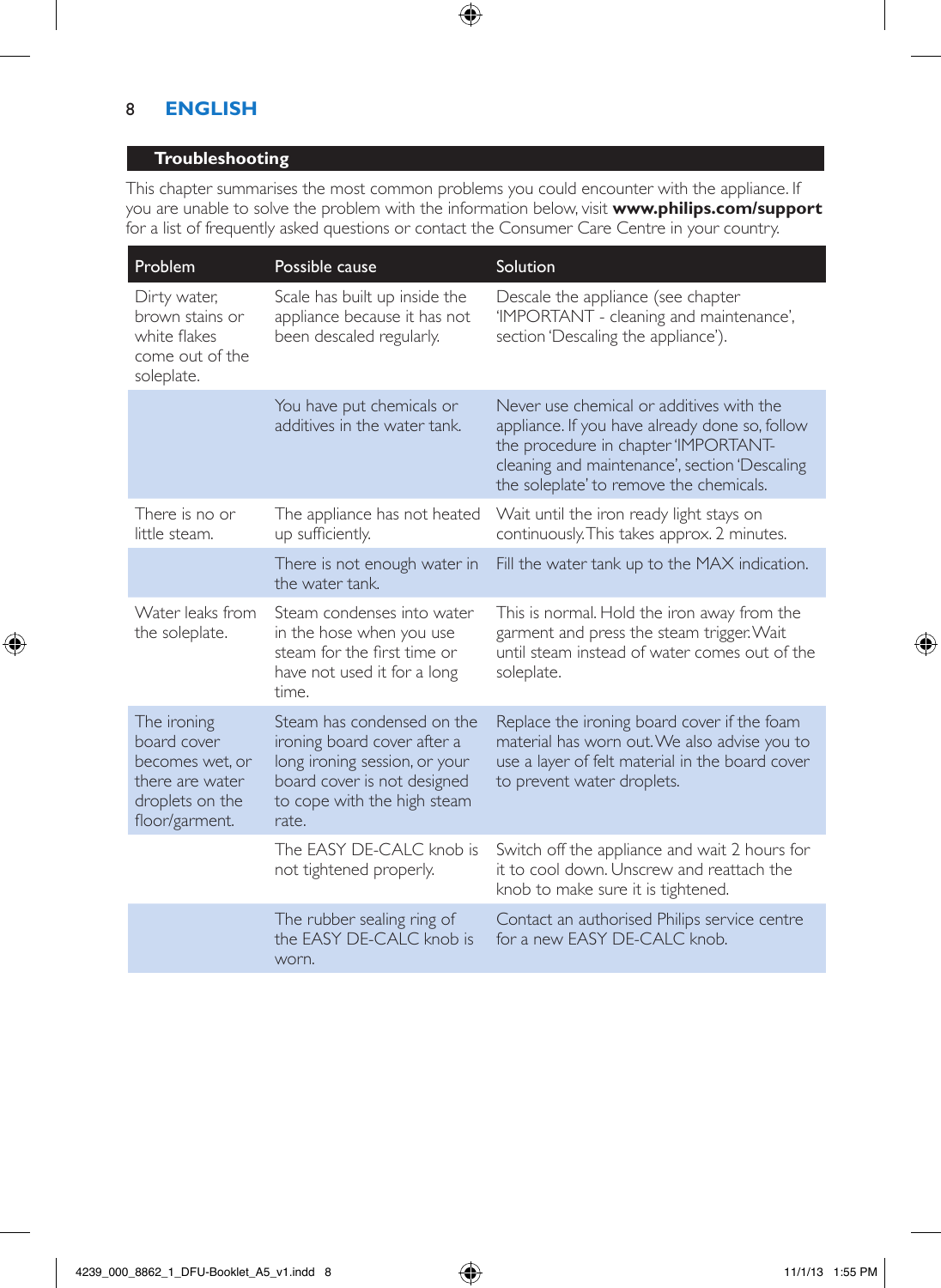## $\bigoplus$

## **ENGLISH** 9

 $\overline{\phantom{a}}$ 

 $\bigoplus$ 

| <b>Problem</b>                                                            | Possible cause                                                                                                                                                 | <b>Solution</b>                                                                                                                                           |
|---------------------------------------------------------------------------|----------------------------------------------------------------------------------------------------------------------------------------------------------------|-----------------------------------------------------------------------------------------------------------------------------------------------------------|
| The iron does<br>not heat up and<br>the red DE-<br>CALC light<br>flashes. | The appliance reminds you<br>to perform the descaling<br>procedure. The light flashes<br>about after every one month<br>or after every 10 ironing<br>sessions. | Perform the descaling procedure, following<br>the instructions in chapter 'IMPORTANT-<br>cleaning and maintenance', section 'Descaling<br>the appliance'. |
| The steam<br>generator<br>produces a<br>pumping sound.                    | Water is pumped into the<br>boiler. This is normal.                                                                                                            | If the pumping sound continues non-stop,<br>switch off the appliance and unplug it. Contact<br>an authorised Philips service centre.                      |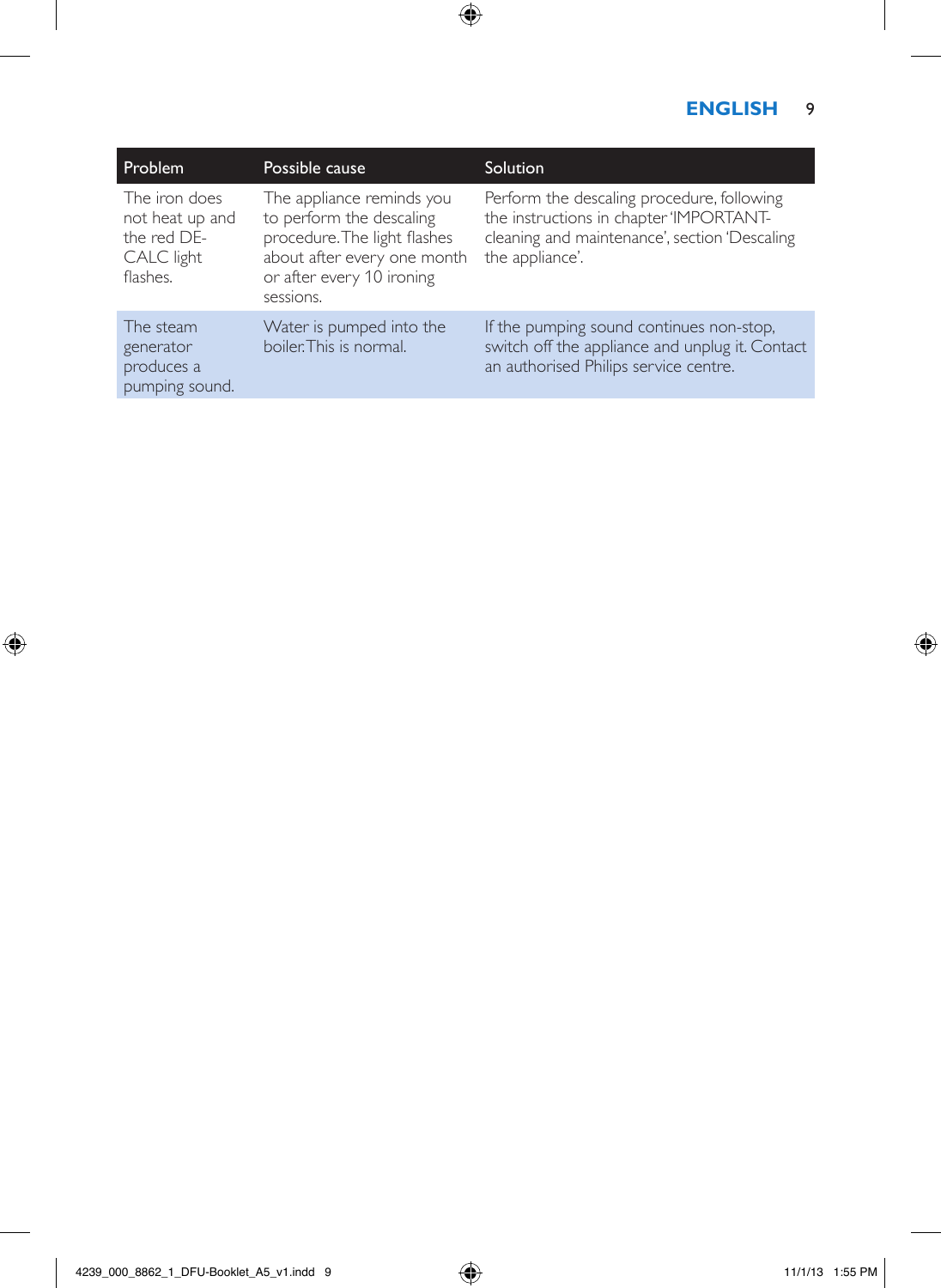#### **Important**

Félicitations pour votre achat et bienvenue dans l'univers Philips ! Pour profiter pleinement de l'assistance Philips, enregistrez votre produit sur le site Web suivant : **www.philips.com/welcome**. Lisez attentivement ce mode d'emploi, la brochure « Informations importantes » et le guide de démarrage rapide sur l'emballage avant d'utiliser l'appareil et conservez-le pour une consultation ultérieure.

⊕

#### **Présentation du produit (fig. 1)**

- 1 Bouton ECO avec voyant
- 2 Bouton marche/arrêt avec voyant
- 3 Voyant EASY DE-CALC
- 4 Bouton EASY DE-CALC
- 5 Compartiment de rangement du cordon de vapeur
- 6 Bouton de déverrouillage du fer (certains modèles uniquement)
- 7 Gâchette vapeur/effet pressing (certains modèles uniquement)
- 8 Voyant « Fer prêt »/Voyant « Réservoir d'eau vide »

#### **Technologie OptimalTemp**

#### **Aucun réglage de température et de vapeur nécessaire.**

La technologie OptimalTemp vous permet de repasser tous les types de tissus repassables, dans l'ordre que vous souhaitez, sans avoir à régler la température du fer ou la vapeur.

Les tissus avec les symboles suivants sont repassables. Par exemple, le lin, le coton, le polyester, la soie, la laine, la viscose et la rayonne (soie artificielle) (fig. 2).

Les tissus avec les symboles suivants ne sont pas repassables. Parmi ces tissus : les tissus synthétiques tels que l'élasthanne, les tissus comprenant de l'élasthanne et des polyoléines (par exemple du polypropylène), mais également les impressions sur les vêtements (fig. 3).

#### **Type d'eau à utiliser**

Cet appareil a été conçu pour être utilisé avec l'eau du robinet. Si vous habitez dans une région où l'eau est très calcaire, des dépôts peuvent se former rapidement. Il est dès lors recommandé d'utiliser de l'eau distillée ou déminéralisée afin de prolonger la durée de vie de l'appareil.

Ne mettez pas de parfum, de vinaigre, d'amidon, de détartrants, de produits d'aide au repassage ou autres agents chimiques dans le réservoir d'eau de l'appareil car votre appareil n'est pas conçu pour fonctionner avec ces produits chimiques.

#### **Repassage**

**Veuillez lire attentivement le guide de mise en route sur l'emballage avant d'utiliser votre appareil.**

*Remarque : Maintenez la gâchette vapeur enfoncée de manière continue lorsque vous déplacez le fer sur le tissu lors du repassage***.**

#### **Fonction Effet pressing (certains modèles uniquement)**

Appuyez rapidement sur la gâchette vapeur à deux reprises, puis relâchez-la pour un débit de vapeur élevé et continu pendant 13 minutes. Vous ne devez donc pas appuyer sur la gâchette vapeur en continu, ce qui est plus confortable pour repasser.

4239\_000\_8862\_1\_DFU-Booklet\_A5\_v1.indd 10 11/1/13 1:55 PM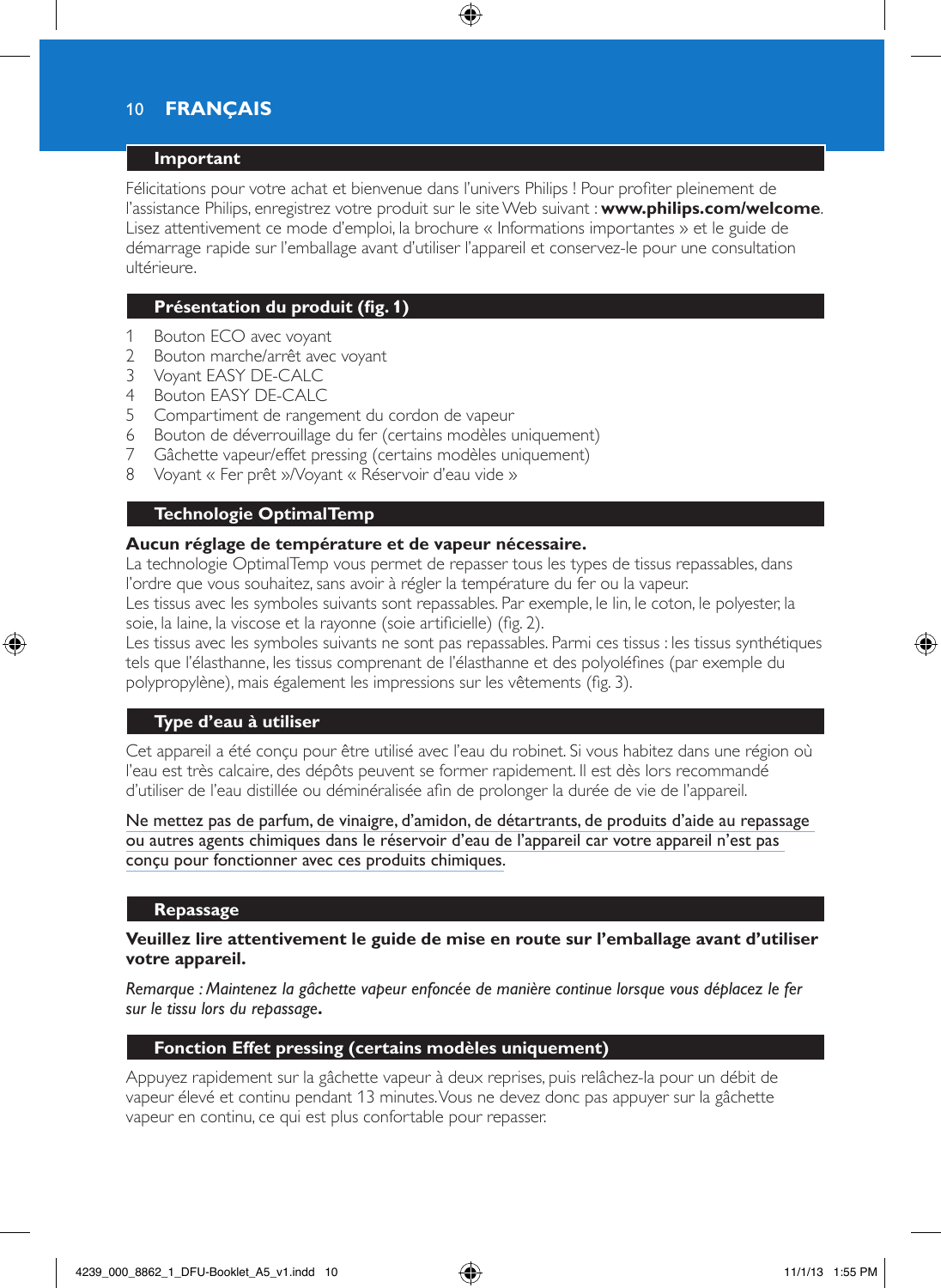## **Économie d'énergie - mode ECO**

En utilisant le mode ECO (quantité réduite de vapeur), vous pouvez économiser l'énergie sans compromettre le résultat de repassage.

⊕

*Remarque : Pour réduire le temps de repassage, nous vous conseillons d'utiliser le mode « OptimalTemp ».*

1 Appuyez sur le bouton ECO lorsque l'appareil est allumé (fig. 4).

2 Pour retourner au mode « OptimalTemp », appuyez à nouveau sur le bouton ECO.

#### **Mode d'arrêt automatique de sécurité (certains modèles uniquement)**

Pour économiser l'énergie, la chaudière s'éteint automatiquement lorsqu'elle n'a pas été utilisée pendant 10 minutes. Le voyant dans le bouton marche/arrêt clignote. Pour réactiver la chaudière, appuyez sur le bouton marche/arrêt.

#### **IMPORTANT - nettoyage et entretien**

#### **Détartrage de l'appareil**

◈

Lorsque le voyant DE-CALC clignote, effectuez la procédure de détartrage. Ceci permet de prolonger la durée de vie de l'appareil et d'optimiser les performances de repassage.

Si votre eau est très calcaire, augmentez la fréquence de détartrage.

Pour éviter tout risque de brûlure, assurez-vous que l'appareil a été débranché pendant au moins 2 heures et a complètement refroidi.

Conseil : Lorsque vous effectuez la procédure de détartrage, placez l'appareil au bord du plan de travail *ou près de l'évier. De l'eau peut s'écouler de l'appareil lorsque le bouton EASY DE-CALC est ouvert.*

- 1 Placez une tasse sous le bouton EASY DE-CALC et tournez-le dans le sens inverse des aiguilles d'une montre. (fig. 5)
- 2 Enlevez le bouton EASY DE-CALC et laissez l'eau avec des dépôts de calcaire s'écouler dans la tasse  $(fig. 6)$ .
- 3 Lorsque toute l'eau est sortie de l'appareil, réinsérez le bouton EASY DE-CALC et serrezle.  $(fig. 7)$

#### **Détartrage de la semelle**

Si vous ne détartrez pas votre appareil régulièrement, la semelle peut provoquer des taches marron en raison de particules de calcaire. Détartrez la semelle en suivant la procédure ci-dessous. Nous vous conseillons de répéter la procédure 2 fois pour obtenir les meilleurs résultats.

1 Assurez-vous que l'appareil est froid et nettoyez la semelle à l'aide d'un chiffon humide.

- 2 Videz le réservoir d'eau par l'ouverture de remplissage. Inclinez l'appareil et retirez le bouton EASY DE-CALC. Versez 500 ml d'eau distillée dans l'ouverture DE-CALC et serrez le bouton EASY DE-CALC. (fig. 8)
- <sup>3</sup> Allumez l'appareil et patientez pendant 5 minutes.
- 4 Maintenez la gâchette vapeur enfoncée de manière continue pendant que vous repassez un morceau de tissu épais avec un mouvement de va-et-vient pendant 3 minutes. (fig. 9)

L'eau chaude qui s'écoule de la semelle est sale.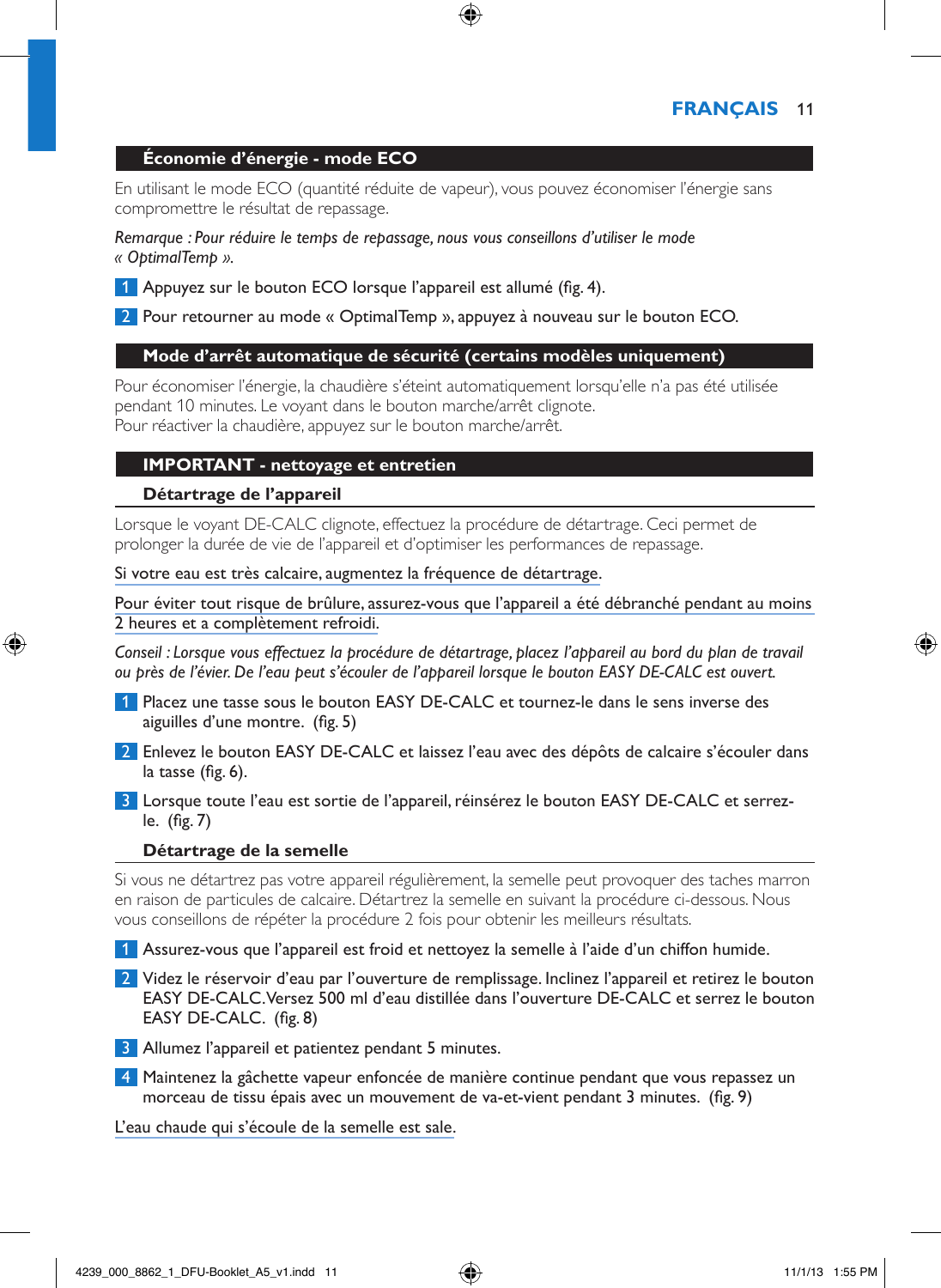5 Arrêtez le nettoyage lorsque toute l'eau est sortie de la semelle ou lorsque la vapeur commence à s'échapper de la semelle.

 $\bigoplus$ 

 6 Débranchez la chaudière et laissez-la refroidir pendant au moins 2 heures. Retirez le bouton EASY DE-CALC et laissez l'eau restante s'écouler. Serrez le bouton EASY DE-CALC.

#### **Dépannage**

⊕

Cette rubrique présente les problèmes les plus courants que vous pouvez rencontrer avec votre appareil. Si vous ne parvenez pas à résoudre le problème à l'aide des informations ci-dessous, rendez-vous sur **www.philips.com/support** pour consulter les questions fréquemment posées, ou contactez le Service Consommateurs de votre pays.

| Problème                                                                                                                         | Cause possible                                                                                                                                                                                     | Solution                                                                                                                                                                                                                                                      |
|----------------------------------------------------------------------------------------------------------------------------------|----------------------------------------------------------------------------------------------------------------------------------------------------------------------------------------------------|---------------------------------------------------------------------------------------------------------------------------------------------------------------------------------------------------------------------------------------------------------------|
| De l'eau sale, des<br>taches marron ou<br>des particules de<br>calcaire<br>s'échappent de la<br>semelle.                         | Du calcaire s'est accumulé dans<br>l'appareil car il n'a pas été<br>détartré régulièrement.                                                                                                        | Détartrez l'appareil (voir le chapitre<br>« IMPORTANT - nettoyage et entretien »,<br>section « Détartrage de l'appareil »).                                                                                                                                   |
|                                                                                                                                  | Vous avez mis des produits<br>chimiques ou des additifs dans<br>le réservoir d'eau.                                                                                                                | N'utilisez jamais de produits chimiques ni<br>d'additifs avec l'appareil. Si vous l'avez fait,<br>suivez la procédure du chapitre<br>« IMPORTANT - nettoyage et entretien »,<br>section « Détartrage de la semelle » pour<br>éliminer les produits chimiques. |
| Il n'y a pas de<br>vapeur ou peu<br>de vapeur.                                                                                   | L'appareil n'a pas suffisamment<br>chauffé.                                                                                                                                                        | Patientez environ 2 minutes jusqu'à ce que<br>le voyant « Fer prêt » reste allumé en<br>continu.                                                                                                                                                              |
|                                                                                                                                  | Il n'y a pas assez d'eau dans le<br>réservoir d'eau.                                                                                                                                               | Remplissez le réservoir d'eau jusqu'au<br>niveau MAX.                                                                                                                                                                                                         |
| De l'eau s'écoule<br>de la semelle.                                                                                              | La vapeur se condense en eau<br>dans le cordon lorsque vous<br>utilisez la vapeur pour la<br>première fois ou lorsque vous<br>ne l'avez pas utilisée pendant<br>longtemps.                         | Ce phénomène est normal. Éloignez le fer<br>du vêtement et appuyez sur la gâchette<br>vapeur. Patientez jusqu'à ce que de la<br>vapeur, et non de l'eau, s'échappe de la<br>semelle.                                                                          |
| La housse de la<br>planche à<br>repasser devient<br>humide ou des<br>gouttes d'eau<br>apparaissent sur<br>le sol/le<br>vêtement. | La vapeur s'est condensée sur<br>la housse de la planche à<br>repasser après une longue<br>séance de repassage ou votre<br>housse n'est pas conçue pour<br>résister à un débit élevé de<br>vapeur. | Remplacez la housse de la planche à<br>repasser si sa mousse est usée. Nous vous<br>conseillons également d'utiliser une couche<br>de feutre dans la housse pour empêcher la<br>formation de gouttes d'eau.                                                   |
|                                                                                                                                  | Le bouton EASY DE-CALC n'a<br>pas été correctement vissé.                                                                                                                                          | Eteignez l'appareil et attendez 2 heures qu'il<br>refroidisse. Dévissez et revissez<br>correctement le bouton.                                                                                                                                                |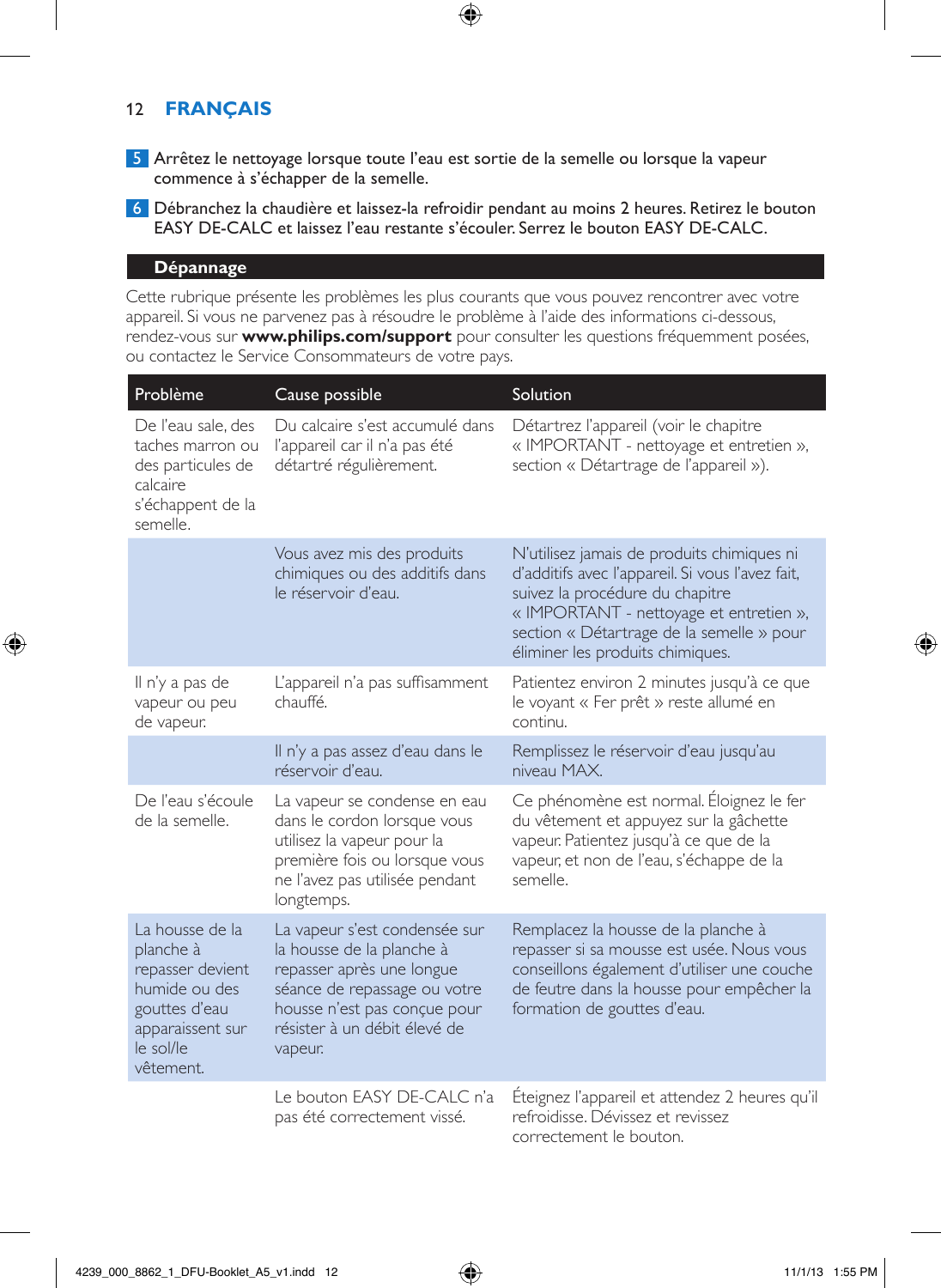$\overline{\phantom{a}}$ 

 $\bigoplus$ 

| Problème                                                            | Cause possible                                                                                                                                         | Solution                                                                                                                                                         |
|---------------------------------------------------------------------|--------------------------------------------------------------------------------------------------------------------------------------------------------|------------------------------------------------------------------------------------------------------------------------------------------------------------------|
|                                                                     | La bague d'étanchéité en<br>caoutchouc du bouton EASY<br>DE-CALC est usée.                                                                             | Contactez un Centre Service Agréé Philips<br>pour vous procurer un nouveau bouton<br>EASY DE-CALC.                                                               |
| Le fer ne chauffe<br>pas et le voyant<br>rouge DE-CALC<br>clignote. | L'appareil vous rappelle<br>d'exécuter la procédure de<br>détartrage. Le voyant clignote<br>après un mois environ ou après<br>10 séances de repassage. | Effectuez la procédure de détartrage, suivez<br>les instructions du chapitre « IMPORTANT<br>- nettoyage et entretien », section<br>« Détartrage de l'appareil ». |
| La chaudière<br>produit un bruit<br>de pompe.                       | L'eau est aspirée dans le<br>réservoir de la centrale. Ce<br>phénomène est normal.                                                                     | Si le bruit provoqué persiste, éteignez<br>l'appareil et débranchez-le. Contactez un<br>Centre Service Agréé Philips.                                            |

 $\bigoplus$ 

 $\overline{\phantom{a}}$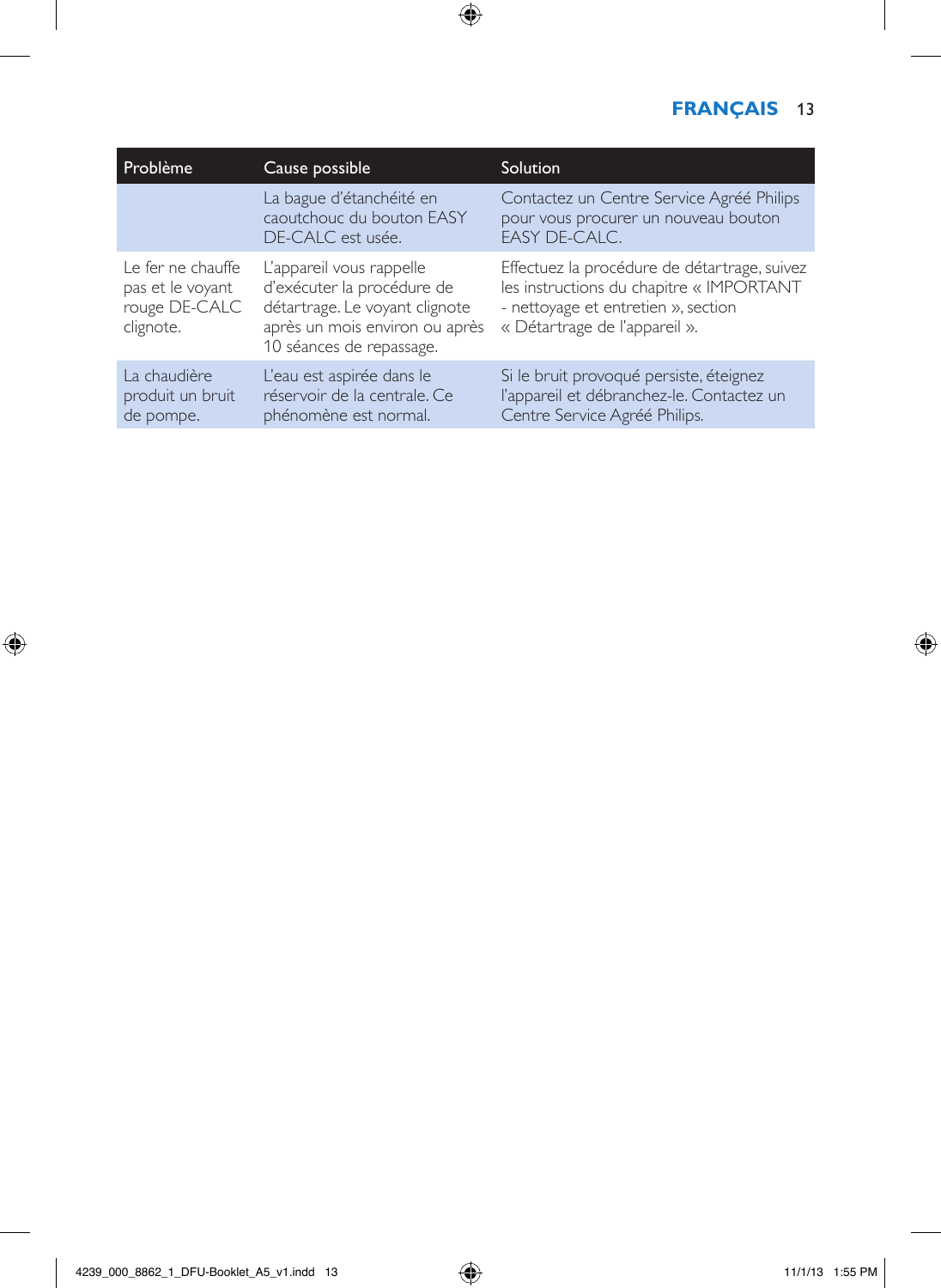#### **Wichtig**

Herzlichen Glückwunsch zu Ihrem Kauf und willkommen bei Philips! Um das Kundendienstangebot von Philips vollständig nutzen zu können, sollten Sie Ihr Produkt unter **www.philips.com/ welcome** registrieren.

⊕

Lesen Sie diese Bedienungsanleitung, die Broschüre mit wichtigen Informationen und die Kurzanleitung auf der Verpackung sorgfältig durch, bevor Sie das Gerät verwenden. Speichern Sie sie zur späteren Verwendung.

#### **Produktübersicht (Abb. 1)**

- 1 ECO-Taste mit Anzeige
- 2 Ein-/Ausschalter mit Betriebsanzeige
- 3 EASY DE-CALC-Anzeige
- 4 EASY DE-CALC-Verschluss
- 5 Fach für Dampfschlauchaufbewahrung
- 6 Entriegelungstaste für Transportverriegelung (nur bei bestimmten Typen)
- 7 Dampfauslöser/Dampfstoß (nur bei bestimmten Typen)
- 8 Bereitschaftsanzeige/Anzeige für niedrigen Wasserstand

#### **Optimal TEMP-Technologie**

#### **Keine Temperatur- und Dampfeinstellungen erforderlich.**

Mit der "OptimalTemp"-Technologie können Sie alle bügelechten Textilien ohne Einstellung der Bügeltemperatur oder Dampfstufe bügeln.

Stoffe mit diesen Symbolen sind bügelecht, z. B. Leinen, Baumwolle, Polyester, Seide, Wolle, Viskose und Reyon (Abb. 2).

Stoffe mit diesem Symbol sind nicht bügelecht. Zu diesen Stoffen gehören Synthetikfasern wie zum Beispiel Lycra oder Elastan, Lycra-Mischgewebe und Polyoleine (z. B. Polypropylen), aber auch Kleidungsstücke mit Aufdruck (Abb. 3).

#### **Zu verwendende Wasserart**

Dieses Gerät wurde für die Verwendung mit Leitungswasser entwickelt. Wenn Sie in einer Region mit sehr hartem Wasser leben, kann es schnell zu Kalkablagerungen kommen. Daher wird empfohlen, destilliertes oder demineralisiertes Wasser zu verwenden, um die Lebensdauer Ihres Geräts zu verlängern.

Geben Sie weder Duftstoffe, Essig, Wäschesteife, Entkalkungsmittel, Bügelzusätze noch andere Chemikalien in den Wasserbehälter oder das Gerät, da das Gerät nicht für solche Chemikalien ausgelegt ist.

#### **Bügeln**

⊕

#### **Lesen Sie die Kurzanleitung auf der Verpackung aufmerksam durch, bevor Sie beginnen, Ihr Gerät zu verwenden.**

*Hinweis: Halten Sie den Dampfauslöser durchgehend gedrückt, wenn Sie das Bügeleisen während des Bügelns über den Stoff bewegen***.**

#### **Dampfstoß-Funktion (nur bestimmte Gerätetypen)**

Drücken Sie den Dampfauslöser zweimal schnell, um 13 Minuten lang eine hohe konstante Dampleistung zu erzielen. Sie müssen somit den Dampfauslöser nicht ununterbrochen drücken, sodass das Bügeln leicht von der Hand geht.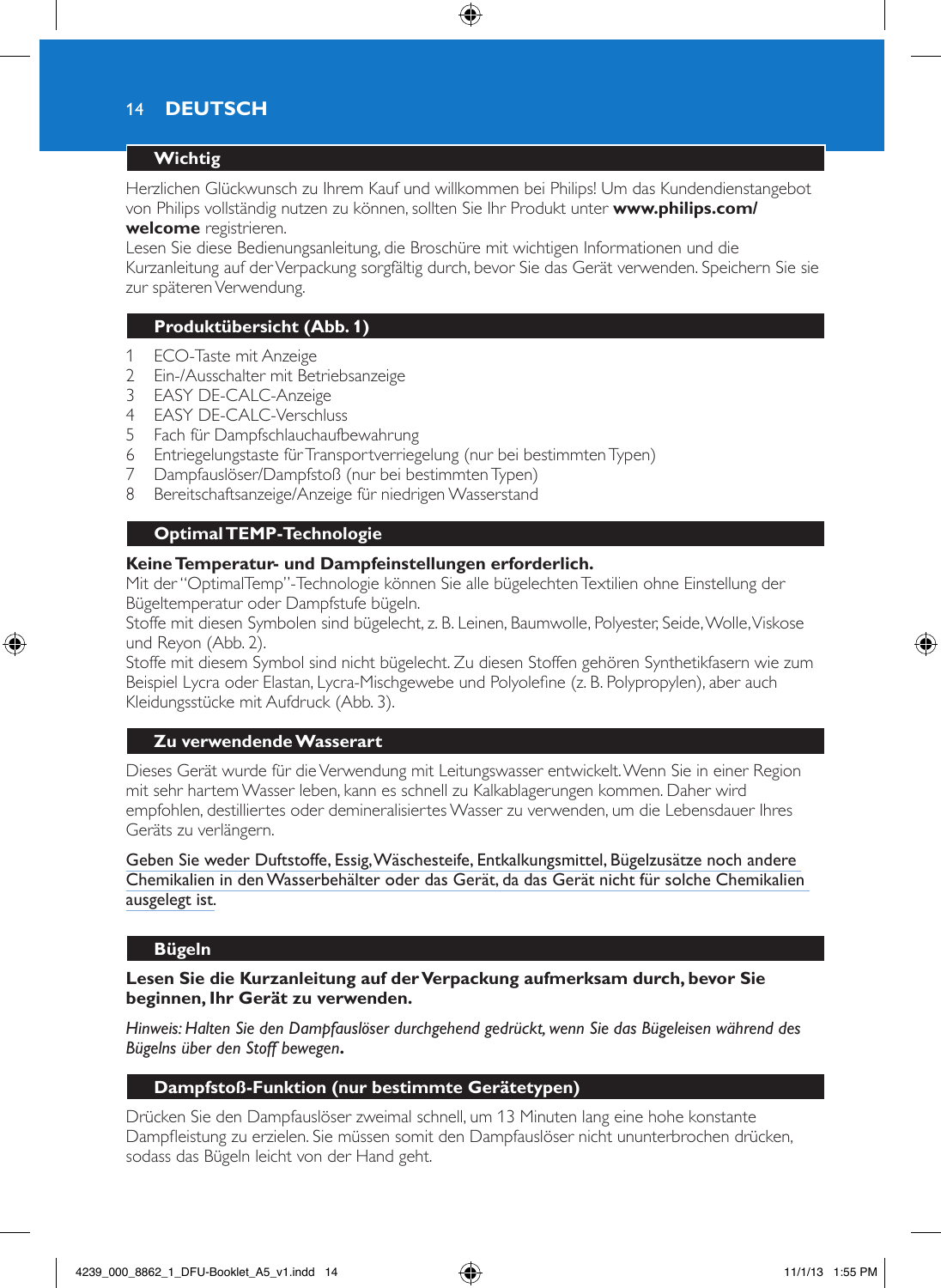#### **Energiesparender ECO-Modus**

Durch Verwendung des ECO-Modus (verringerte Dampfmenge) können Sie Energie sparen, ohne Kompromisse beim Bügelergebnis einzugehen.

⊕

*Hinweis: Für die kürzeste Bügelzeit empfehlen wir Ihnen, den "OptimalTemp"-Modus zu verwenden.*

1 Drücken Sie die ECO-Taste, wenn das Gerät eingeschaltet ist (Abb. 4).

2 Um zum "OptimalTemp"-Modus zurückzukehren, drücken Sie die ECO-Taste erneut.

#### **Automatische Sicherheitsabschaltung (nur bestimmte Gerätetypen)**

Um Energie zu sparen, schaltet sich die Dampfeinheit automatisch aus, wenn sie 10 Minuten lang nicht verwendet wurde. Die Anzeige am Ein-/Ausschalter blinkt. Um die Dampfeinheit zu reaktivieren, drücken Sie den Ein-/Ausschalter.

#### **WICHTIG – Reinigung und Pflege**

#### **Entkalken des Geräts**

⊕

Wenn die DE-CALC-Anzeige blinkt, führen Sie den Entkalkungsvorgang durch. Dies hilft, die Lebensdauer des Geräts zu verlängern und die Bügelleistung zu optimieren.

Wenn Ihr Wasser sehr hart ist, verringern Sie den Abstand zwischen den Entkalkungsvorgängen.

Um das Risiko von Verbrennungen zu verringern, vergewissern Sie sich, dass das Gerät mindestens 2 Stunden lang vom Stromnetz getrennt war und vollständig abgekühlt ist.

*Tipp: Wenn Sie den Entkalkungsvorgang durchführen, stellen Sie das Gerät auf die Kante des Tisches oder in die Nähe des Waschbeckens. Wenn der EASY DE-CALC-Verschluss geöffnet ist, kann das Wasser aus dem Gerät entweichen.*

- 1 Halten Sie eine Tasse unter den EASY DE-CALC-Verschluss, und drehen Sie ihn gegen den Uhrzeigersinn. (Abb. 5)
- 2 Entfernen Sie den EASY DE-CALC-Verschluss, und lassen Sie das Wasser mit Kalkpartikeln in die Tasse fließen (Abb. 6).
- 3 Wenn kein Wasser mehr aus dem Gerät entweicht, setzen Sie den EASY DE-CALC-Verschluss wieder auf, und drehen Sie ihn fest. (Abb. 7)

#### **Entkalken der Bügelsohle**

Wenn Sie Ihr Gerät nicht regelmäßig entkalken, treten aufgrund von Kalkpartikeln möglicherweise braune Verunreinigungen aus der Bügelsohle aus. Führen Sie die nachfolgenden Schritte zur Entkalkung der Bügelsohle durch. Wir empfehlen Ihnen, diesen Vorgang für bessere Ergebnisse zweimal zu wiederholen.

- 1 Vergewissern Sie sich, dass das Gerät abgekühlt ist, und reinigen Sie die Bügelsohle mit einem feuchten Tuch.
- 2 Entleeren Sie den Wasserbehälter durch die Füllabdeckung. Kippen Sie das Gerät, und nehmen Sie den EASY DE-CALC-Verschluss ab. Füllen Sie 500 ml destilliertes Wasser durch die DE-CALC-Öffnung ein, und drehen Sie den EASY DE-CALC-Verschluss fest. (Abb. 8)
- **3** Schalten Sie das Gerät ein, und warten Sie 5 Minuten.
- 4 Halten Sie den Dampfauslöser gedrückt, während Sie ein dickes Tuch in Vorwärts- und Rückwärtsbewegungen 3 Minuten lang bügeln. (Abb. 9)

Aus der Bügelsohle tritt heißes, schmutziges Wasser aus.

⊕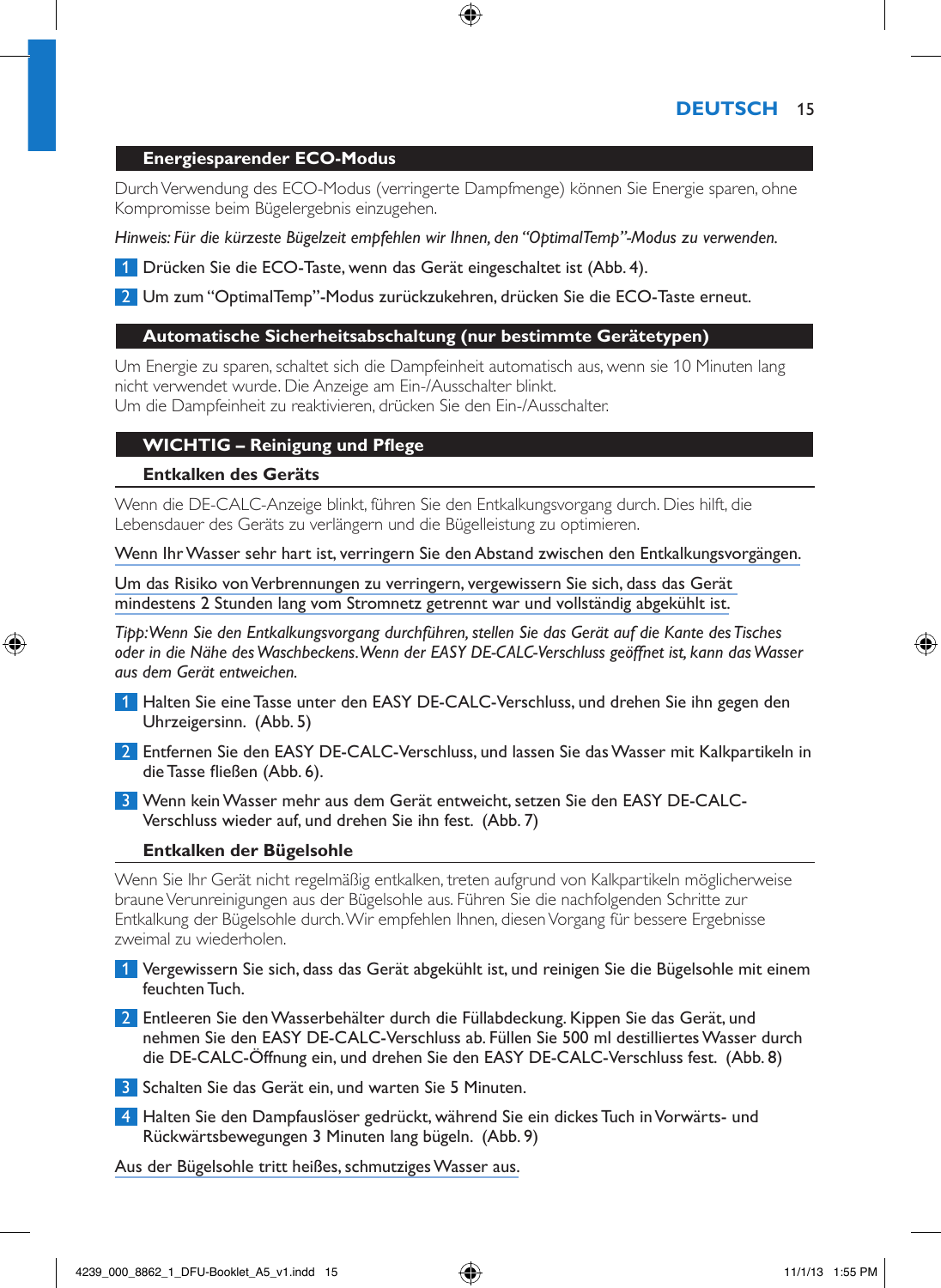5 Beenden Sie die Reinigung, wenn kein Wasser mehr aus der Bügelsohle austritt oder wenn Dampf aus der Bügelsohle austritt.

 $\bigoplus$ 

 6 Trennen Sie die Dampfeinheit von der Stromversorgung, und lassen Sie sie mindestens 2 Stunden lang abkühlen. Nehmen Sie den EASY DE-CALC-Verschluss ab, und lassen Sie das übrige Wasser ablaufen. Drehen Sie den EASY DE-CALC-Verschluss fest.

#### **Fehlerbehebung**

⊕

In diesem Abschnitt sind die häufigsten Probleme zusammengestellt, die mit Ihrem Gerät auftreten können. Sollten Sie ein Problem mithilfe der nachstehenden Informationen nicht beheben können, besuchen Sie unsere Website unter **www.philips.com/support** für eine Liste mit häuig gestellten Fragen, oder wenden Sie sich an das Service-Center in Ihrem Land.

| Problem                                                                                                        | Mögliche Ursache                                                                                                                                                             | Lösung                                                                                                                                                                                                                                               |
|----------------------------------------------------------------------------------------------------------------|------------------------------------------------------------------------------------------------------------------------------------------------------------------------------|------------------------------------------------------------------------------------------------------------------------------------------------------------------------------------------------------------------------------------------------------|
| Schmutziges<br>Wasser, braune<br>Flecken oder<br>weiße Flocken<br>treten aus der<br>Bügelsohle aus.            | Im Geräteinneren hat sich<br>Kalk abgelagert, da das<br>Gerät nicht regelmäßig<br>entkalkt wurde.                                                                            | Entkalken Sie das Gerät (siehe Kapitel<br>"WICHTIG - Reinigung und Pflege", Abschnitt<br>"Entkalken des Geräts").                                                                                                                                    |
|                                                                                                                | Sie haben Chemikalien oder<br>Zusätze in den<br>Wasserbehälter gegeben.                                                                                                      | Geben Sie nie Chemikalien oder Zusätze in<br>das Gerät. Wenn Sie dies bereits getan haben,<br>befolgen Sie die Schritte im Kapitel<br>"WICHTIG - Reinigung und Pflege", Abschnitt<br>"Entkalken der Bügelsohle", um die<br>Chemikalien zu entfernen. |
| Es entwickelt sich<br>kein Dampf oder<br>wenig Dampf.                                                          | Das Gerät heizt nicht<br>ausreichend auf.                                                                                                                                    | Warten Sie, bis die Bereitschaftsanzeige<br>dauerhaft leuchtet. Dies dauert ca. 2 Minuten.                                                                                                                                                           |
|                                                                                                                | Der Wasserbehälter ist leer.                                                                                                                                                 | Füllen Sie den Wassertank bis zur MAX-<br>Markierung mit Wasser.                                                                                                                                                                                     |
| Aus der<br>Bügelsohle läuft<br>Wasser aus.                                                                     | Dampf wird im Schlauch zu<br>Wasser kondensiert, wenn<br>Sie die Dampffunktion zum<br>ersten Mal verwenden oder<br>längere Zeit nicht verwendet<br>haben.                    | Dies ist normal. Halten Sie das Bügeleisen vom<br>Stoff weg, und drücken Sie den Dampfauslöser.<br>Warten Sie, bis Dampf anstatt Wasser aus der<br>Bügelsohle austritt.                                                                              |
| Der<br>Bügelbrettbezug<br>wird nass, oder es<br>befinden sich<br>Wassertropfen<br>auf dem Boden<br>bzw. Stoff. | Dampf ist nach langem<br>Bügeln auf dem<br>Bügelbrettbezug<br>kondensiert, oder Ihr<br>Bügelbrettbezug ist nicht für<br>die hohe Dampfleistung der<br>Dampfeinheit geeignet. | Wechseln Sie den Bügelbrettbezug aus, wenn<br>der Schaumstoff abgenutzt ist. Wir empfehlen<br>Ihnen außerdem, eine Lage Filztuch unter den<br>Bügelbrettbezug zu legen, um die<br>Kondensation zu verhindern.                                        |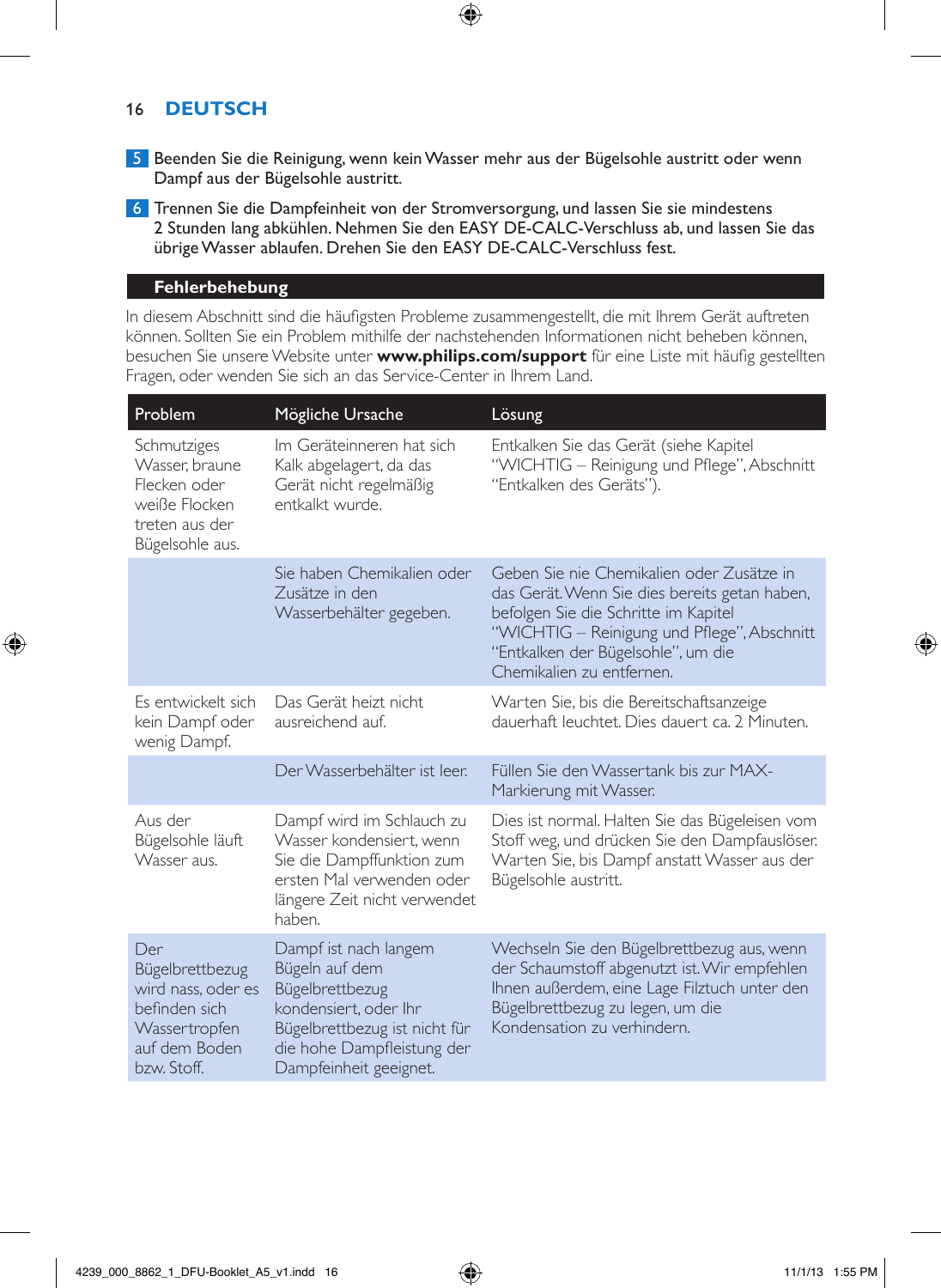$\overline{\phantom{a}}$ 

 $\bigoplus$ 

| Problem                                                                           | Mögliche Ursache                                                                                                                                                        | Lösung                                                                                                                                                                                                               |
|-----------------------------------------------------------------------------------|-------------------------------------------------------------------------------------------------------------------------------------------------------------------------|----------------------------------------------------------------------------------------------------------------------------------------------------------------------------------------------------------------------|
|                                                                                   | Der EASY DE-CALC-<br>Verschluss ist nicht fest<br>genug angezogen.                                                                                                      | Schalten Sie das Gerät aus, und warten Sie<br>2 Stunden, bis es abgekühlt ist. Schrauben Sie<br>den Verschluss ab, und bringen Sie ihn<br>anschließend wieder an, um sicherzustellen,<br>dass er fest angezogen ist. |
|                                                                                   | Der Gummidichtungsring<br>des EASY DE-CALC-<br>Verschlusses ist abgenutzt.                                                                                              | Wenden Sie sich für einen neuen EASY<br>DE-CALC-Verschluss an ein autorisiertes<br>Philips Service-Center.                                                                                                           |
| Das Bügeleisen<br>heizt nicht auf.<br>und die rote DE-<br>CALC-Anzeige<br>blinkt. | Das Gerät erinnert Sie<br>daran, den<br>Entkalkungsvorgang<br>durchzuführen. Die Anzeige<br>leuchtet entweder nach<br>jedem Monat oder nach<br>zehn Bügelvorgängen auf. | Führen Sie den Entkalkungsvorgang gemäß den<br>Anweisungen in Kapitel "WICHTIG -<br>Reinigung und Pflege", Abschnitt "Entkalken<br>des Geräts" durch.                                                                |
| Die Dampfeinheit<br>gibt ein<br>Pumpgeräusch<br>aus.                              | Wasser wird in den Boiler<br>gepumpt. Das ist normal.                                                                                                                   | Wenn das Pumpgeräusch nicht aufhört,<br>schalten Sie das Gerät aus, und ziehen Sie den<br>Netzstecker. Wenden Sie sich an ein Philips<br>Service-Center.                                                             |

 $\bigoplus$ 

 $\overline{\phantom{a}}$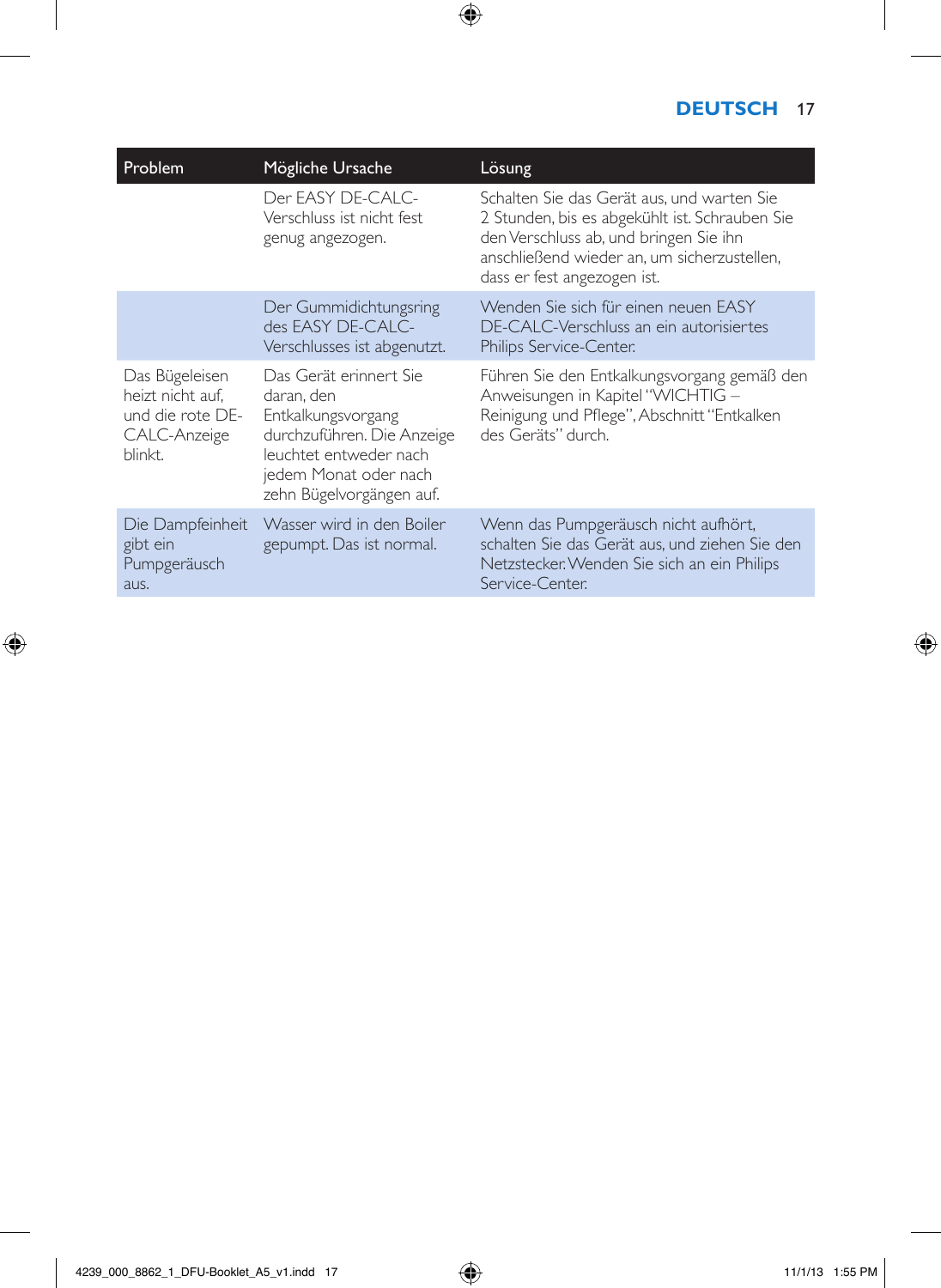#### **Importante**

Congratulazioni per l'acquisto e benvenuti in Philips! Per trarre il massimo vantaggio dall'assistenza Philips, registrate il vostro prodotto su **www.philips.com/welcome**.

⊕

Prima di utilizzare l'apparecchio, leggete attentamente il manuale dell'utente, l'opuscolo "Informazioni importanti" e la guida rapida sulla confezione. Conservateli per eventuali riferimenti futuri.

#### Panoramica del prodotto (fig. 1)

- Pulsante ECO con spia
- 2 Pulsante On/Off con spia di accensione
- 3 Spia EASY DE-CALC
- 4 Manopola EASY DE-CALC
- 5 Vano di avvolgimento del tubo flessibile del vapore
- 6 Pulsante di rilascio del blocco da trasporto (solo per modelli specifici)
- 7 Pulsante del vapore/colpo di vapore (solo per modelli specifici)
- 8 Spia di "ferro da stiro pronto"/"serbatoio dell'acqua vuoto"

#### **Tecnologia Optimal Temp**

#### **Regolazione della temperatura e del vapore non necessaria.**

La tecnologia OptimalTemp vi permette di stirare tutti i tipi di tessuti stirabili, in qualunque ordine, senza regolare la temperatura del ferro o l'impostazione del vapore

I tessuti con questi simboli sono stirabili: ad esempio lino, cotone, poliestere, seta, lana, viscosa e acetato (fig. 2).

I tessuti con questo simbolo non sono stirabili. Tra questi vi sono fibre quali Spandex o elastan, tessuti in misto Spandex e polioleini (ad esempio il polipropilene), ma anche le stampe sugli indumenti (fig. 3).

#### **Tipo di acqua da utilizzare**

Questo apparecchio è progettato per essere utilizzato con acqua corrente. Se vivete in un'area con acqua molto dura, il calcare potrebbe accumularsi rapidamente. Si consiglia, quindi, di usare acqua distillata o demineralizza per prolungare la vita dell'apparecchio.

non aggiungete mai profumo, aceto, amido, prodotti anticalcare, prodotti per la stiratura o altre sostanze chimiche nel serbatoio dell'acqua dell'apparecchio poiché esso non è progettato per funzionare con questi prodotti chimici.

#### **Stiratura**

#### **Consultate attentamente la guida rapida sulla confezione per iniziare a usare il vostro apparecchio.**

*Nota: Tenete premuto il pulsante del vapore mentre passate il ferro sul tessuto durante la stiratura***.**

#### **Funzione colpo di vapore (solo modelli speciici)**

Premete il pulsante del vapore due volte rapidamente e rilasciatelo per un'erogazione continua del vapore per 13 minuti. Non è necessario premere il pulsante del vapore continuamente per un'esperienza di stiratura più confortevole.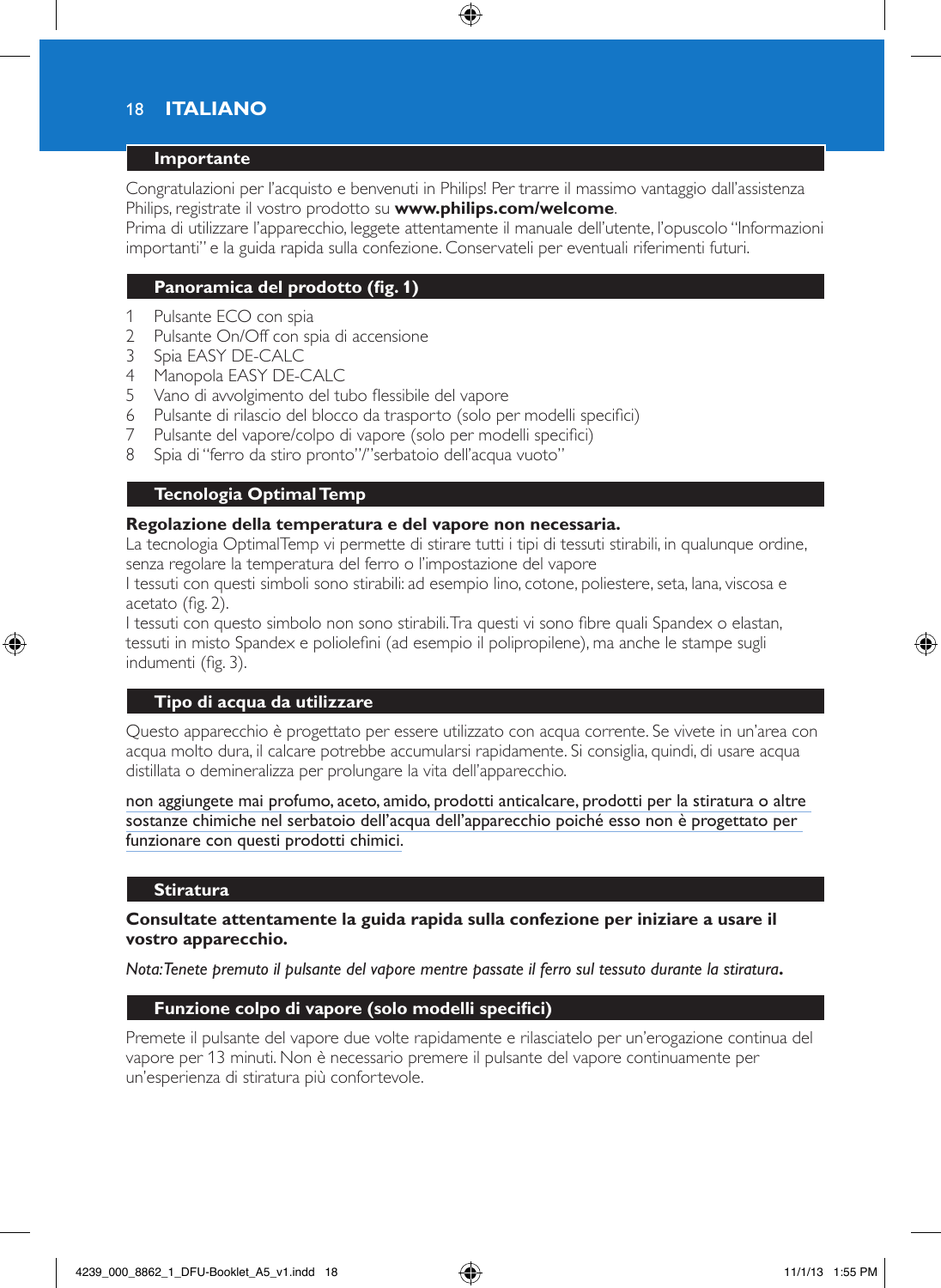#### **Risparmio energetico: modalità ECO**

Utilizzando la modalità ECO (quantità di vapore ridotta), potete risparmiare energia senza compromettere il risultato della stiratura.

*Nota: per ridurre i tempi di stiratura, vi consigliamo di usare la modalità "Optimal Temp".*

1 Premete il pulsante ECO quando l'apparecchio è acceso (fig. 4).

2 Per tornare alla modalità "OptimalTemp", premete di nuovo il pulsante ECO.

#### **Modalità di spegnimento automatico di sicurezza (solo per alcuni modelli)**

Per risparmiare energia, il generatore di vapore si spegne automaticamente quando non viene usato per 10 minuti. La spia di spegnimento automatico del pulsante on/off lampeggia. Per riattivare il generatore di vapore, premete il pulsante on/off.

#### **IMPORTANTE - Pulizia e manutenzione**

#### **Rimozione del calcare dall'apparecchio**

Quando la spia DE-CALC lampeggia, eseguite la procedura di rimozione del calcare, che aiuta a prolungare la vita dell'apparecchio e a ottimizzare le prestazione di stiratura.

Se l'acqua che utilizzate è molto dura, aumentate la frequenza della rimozione del calcare.

Per evitare il rischio di bruciature, assicuratevi che l'apparecchio sia stato scollegato dall'alimentazione da almeno 2 ore e si sia completamente raffreddato.

*Consiglio: quando eseguite la procedura di rimozione del calcare, posizionate l'apparecchio sul bordo della supericie di lavoro oppure vicino al lavello. Quando la manopola EASY DE-CALC viene aperta, l'acqua potrebbe fuoriuscire dall'apparecchio.*

- 1 Tenete una tazza sotto la manopola EASY DE-CALC e ruotate la manopola in senso antiorario.  $(fig. 5)$
- 2 Rimuovete la manopola EASY DE-CALC e lasciate fluire l'acqua con le particelle di calcare nella tazza (fig. 6).
- 3 Quando non fuoriesce più acqua dall'apparecchio, reinserite la manopola EASY DE-CALC e ruotatela fino a bloccarla in posizione. (fig. 7)

#### **Rimozione del calcare dalla piastra**

⊕

Se non disincrostate l'apparecchio regolarmente, potreste notare la comparsa di macchie marroni sui vestiti dovute alle particelle di calcare. Rimuovete il calcare dalla piastra seguendo la procedura riportata di seguito. Per risultati migliori, consigliamo di ripetere la procedura due volte.

1 Assicuratevi che l'apparecchio si sia raffreddato e pulite la piastra con un panno umido.

 2 Svuotate il serbatoio dell'acqua attraverso l'apertura per il riempimento. Inclinate l'apparecchio e rimuovete la manopola EASY DE-CALC. Versate 500 ml di acqua distillata nell'apertura DE-CALC e stringete la manopola EASY DE-CALC. (fig. 8)



 4 Tenete premuto il pulsante del vapore mentre stirate un panno di cotone spesso per  $3$  minuti. (fig.  $9$ )

Dalla piastra fuoriesce acqua calda e sporca.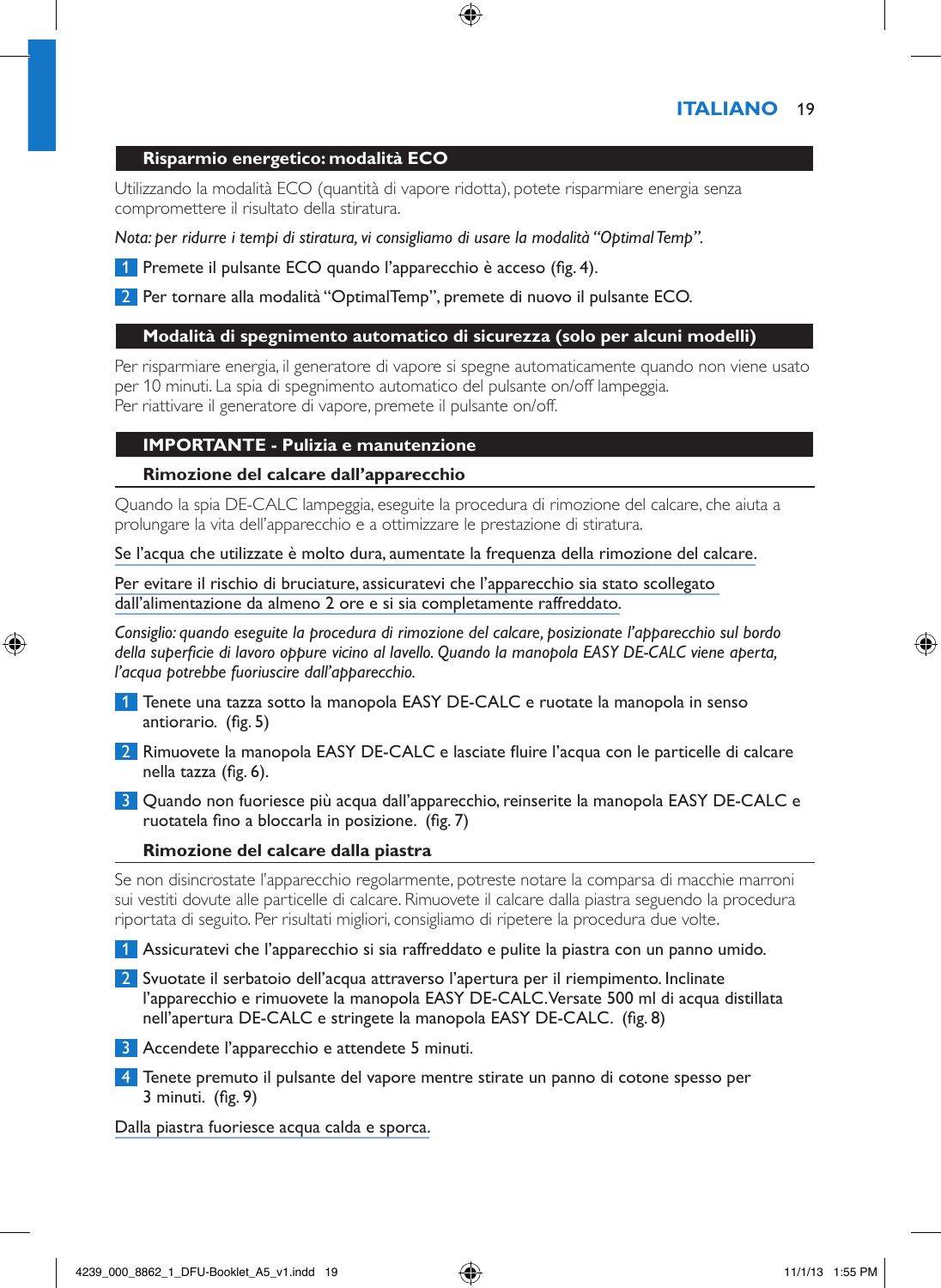⊕

 5 Interrompete la procedura quando dalla piastra non fuoriesce più acqua o quando inizia a fuoriuscire vapore.

 $\bigoplus$ 

 6 Disinserite il generatore di vapore e lasciatelo raffreddare per almeno 2 ore. Rimuovete la manopola EASY DE-CALC e lasciate scorrere l'acqua rimanente. Ruotate la manopola EASY DE-CALC fino a bloccarla in posizione.

#### **Risoluzione dei problemi**

Questo capitolo riassume i problemi più comuni che potreste riscontrare con l'apparecchio. Se non riuscite a risolvere il problema con le informazioni riportate sotto, visitate il sito **www.philips.com/ support** per un elenco di domande frequenti o contattate il centro assistenza clienti del vostro paese.

| Problema                                                                                                                              | Possibile causa                                                                                                                                                                        | Soluzione                                                                                                                                                                                                                                                             |
|---------------------------------------------------------------------------------------------------------------------------------------|----------------------------------------------------------------------------------------------------------------------------------------------------------------------------------------|-----------------------------------------------------------------------------------------------------------------------------------------------------------------------------------------------------------------------------------------------------------------------|
| Dalla piastra<br>fuoriesce acqua<br>sporca, residui<br>marroni o scaglie<br>bianche.                                                  | Il calcare si è accumulato<br>all'interno dell'apparecchio<br>perché non è stato<br>disincrostato regolarmente.                                                                        | Disincrostate l'apparecchio (consultate il<br>capitolo "IMPORTANTE - Pulizia e<br>manutenzione", sezione "Rimozione del<br>calcare dall'apparecchio").                                                                                                                |
|                                                                                                                                       | Avete inserito prodotti chimici<br>o additivi nel serbatojo<br>dell'acqua.                                                                                                             | Non utilizzate prodotti chimici o additivi con<br>l'apparecchio. Se l'avete già fatto, seguite la<br>procedura riportata nel capitolo<br>"IMPORTANTE - Pulizia e manutenzione",<br>sezione "Rimozione del calcare dalla piastra"<br>per rimuovere i prodotti chimici. |
| Non è presente<br>vapore o è<br>scarso.                                                                                               | L'apparecchio non si è<br>riscaldato sufficientemente.                                                                                                                                 | Attendete che la spia di "ferro da stiro<br>pronto" rimanga accesa in maniera continua.<br>Sono necessari circa 2 minuti.                                                                                                                                             |
|                                                                                                                                       | Non c'è abbastanza acqua nel<br>serbatojo.                                                                                                                                             | Riempite d'acqua il serbatoio fino al livello<br>massimo.                                                                                                                                                                                                             |
| Dalla piastra<br>fuoriesce acqua.                                                                                                     | Quando utilizzate la funzione<br>vapore per la prima volta o se<br>è rimasta inutilizzata per un<br>periodo prolungato, il vapore<br>diventa acqua all'interno del<br>tubo flessibile. | Si tratta di un fenomeno normale.<br>Allontanate il ferro dal capo e premete il<br>pulsante del vapore. Attendete fino a<br>quando dalla piastra uscirà vapore invece di<br>acqua.                                                                                    |
| Il copriasse si<br>bagna o sono<br>presenti<br>goccioline<br>d'acqua<br>sull'indumento o<br>sul pavimento<br>durante la<br>stiratura. | Il vapore si condensa sul<br>copriasse dopo una lunga<br>stiratura oppure il copriasse<br>non è stato progettato per<br>sopportare vapore ad alte<br>temperature.                      | Sostituite il copriasse se il materiale in<br>schiuma risulta consumato. Vi consigliamo<br>inoltre di utilizzare uno strato di materiale in<br>feltro nel copriasse per evitare lo<br>sgocciolamento.                                                                 |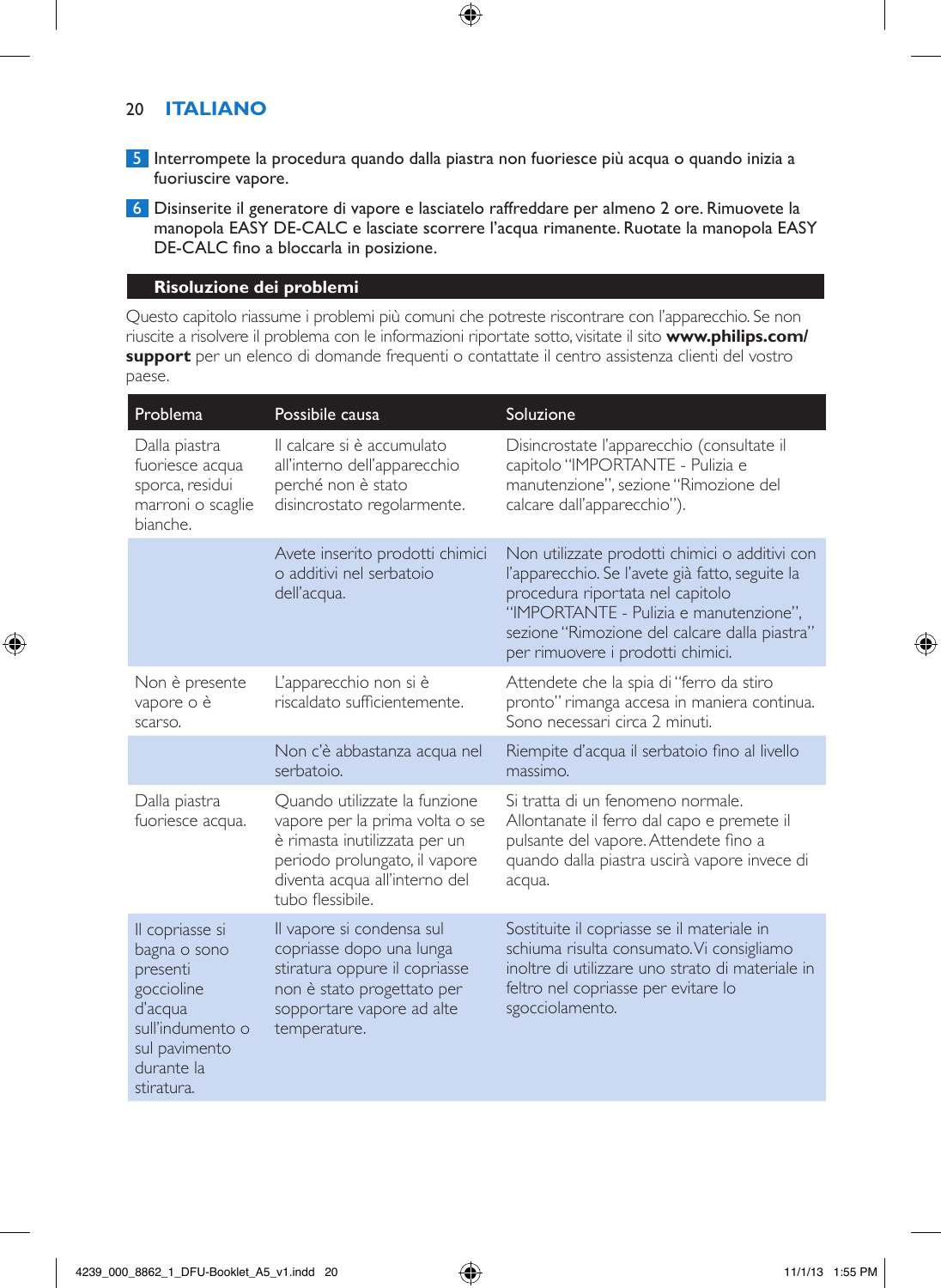$\overline{\phantom{a}}$ 

 $\bigoplus$ 

| Problema                                                                                    | Possibile causa                                                                                                                                                             | Soluzione                                                                                                                                                                                          |
|---------------------------------------------------------------------------------------------|-----------------------------------------------------------------------------------------------------------------------------------------------------------------------------|----------------------------------------------------------------------------------------------------------------------------------------------------------------------------------------------------|
|                                                                                             | La manopola EASY DE-CALC<br>non è stata serrata<br>correttamente.                                                                                                           | Spegnete l'apparecchio e attendete 2 ore<br>per farlo raffreddare. Svitate e riavvitate la<br>manopola per assicurarvi che sia serrata<br>correttamente.                                           |
|                                                                                             | La guarnizione in gomma della<br>manopola EASY DE-CALC è<br>usurata.                                                                                                        | Contattate un centro assistenza Philips<br>autorizzato per una nuova manopola EASY<br>DE-CALC.                                                                                                     |
| Il ferro non si<br>riscalda e la spia<br>rossa DE-CALC<br>lampeggia.                        | L'apparecchio vi ricorda di<br>eseguire la procedura di<br>rimozione del calcare. La spia<br>lampeggia all'incirca una volta<br>al mese o dopo 10 sessioni di<br>stiratura. | Eseguite la procedura di rimozione del<br>calcare, seguendo le istruzioni riportate nel<br>capitolo "IMPORTANTE - Pulizia e<br>manutenzione", sezione "Rimozione del<br>calcare dall'apparecchio". |
| Il generatore di<br>vapore produce<br>un suono simile a<br>quello prodotto<br>da una pompa. | L'acqua viene pompata nella<br>caldaia. È un fenomeno<br>normale.                                                                                                           | Se il rumore di pompaggio non cessa,<br>spegnete l'apparecchio e scollegatelo<br>immediatamente dalla presa. Contattate un<br>centro assistenza Philips autorizzato.                               |

 $\bigoplus$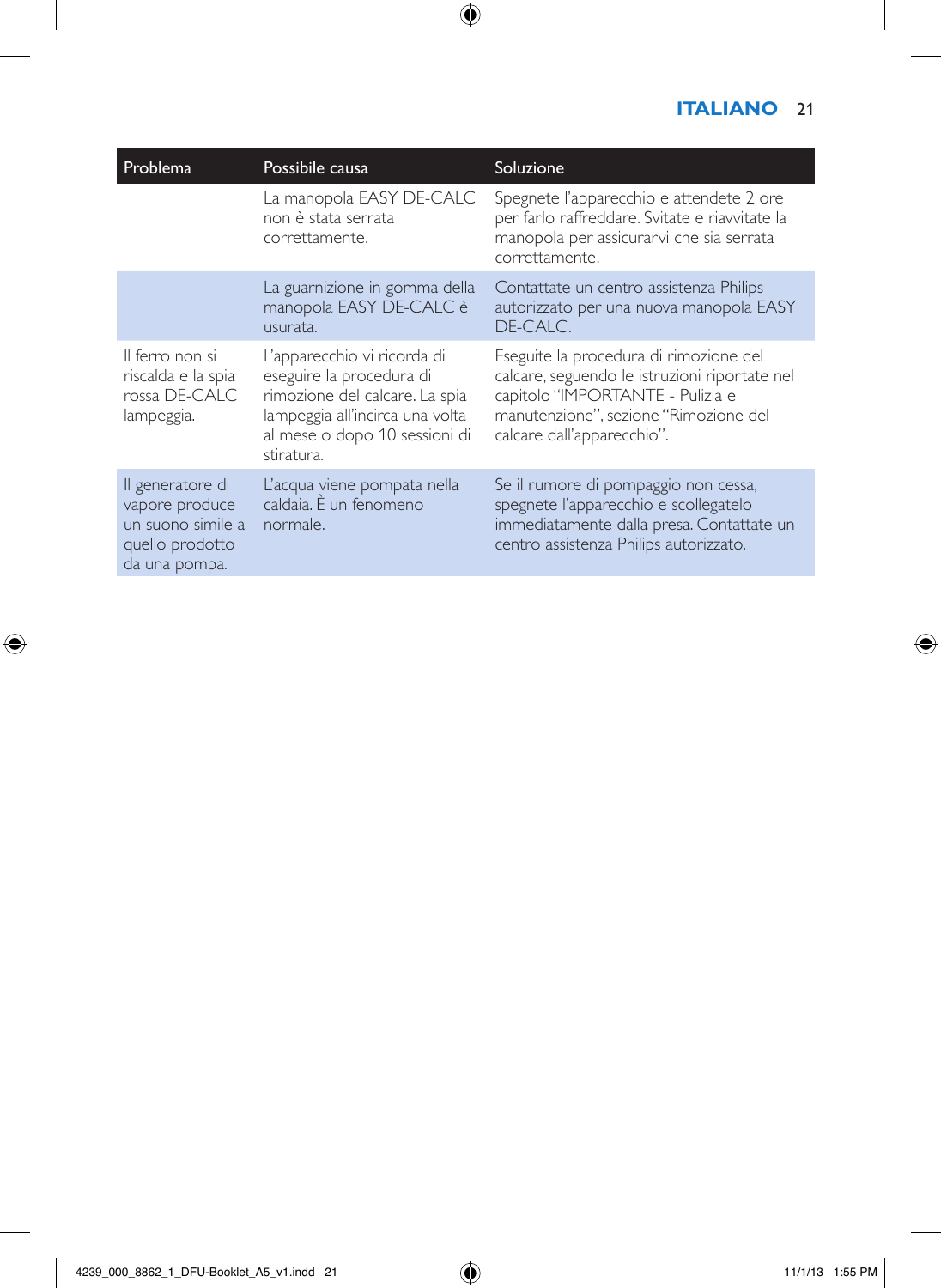#### **Belangrijk**

Gefeliciteerd met uw aankoop en welkom bij Philips! Als u volledig wilt profiteren van de ondersteuning die Philips biedt, registreer uw product dan op **www.philips.com/welcome**. Lees deze gebruiksaanwijzing, het boekje met belangrijke informatie en de snelstartgids op de verpakking zorgvuldig door voor u het apparaat gebruikt. Bewaar ze om deze indien nodig te kunnen raadplegen.

⊕

#### **Productoverzicht (fig. 1)**

- 1 ECO-knop met lampje
- 2 Aan/uitknop met aan-lampje
- 3 EASY DE-CALC-lampje
- 4 EASY DE-CALC-knop
- 5 Opbergruimte voor stoomslang
- 6 Ontgrendelknop van draagvergrendeling (alleen bepaalde typen)
- 7 Stoomhendel/stoomstoot (alleen bepaalde typen)
- 8 'Strijkijzer gereed'-lampje/'waterreservoir leeg'-lampje

#### **OptimalTemp-technologie**

#### **Temperatuur en stoom instellen niet nodig.**

De OptimalTemp-technologie stelt u in staat om alle soorten strijkbare stoffen in willekeurige volgorde te strijken zonder de strijktemperatuur of stoomstand aan te passen. Stoffen met deze symbolen zijn strijkbaar, bijvoorbeeld linnen, katoen, polyester, zijde, wol, viscose, rayon (fig. 2).

Stoffen met dit symbool zijn niet-strijkbaar. Deze stoffen bevatten synthetische stoffen zoals spandex of elasthaan, stoffen gemengd met spandex en polyoleinen (bijvoorbeeld polypropyleen), maar ook bedrukkingen op kleding (fig. 3).

#### **Te gebruiken watersoort**

Dit apparaat is ontworpen voor gebruik met kraanwater. Als u in een gebied met zeer hard water woont, kan er sprake zijn van snelle kalkvorming. Daarom wordt het aangeraden gedistilleerd of gedemineraliseerd water te gebruiken om de levensduur van het apparaat te verlengen.

Doe geen geparfumeerd water, azijn, stijfsel, ontkalkers, strijkconcentraat of andere chemicaliën in het waterreservoir van het apparaat; het apparaat is niet geschikt voor deze chemicaliën.

#### **Strijkijzers**

#### **Lees de snelstartgids op de verpakking goed door voor u het apparaat gaat gebruiken.**

*Opmerking: Houd de stoomhendel ingedrukt wanneer u het strijkijzer tijdens het strijken over de stof beweegt***.**

#### **Stoomstootfunctie (alleen bepaalde typen)**

Druk tweemaal snel op de stoomhendel en laat deze los voor een hoge continue stoomproductie gedurende dertien minuten. U hoeft de stoomhendel niet ingedrukt te houden en dit biedt een comfortabelere strijkervaring.

4239\_000\_8862\_1\_DFU-Booklet\_A5\_v1.indd 22 11/1/13 1:55 PM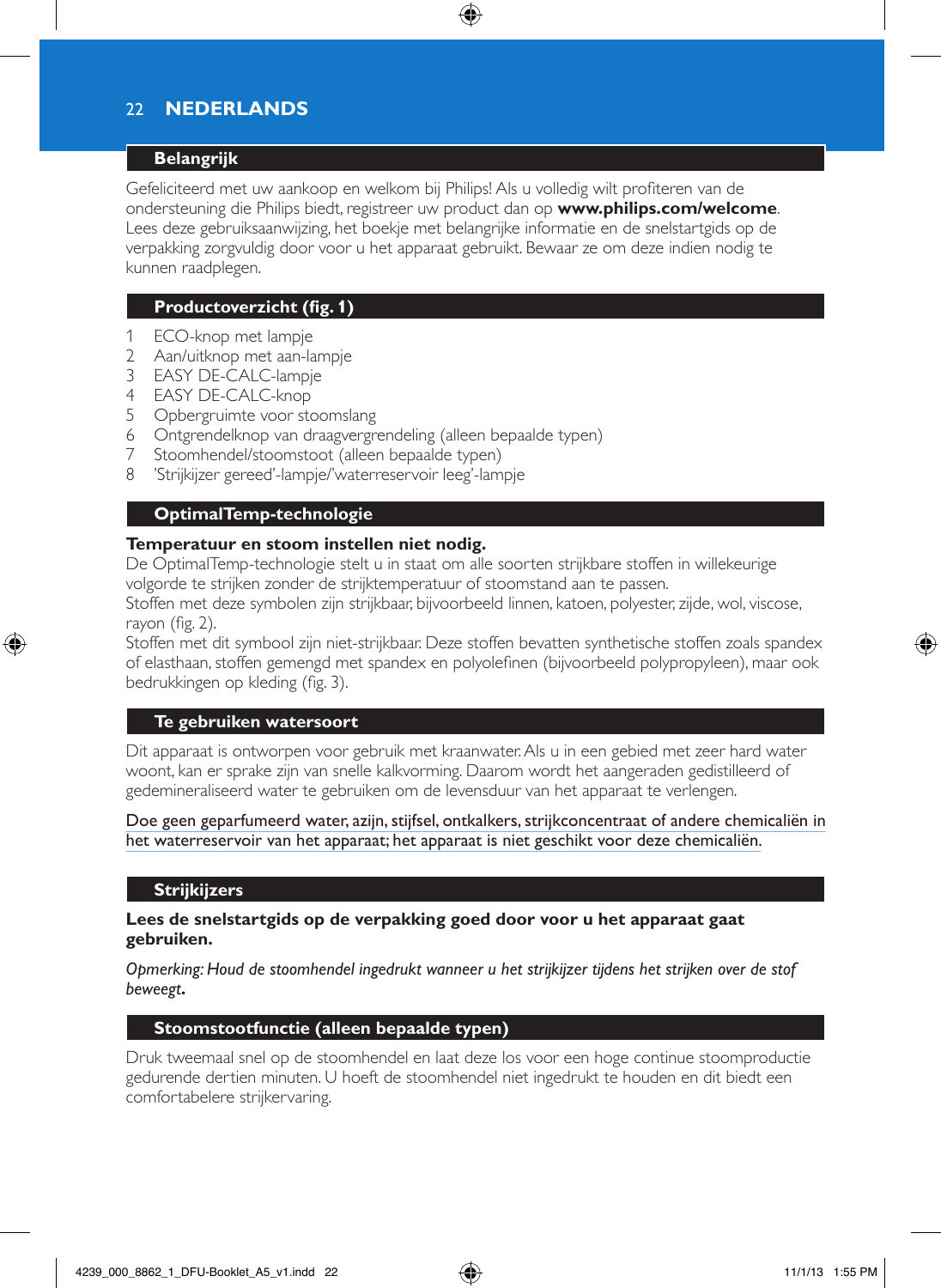#### **Energiebesparende ECO-modus**

Met de ECO-modus (verminderde hoeveelheid stoom) kunt u energie besparen zonder dat dit ten koste gaat van het strijkresultaat.

*Opmerking: Voor de kortste strijktijd raden we u aan om de 'OptimalTemp'-modus te gebruiken.*

1 Druk op de ECO-knop wanneer het apparaat is ingeschakeld (fig. 4).

2 Om terug te gaan naar de 'OptimalTemp'-modus, drukt u opnieuw op de ECO-knop.

#### **Automatische uitschakelmodus (alleen bepaalde typen)**

Om energie te besparen schakelt de stoomgenerator automatisch uit als deze 10 minuten niet is gebruikt. Het lampje op de aan/uitknop knippert.

Om de stoomgenerator weer te activeren, drukt u op de aan/uitknop.

#### **BELANGRIJK - schoonmaken en onderhoud**

#### **Het apparaat ontkalken**

◈

Voer de ontkalkingsprocedure uit wanneer het DE-CALC-lampje knippert. Hiermee verlengt u de levensduur van het apparaat en optimaliseert u de strijkprestaties.

Ontkalk het apparaat vaker als het water erg hard is.

Om het risico op brandwonden te verkleinen, zorgt u ervoor dat de stekker van het apparaat ten minste twee uur uit het stopcontact is en dat het apparaat volledig is afgekoeld.

*Tip: Plaats het apparaat wanneer u de ontkalkingsprocedure uitvoert op de rand van het tafelblad of nabij de gootsteen. Er kan water uit het apparaat lopen wanneer de EASY DE-CALC-knop is losgedraaid.*

1 Houd een beker onder de EASY DE-CALC-knop en draai de knop linksom. (fig. 5)

- 2 Verwijder de EASY DE-CALC-knop en laat het water met kalkdeeltjes in de beker stromen (fig. 6).
- 3 Wanneer er geen water meer uit het apparaat komt, plaatst u de EASY DE-CALC-knop terug en draait u deze vast.  $(fig. 7)$

#### **De zoolplaat ontkalken**

Als u het apparaat niet regelmatig ontkalkt, laten de kalkdeeltjes die uit de zoolplaat komen mogelijk bruine vlekjes achter. Ontkalk de zoolplaat door onderstaande procedure te volgen. We raden u aan om de procedure twee keer te herhalen voor betere resultaten.

- 1 Zorg ervoor dat het apparaat is afgekoeld en maak de zoolplaat schoon met een vochtige doek.
- 2 Leeg het waterreservoir via de vulopening. Kantel het apparaat en draai de EASY DE-CALCknop eraf. Giet 500 ml gedistilleerd water in de DE-CALC-opening en draai de EASY DE-CALC-knop er weer op. (fig. 8)

**3** Schakel het apparaat in en wacht 5 minuten.

4 Houd de stoomhendel ingedrukt terwijl u het strijkijzer 3 minuten over een dikke doek heen en weer beweegt. (fig. 9)

Er komt heet, vies water uit de zoolplaat.

4239\_000\_8862\_1\_DFU-Booklet\_A5\_v1.indd 23 11/1/13 1:55 PM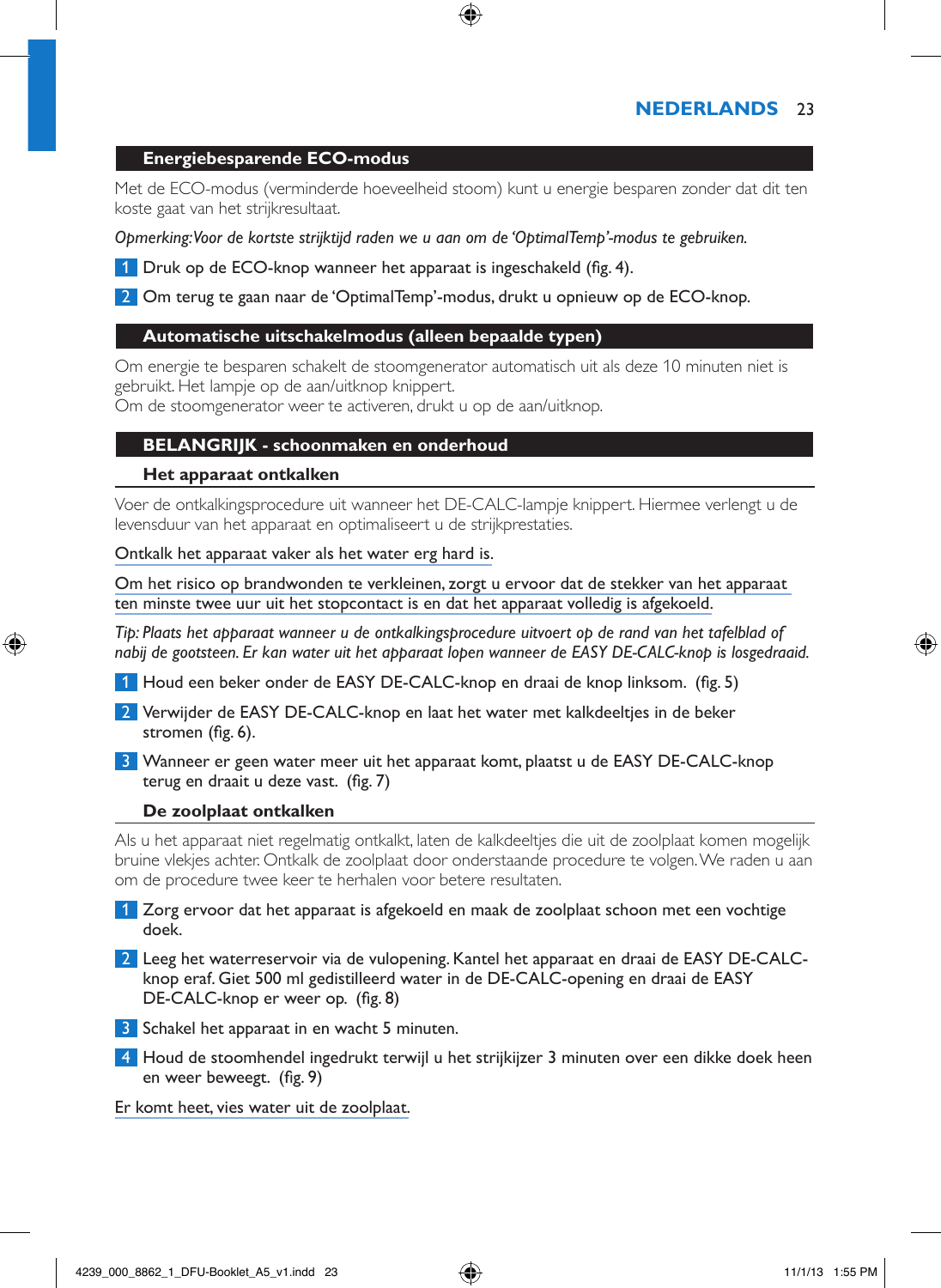5 Stop de schoonmaakbeurt wanneer er geen water meer uit de zoolplaat komt of wanneer er stoom uit de zoolplaat begint te komen.

 $\bigoplus$ 

 6 Trek de stekker van de stoomgenerator uit het stopcontact en laat de generator ten minste twee uur afkoelen. Verwijder de EASY DE-CALC-knop en laat het resterende water wegstromen. Draai de EASY DE-CALC-knop vast.

#### **Problemen oplossen**

⊕

Dit hoofdstuk behandelt in het kort de problemen die u kunt tegenkomen tijdens het gebruik van het apparaat. Als u het probleem niet kunt oplossen met de informatie hieronder, ga dan naar **www.philips.com/support** voor een lijst met veelgestelde vragen of neem contact op met het Consumer Care Centre in uw land.

| Probleem                                                                                                        | Mogelijke oorzaak                                                                                                                                  | Oplossing                                                                                                                                                                                                                                |
|-----------------------------------------------------------------------------------------------------------------|----------------------------------------------------------------------------------------------------------------------------------------------------|------------------------------------------------------------------------------------------------------------------------------------------------------------------------------------------------------------------------------------------|
| Er komen bruine<br>vlekjes, vuil water<br>of witte<br>schilfertjes uit de<br>zoolplaat.                         | Er heeft zich kalk ontwikkeld<br>in het apparaat, omdat het<br>niet regelmatig is ontkalkt.                                                        | Ontkalk het apparaat (zie 'Het apparaat<br>ontkalken' in hoofdstuk 'BELANGRIJK -<br>schoonmaken en onderhoud').                                                                                                                          |
|                                                                                                                 | U hebt chemicaliën of<br>additieven in het<br>waterreservoir gedaan.                                                                               | Gebruik nooit chemicaliën of toevoegingen in<br>het apparaat. Als u dat al hebt gedaan, volgt u<br>de procedure in 'De zoolplaat ontkalken' in<br>hoofdstuk 'BELANGRIJK - schoonmaken en<br>onderhoud' om de chemicaliën te verwijderen. |
| Er is geen of<br>weinig stoom.                                                                                  | Het apparaat is niet<br>voldoende opgewarmd.                                                                                                       | Wacht totdat het 'strijkijzer gereed'-lampje<br>onafgebroken blijft branden. Dit duurt<br>ongeveer 2 minuten.                                                                                                                            |
|                                                                                                                 | Er zit niet voldoende water<br>in het waterreservoir.                                                                                              | Vul het waterreservoir met water tot aan de<br>MAX-aanduiding.                                                                                                                                                                           |
| Er lekt water uit.<br>de zoolplaat.                                                                             | Er condenseert stoom in de<br>slang wanneer u voor het<br>eerst stoom gebruikt of<br>lange tijd geen stoom hebt<br>gebruikt.                       | Dit is normaal. Houd het strijkijzer bij het<br>kledingstuk vandaan en druk op de<br>stoomhendel. Wacht tot er stoom in plaats<br>van water uit de zoolplaat komt.                                                                       |
| De<br>strijkplankhoes<br>wordt nat of er<br>zijn<br>waterdruppels op<br>de vloer/het<br>kledingstuk<br>gekomen. | Stoom is gecondenseerd op<br>de strijkplank na een lange<br>strijkbeurt of uw<br>strijkplankhoes is niet<br>bestand tegen het hoge<br>stoomniveau. | Vervang de strijkplankhoes als het<br>schuimmateriaal versleten is. We raden u ook<br>aan om een laag vilt te gebruiken in de<br>strijkplankhoes om waterdruppels te<br>voorkomen.                                                       |
|                                                                                                                 | De EASY DE-CALC-knop is<br>niet goed vastgedraaid.                                                                                                 | Schakel het apparaat uit en wacht 2 uur tot<br>het is afgekoeld. Draai de knop los en plaats<br>deze weer terug om ervoor te zorgen dat<br>deze goed vast zit.                                                                           |

4239\_000\_8862\_1\_DFU-Booklet\_A5\_v1.indd 24 (a) in the set of the set of the set of the set of the set of the set of the set of the set of the set of the set of the set of the set of the set of the set of the set of the set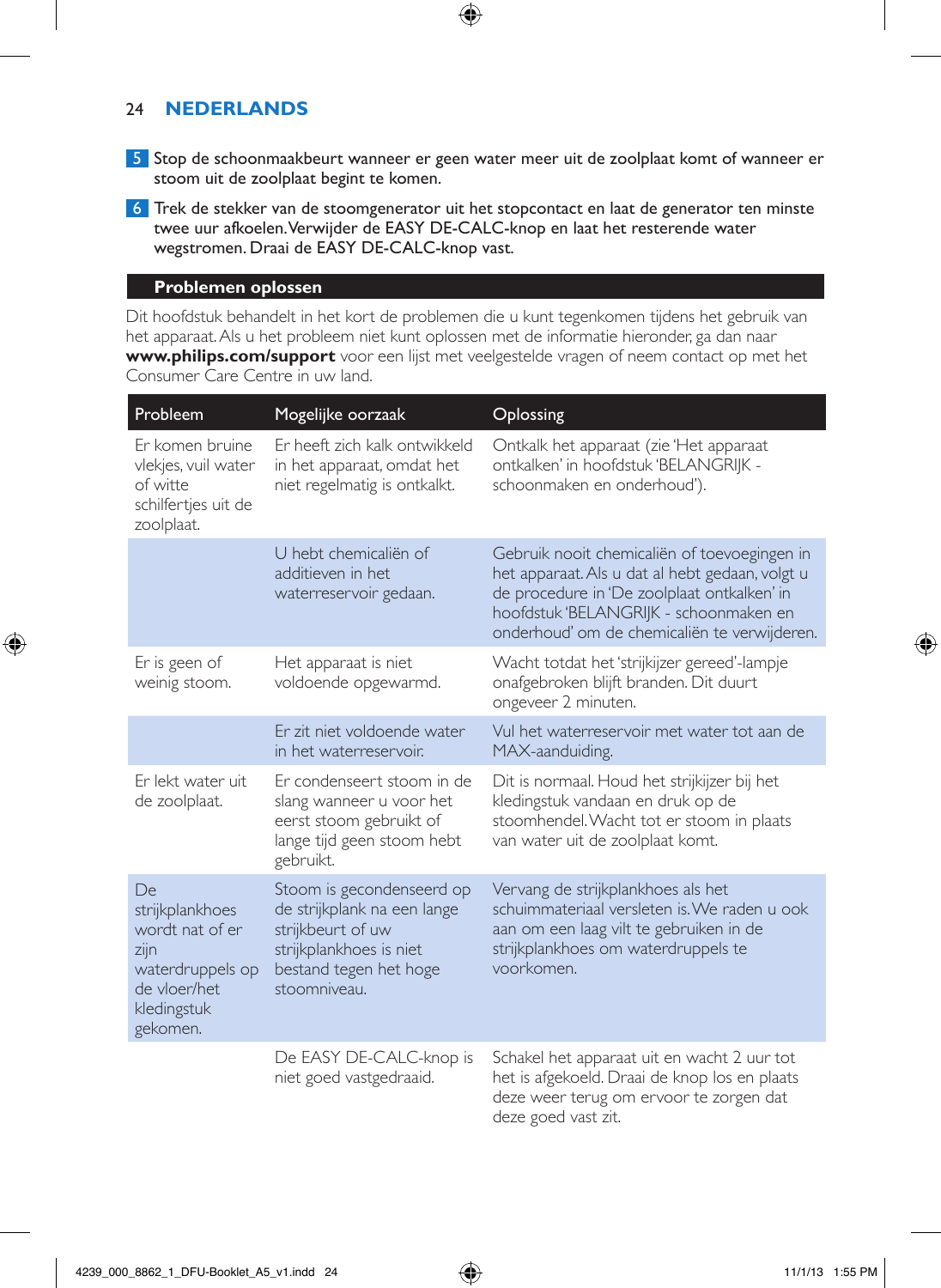$\mathbf{I}$ 

 $\bigoplus$ 

| Probleem                                                                        | Mogelijke oorzaak                                                                                                                                             | Oplossing                                                                                                                                                                                   |
|---------------------------------------------------------------------------------|---------------------------------------------------------------------------------------------------------------------------------------------------------------|---------------------------------------------------------------------------------------------------------------------------------------------------------------------------------------------|
|                                                                                 | De rubberen afdichtring van<br>de EASY DE-CALC-knop is<br>versleten.                                                                                          | Neem contact op met een door Philips<br>geautoriseerd servicecentrum voor een<br>nieuwe EASY DE-CALC-knop.                                                                                  |
| Het strijkijzer<br>warmt niet op en<br>het rode DE-<br>CALC-lampje<br>knippert. | Het apparaat herinnert u<br>eraan de<br>ontkalkingsprocedure uit te<br>voeren. Het lampje knippert<br>na ongeveer één maand of<br>na iedere 10 strijkbeurten. | Voer de ontkalkingsprocedure uit en volg<br>hierbij de instructies in 'Het apparaat<br>ontkalken' in het hoofdstuk 'BELANGRIJK -<br>schoonmaken en onderhoud'.                              |
| De.<br>stoomgenerator<br>maakt een<br>pompend geluid.                           | Water wordt in de boiler<br>gepompt. Dit is normaal.                                                                                                          | Als het pompende geluid echter niet stopt,<br>schakel het apparaat dan uit en haal de stekker<br>uit het stopcontact. Neem contact op met een<br>door Philips geautoriseerd servicecentrum. |

 $\bigoplus$ 

 $\overline{\phantom{a}}$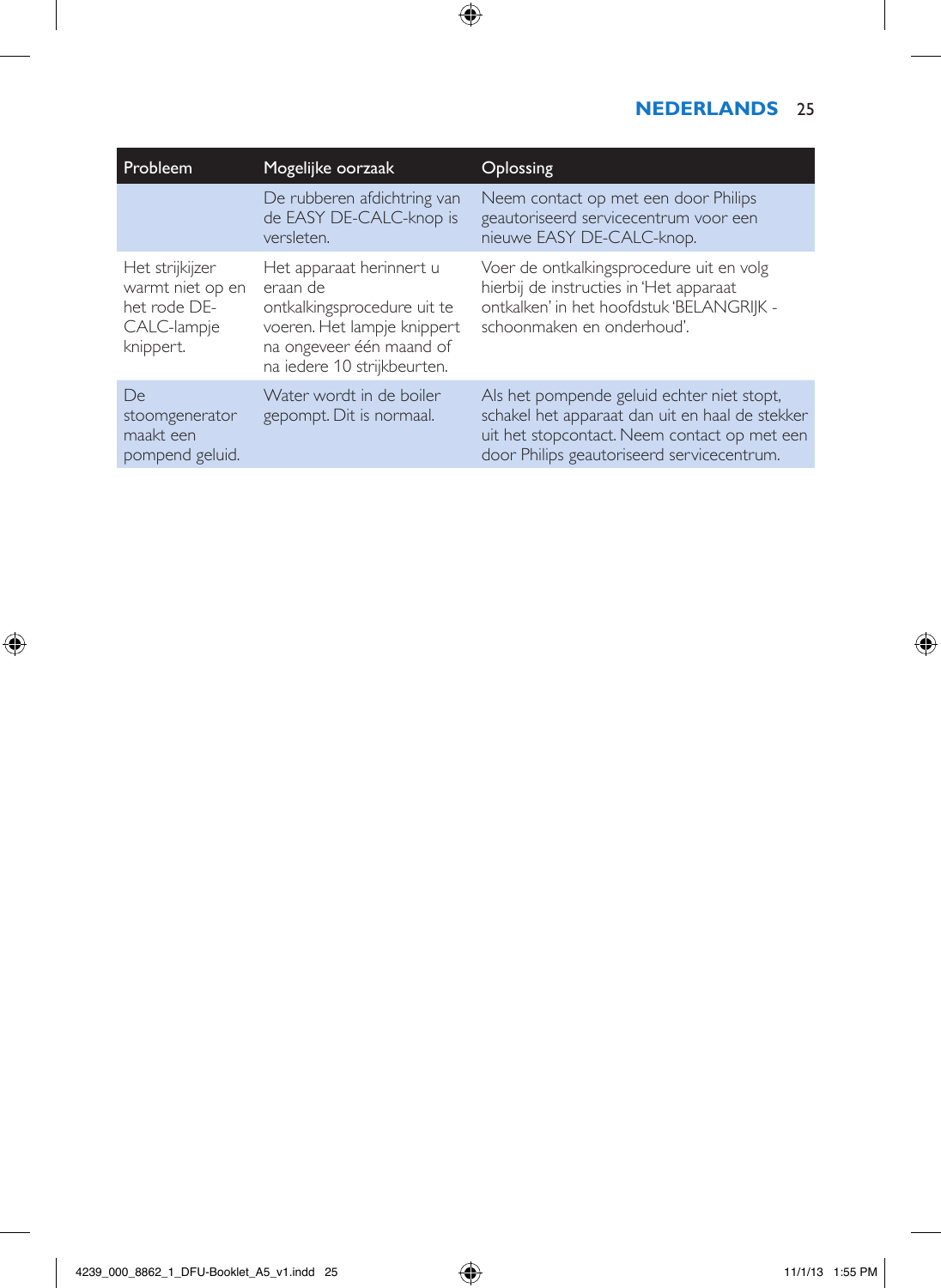## 26 **ESPAÑOL**

#### **Importante**

Enhorabuena por la compra de este producto y bienvenido a Philips. Para sacar el mayor partido de la asistencia que Philips le ofrece, registre su producto en **www.philips.com/welcome**. Lea con atención este manual de usuario, el folleto de información importante y la guía rápida que contiene el embalaje antes de utilizar el aparato. Consérvelos para consultarlos en el futuro.

⊕

#### **Descripción del producto (ig. 1)**

- Botón ECO con piloto
- 2 Botón de encendido/apagado con piloto de encendido
- 3 Piloto EASY DE-CALC
- 4 Rueda EASY DE-CALC
- 5 Compartimento de almacenamiento de la manguera de vapor
- 6 Botón de liberación del bloqueo para transporte (solo en modelos especíicos)
- 7 Botón de vapor/Supervapor (solo en modelos especíicos)
- 8 Piloto de "plancha lista"/Piloto de "depósito de agua vacío"

#### **Tecnología OptimalTemp**

#### **No es necesario ajustar la temperatura ni el vapor.**

La tecnología OptimalTemp le permite planchar toda clase de tejidos que lo admitan, en cualquier orden, sin ajustar la temperatura de la plancha ni la posición de vapor.

Los tejidos con estos símbolos se pueden planchar, por ejemplo, el lino, el algodón, el poliéster, la seda, la lana, la viscosa y el rayón (fig. 2).

Los tejidos con este símbolo no se pueden planchar. Estos tejidos incluyen tejidos sintéticos como el Spandex o el elastano, tejidos mezclados con Spandex y polioleina (por ejemplo, el polipropileno). Tampoco se puede planchar la ropa con impresiones (fig. 3).

#### **Tipo de agua que puede utilizar**

Este aparato se ha diseñado para utilizarse con agua del grifo. Si vive en una zona con agua muy dura, la cal se puede acumular rápidamente. Por lo tanto, es recomendable utilizar agua destilada o desmineralizada para prolongar la vida útil del aparato.

#### No eche en el depósito de agua del aparato perfume, vinagre, almidón, productos desincrustantes, productos que ayuden al planchado ni otros productos químicos, ya que el aparato no se ha diseñado para funcionar con estos productos químicos.

#### **Planchado**

#### **Lea con atención la guía de inicio rápida incluida en el paquete para empezar a utilizar el aparato.**

*Nota: Mantenga pulsado el botón de vapor de forma continua cuando mueva la plancha sobre el tejido mientras plancha***.**

#### **Función supervapor (sólo en modelos especíicos)**

Pulse el botón de vapor dos veces rápidamente y suéltelo para que la salida de vapor sea alta y continua durante 13 minutos. Así no tendrá que pulsar el botón de vapor continuamente y podrá planchar con mayor comodidad.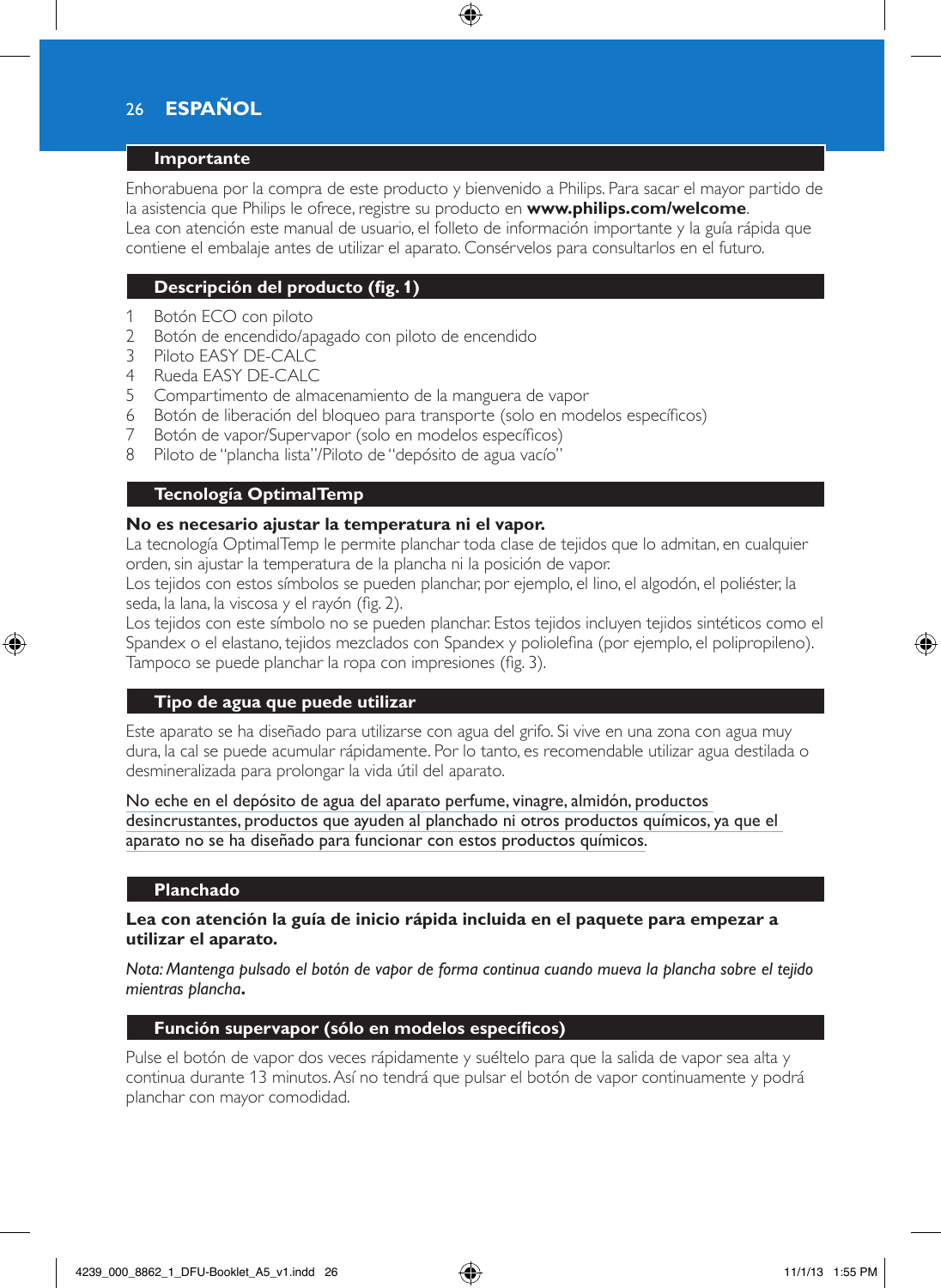## **ESPAÑOL** 27

#### **Bajo consumo: modo ECO**

Con el modo ECO (cantidad de vapor reducida), puede ahorrar energía sin sacrificar los resultados.

⊕

*Nota: Para planchar en menos tiempo, le aconsejamos que utilice el modo "OptimalTemp".*

1 Pulse el botón ECO cuando el aparato esté encendido (fig. 4).

2 Para volver al modo "OptimalTemp", vuelva a pulsar el botón ECO.

#### **Modo de desconexión automática de seguridad (solo modelos especíicos)**

Para ahorra energía, el generador de vapor se apaga automáticamente cuando no se utiliza durante 10 minutos. El piloto del botón de encendido/apagado parpadea.

Para volver a activar el generador de vapor, pulse el botón de encendido/apagado.

#### **IMPORTANTE: limpieza y mantenimiento**

#### **Eliminación de los depósitos de cal del aparato**

Cuando el piloto DE-CALC parpadee, realice el procedimiento de eliminación de los depósitos de cal. Así ayudará a prolongar la vida útil del aparato y optimizar el rendimiento de planchado.

Si el agua de su zona es muy dura, aumente la frecuencia de eliminación de los depósitos de cal.

Para evitar riesgos de quemaduras, asegúrese de que el aparato lleva desenchufado al menos 2 horas y está totalmente frío.

*Consejo: Cuando realice el procedimiento de eliminación de los depósitos de cal, coloque el aparato en el borde de la mesa o cerca del fregadero. El agua puede luir del aparato al abrir la rueda EASY DE-CALC.*

1 Sostenga un vaso debajo de la rueda EASY DE-CALC y gire la rueda a la izquierda. (fig. 5)

- 2 Quite la rueda EASY DE-CALC y deje que el agua con partículas de cal fluya hacia el vaso  $(fig. 6)$ .
- 3 Cuando no salga más agua del aparato, vuelva a colocar la rueda EASY DE-CALC y apriétela. (fig. 7)

#### **Eliminación de los depósitos de cal de la suela**

Si no elimina los depósitos de cal del aparato con regularidad, podrían aparecer manchas marrones en la suela debido a las partículas de cal. Elimine los depósitos de cal de la suela siguiendo el procedimiento siguiente. Le aconsejamos que repita el procedimiento dos veces para obtener los mejores resultados.

1 Asegúrese de que el aparato está frío y limpie la suela con un paño húmedo.

- 2 Vacíe el depósito de agua a través de la abertura de llenado. Incline el aparato y quite la rueda EASY DE-CALC. Vierta 500 ml de agua destilada en la abertura DE-CALC y apriete la rueda EASY DE-CALC. (fig. 8)
- **3** Encienda el aparato y espere 5 minutos.
- 4 Mantenga pulsado el botón de vapor de forma continua mientras plancha un trapo grueso moviendo la plancha hacia delante y hacia atrás durante 3 minutos. (fig. 9)

#### Sale agua caliente y sucia por la suela.

- 5 Deje de limpiar cuando no salga más agua por la suela o cuando empiece a salir vapor por la misma.
- 6 Desenchufe el generador de vapor y deje que se enfríe durante al menos 2 horas. Quite la rueda EASY DE-CALC y deje que el agua restante fluya. Apriete la rueda EASY DE-CALC.

◈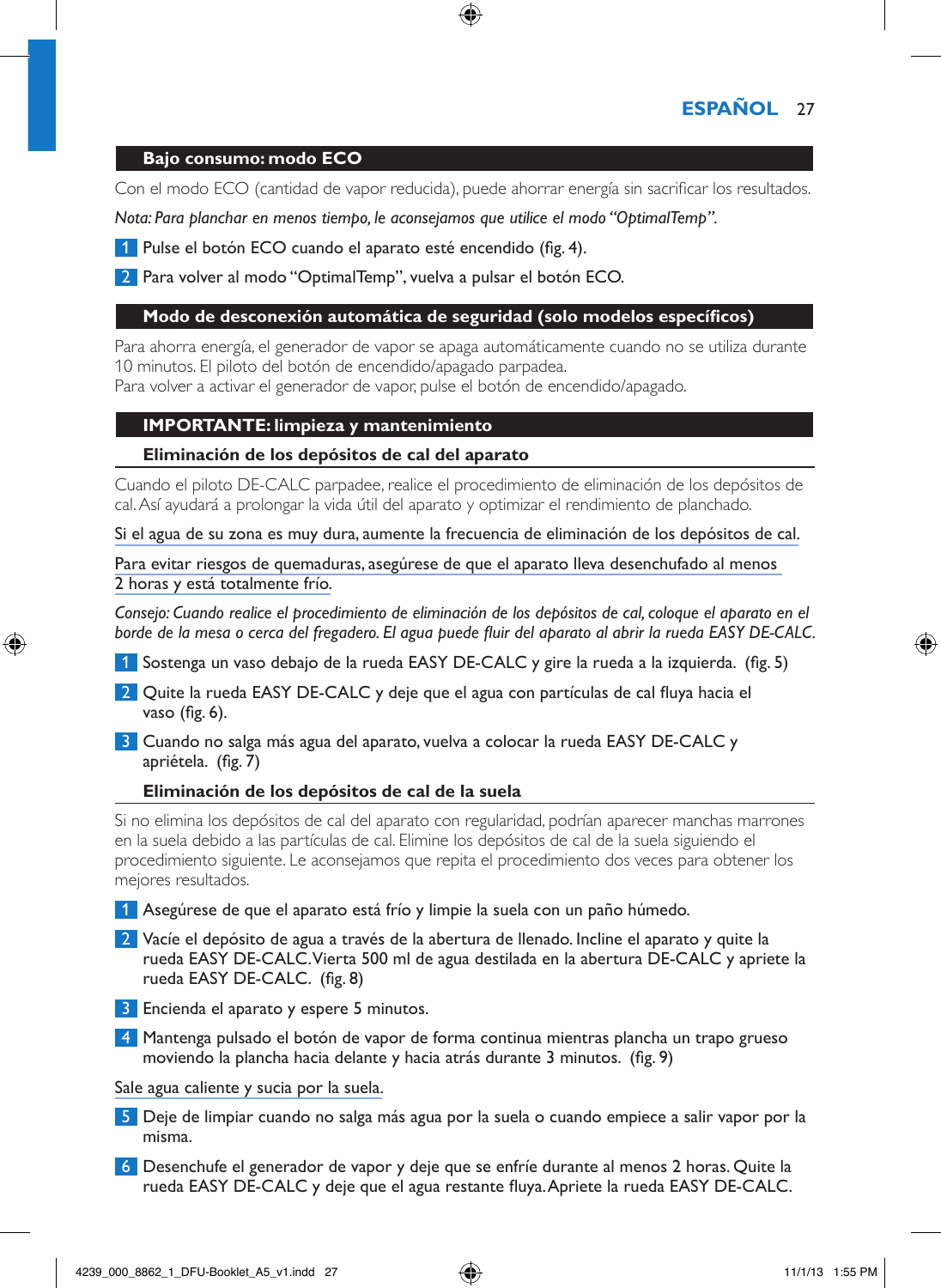## 28 **ESPAÑOL**

 $\bigoplus$ 

## **Guía de resolución de problemas**

En este capítulo se resumen los problemas más frecuentes que pueden surgir con el aparato. Si no puede resolver el problema con la siguiente información, visite **www.philips.com/support** para consultar una lista de preguntas más frecuentes o póngase en contacto con el Servicio de Atención al Cliente en su país.

 $\bigoplus$ 

| Problema                                                                                             | Posible causa                                                                                                                                                                                                    | Solución                                                                                                                                                                                                                                                                      |
|------------------------------------------------------------------------------------------------------|------------------------------------------------------------------------------------------------------------------------------------------------------------------------------------------------------------------|-------------------------------------------------------------------------------------------------------------------------------------------------------------------------------------------------------------------------------------------------------------------------------|
| Salen agua sucia,<br>manchas<br>marrones o<br>copos blancos<br>por la suela.                         | Se ha acumulado cal en el<br>interior del aparato porque no<br>se han eliminado los depósitos<br>de cal con regularidad.                                                                                         | Elimine los depósitos de cal del aparato<br>(consulte la sección Eliminación de los<br>depósitos de cal del aparato" del capítulo<br>"IMPORTANTE: limpieza y mantenimiento").                                                                                                 |
|                                                                                                      | Ha puesto productos químicos<br>o aditivos en el depósito de<br>agua.                                                                                                                                            | Nunca utilice productos químicos ni aditivos<br>en el aparato. Si ya lo ha hecho, siga el<br>procedimiento de la sección "Eliminación de<br>los depósitos de cal del aparato" del capítulo<br>"IMPORTANTE: limpieza y mantenimiento"<br>para eliminar los productos químicos. |
| Sale poco vapor<br>o ninguno.                                                                        | El aparato no se ha calentado<br>lo suficiente.                                                                                                                                                                  | Espere hasta que el piloto de "plancha lista"<br>se ilumine de manera continua. Este proceso<br>tarda unos 2 minutos.                                                                                                                                                         |
|                                                                                                      | No hay suficiente agua en el<br>depósito.                                                                                                                                                                        | Llene el depósito de agua hasta la indicación<br>MAX.                                                                                                                                                                                                                         |
| Gotea agua de la<br>suela.                                                                           | El vapor se condensa dentro<br>de la manguera al utilizar el<br>vapor por primera vez o no<br>utilizarlo durante mucho<br>tiempo.                                                                                | Esto es normal. Aleje la plancha de la prenda<br>y pulse el botón de vapor. Espere hasta que<br>salga vapor por la suela en lugar de agua.                                                                                                                                    |
| La funda de la<br>tabla de planchar<br>se moja o hay<br>gotas de agua en<br>el suelo o la<br>prenda. | El vapor se ha condensado en<br>la funda de la tabla de planchar<br>después de una sesión de<br>planchado prolongada o la<br>funda de la tabla no se ha<br>diseñado para soportar una<br>alta cantidad de vapor. | Sustituya la funda de la tabla de planchar si la<br>espuma está desgastada. También le<br>recomendamos que utilice una capa de<br>fieltro en la funda de la tabla para evitar que<br>se formen gotas de agua.                                                                 |
|                                                                                                      | La rueda EASY DE-CALC no<br>se ha apretado correctamente.                                                                                                                                                        | Apague el aparato y espere 2 horas hasta<br>que se enfríe. Desenrosque y vuelva a<br>colocar la rueda para asegurarse de que<br>está apretada.                                                                                                                                |
|                                                                                                      | La junta de goma de la rueda<br>EASY DE-CALC está<br>desgastada.                                                                                                                                                 | Póngase en contacto con un centro de<br>servicio autorizado por Philips para obtener<br>una rueda EASY DE-CALC nueva.                                                                                                                                                         |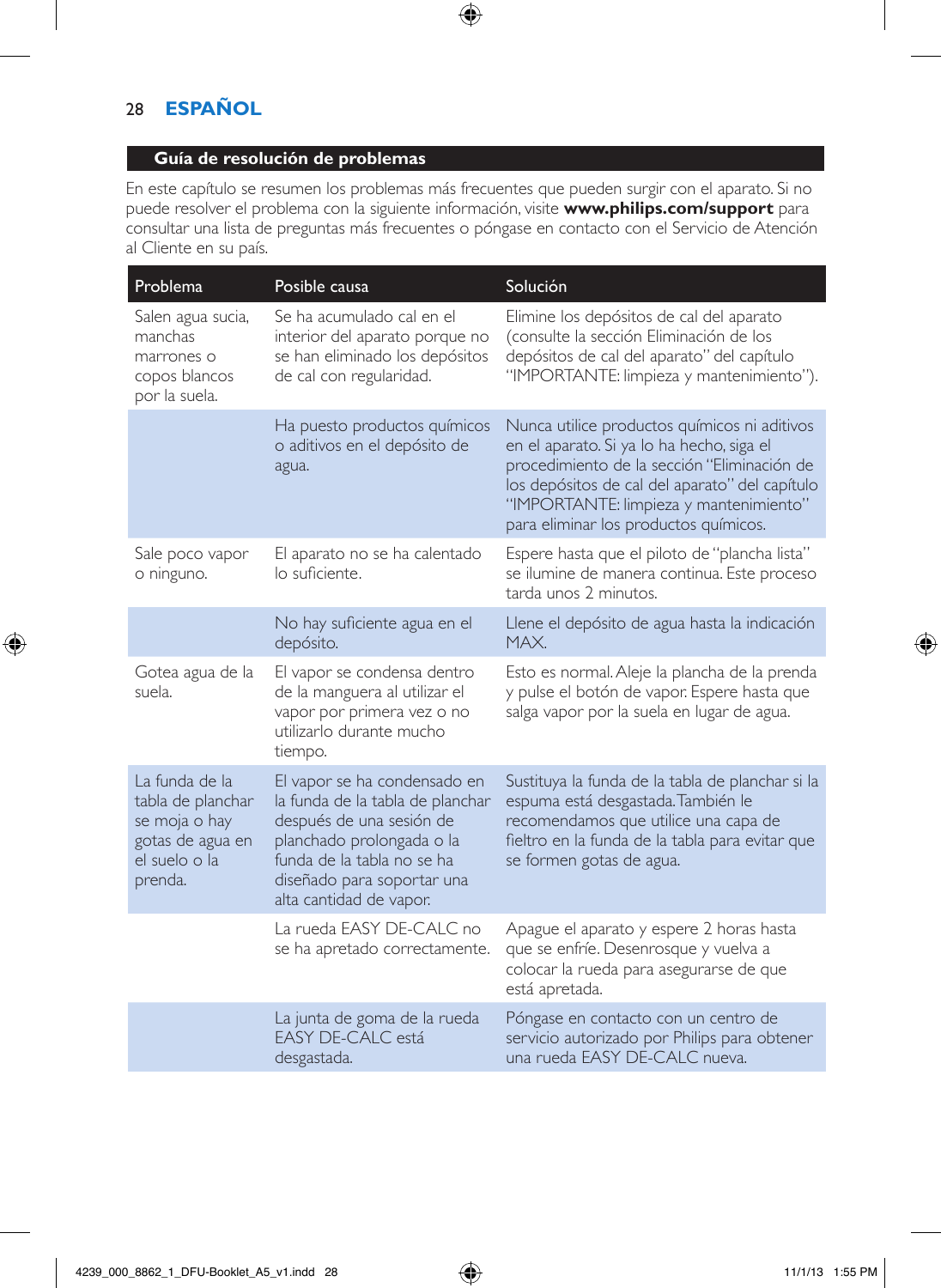## $\bigoplus$

## **ESPAÑOL** 29

 $\overline{\phantom{a}}$ 

 $\bigoplus$ 

| Problema                                                         | Posible causa                                                                                                                                                                                          | <b>Solución</b>                                                                                                                                                                                                                   |
|------------------------------------------------------------------|--------------------------------------------------------------------------------------------------------------------------------------------------------------------------------------------------------|-----------------------------------------------------------------------------------------------------------------------------------------------------------------------------------------------------------------------------------|
| La plancha no se<br>calienta y el<br>piloto DE-CALC<br>parpadea. | El aparato le recuerda que<br>debe realizar el procedimiento<br>de eliminación de los<br>depósitos de cal. El piloto<br>parpadea después de cada<br>mes o después de cada<br>10 sesiones de planchado. | Realice el procedimiento de eliminación de<br>los depósitos de cal de acuerdo con las<br>instrucciones de la sección "Eliminación de<br>los depósitos de cal del aparato" del capítulo<br>"IMPORTANTE: limpieza y mantenimiento". |
| El generador de<br>vapor produce<br>un sonido de<br>bombeo.      | El agua se bombea a la caldera.<br>Esto es normal.                                                                                                                                                     | Si el sonido de bombeo continúa<br>ininterrumpidamente, apague el aparato y<br>desenchúfelo. Póngase en contacto con un<br>centro de servicio autorizado por Philips.                                                             |

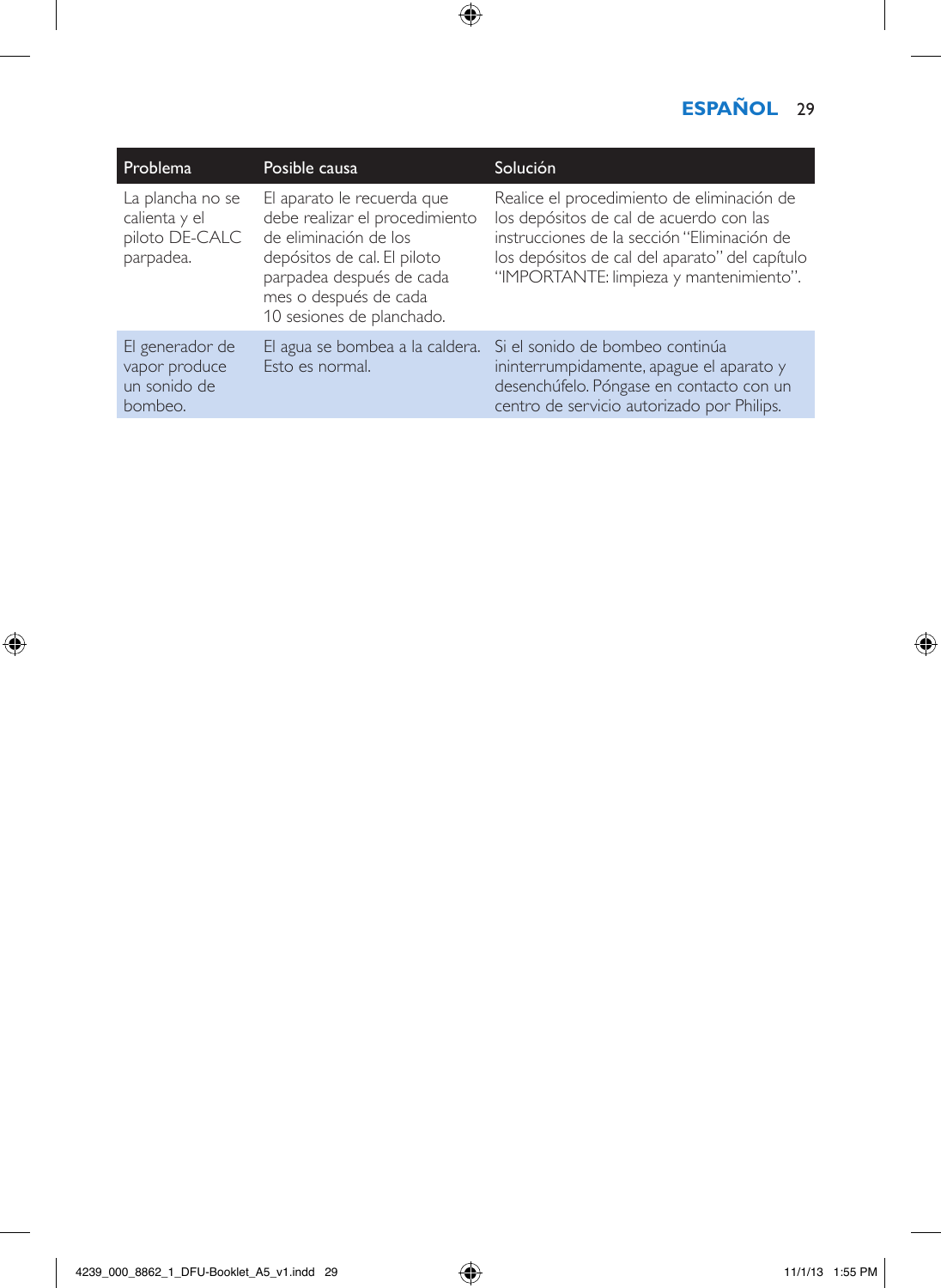#### **Importante**

Parabéns pela sua compra e seja bem-vindo à Philips! Para tirar todo o partido da assistência fornecida pela Philips, registe o seu produto em **www.philips.com/welcome**. Leia cuidadosamente este manual do utilizador, o folheto informativo importante e o guia de início rápido na embalagem antes de utilizar o aparelho. Guarde-os para referência futura.

⊕

#### **Descrição do produto (ig. 1)**

- Botão ECO com luz
- 2 Botão ligar/desligar com luz indicadora
- 3 Luz EASY DE-CALC
- 4 Botão EASY DE-CALC
- 5 Compartimento de arrumação da mangueira de vapor
- 6 Botão de libertação do bloqueio de transporte (apenas modelos especíicos)
- 7 Botão de vapor/jacto de vapor (apenas em modelos especíicos)
- 8 Luz de ferro pronto/luz de depósito de água vazio

#### **Tecnologia OptimalTemp**

#### **Não é necessária nenhuma regulação da temperatura e vapor.**

A tecnologia OptimalTemp permite-lhe passar a ferro todos os tipos de tecidos que podem ser engomados, sem ajustar a temperatura ou o vapor do ferro.

Os tecidos com estes símbolos podem ser passados a ferro, por exemplo, linho, algodão, poliéster, seda, lã, viscose e rayon (fig. 2).

Os tecidos com este símbolo não podem ser passados a ferro. Estes tecidos incluem tecidos sintéticos como spandex ou elastano, tecidos com uma percentagem spandex e polioleinas (por exemplo polipropileno), mas também impressões em peças de roupa (fig. 3).

#### **Tipo de água a utilizar**

Este aparelho foi concebido para ser utilizado com água canalizada. Se viver numa área com água muito dura, pode ocorrer uma acumulação rápida de calcário. Neste caso, recomendamos a utilização de água destilada ou desmineralizada para prolongar a vida útil do seu aparelho.

Não coloque perfume, vinagre, goma, agentes descalcificadores, produtos para ajudar a engomar ou outros produtos químicos no depósito de água do aparelho, visto que o seu aparelho não foi concebido para funcionar com estes químicos.

#### **Passar a ferro**

**Leia atentamente a guia de início rápido na embalagem antes de começar a utilizar o seu aparelho.**

*Nota: Mantenha o botão de vapor premido continuamente enquanto desloca o ferro pelo tecido durante o engomar***.**

#### **Função de jacto de vapor (apenas em modelos especíicos)**

Prima o botão de vapor duas vezes rapidamente para uma saída elevada de vapor contínuo durante 13 minutos. Não precisa de premir o botão de vapor continuamente, o que lhe proporciona uma experiência de engomar mais confortável.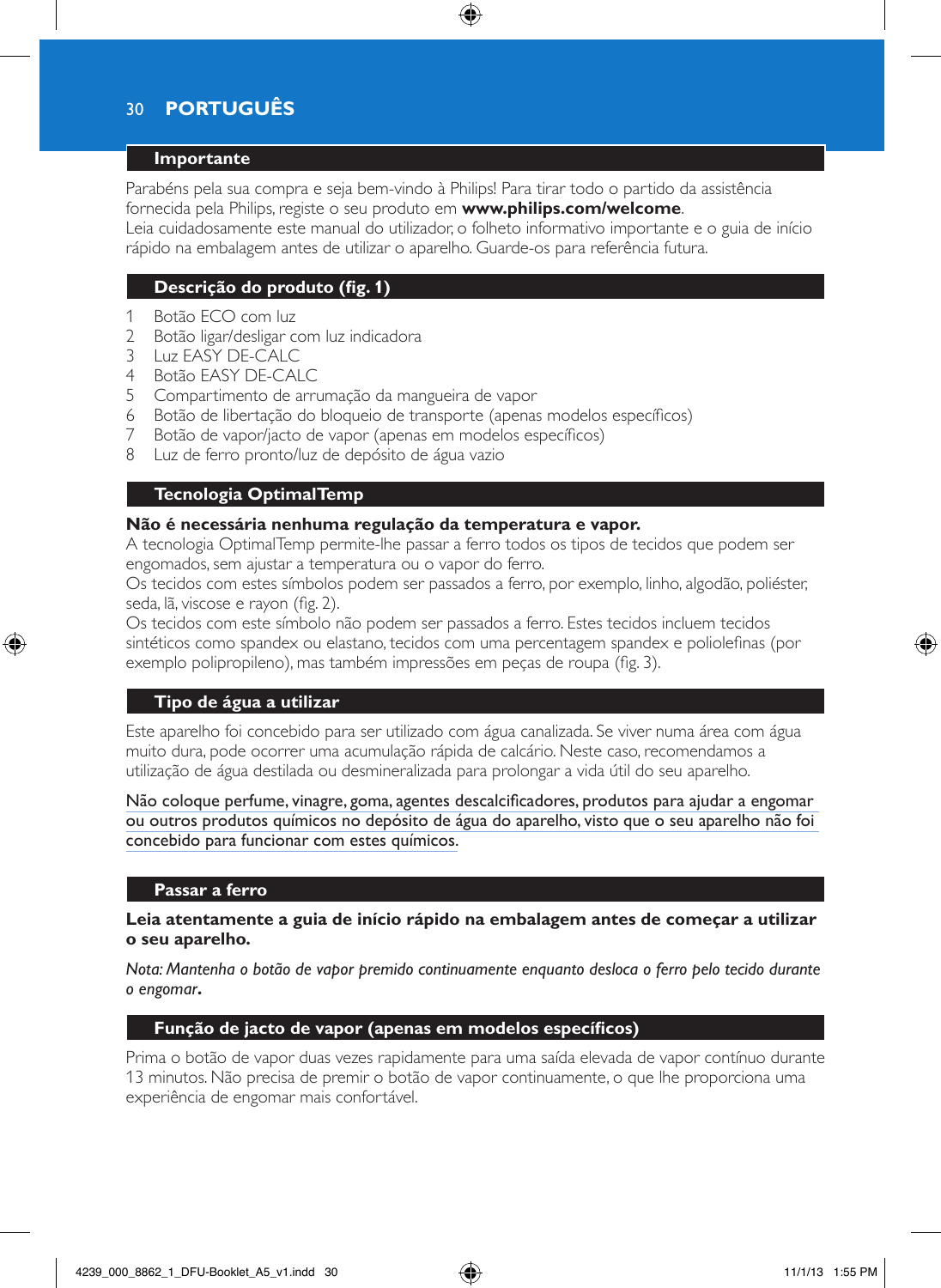#### **Poupança de energia - modo ECO**

Ao utilizar o modo ECO (quantidade reduzida de vapor), pode economizar energia sem comprometer o resultado do engomar.

*Nota: Para obter o tempo de engomar mais curto, aconselhamo-lo a utilizar o modo "OptimalTemp".*

1 Prima o botão ECO quando o aparelho está ligado (fig. 4).

2 Para voltar ao modo "OptimalTemp", prima o botão ECO novamente.

#### **Modo de desactivação automática de segurança (apenas em modelos especíicos)**

Para poupar energia, o gerador de vapor desliga-se automaticamente quando não é utilizado durante 10 minutos. A luz no botão ligar/desligar fica intermitente. Para reactivar o gerador de vapor, prima o botão de ligar/desligar.

#### **IMPORTANTE - limpeza e manutenção**

#### **Descalciicar o aparelho**

Quando a luz DE-CALC estiver intermitente, efectue o procedimento de descalciicação. Isto ajuda a prolongar a vida útil do aparelho e optimiza o desempenho de engomar.

Se a água for muito dura, aumente a frequência de descalcificação.

Para evitar qualquer risco de queimaduras, assegure-se de que a ficha do aparelho foi desligada há, pelo menos, 2 horas e que o aparelho arrefeceu por completo.

*Sugestão: Quando efectuar o procedimento de descalciicação, posicione o aparelho no rebordo da mesa ou próximo do lava-loiça. O aparelho pode libertar água quando o botão EASY DE-CALC for aberto.*

- 1 Coloque uma chávena por baixo do botão EASY DE-CALC e rode o botão para a esquerda. (fig. 5)
- 2 Retire o botão EASY DE-CALC e deixe a água com partículas de calcário fluir para a chávena (fig. 6).
- 3 Quando deixar de sair água do aparelho, volte a colocar o botão EASY DE-CALC e aperte-o.  $(fig. 7)$

#### **Descalciicar a base**

◈

Se não eliminar regularmente o calcário do seu aparelho, podem libertar-se manchas castanhas da base devido às partículas de calcário. Descalciique a base seguindo o procedimento abaixo. Aconselhamo-lo a efectuar o procedimento 2 vezes para obter melhores resultados.

1 Assegure-se de que o aparelho está frio e limpe a base com um pano húmido.

- 2 Esvazie o depósito de água pela porta de enchimento. Incline o aparelho e retire o botão EASY DE-CALC. Verta 500 ml de água destilada na abertura DE-CALC e aperte o botão EASY DE-CALC. (fig. 8)
- **3** Ligue o aparelho e aguarde 5 segundos.
- 4 Mantenha o botão de vapor premido continuamente enquanto passa a ferro um pano grosso com um movimento para trás e para a frente durante 3 minutos. (fig. 9)

A base liberta água quente e suja.

4239\_000\_8862\_1\_DFU-Booklet\_A5\_v1.indd 31 11/1/13 1:55 PM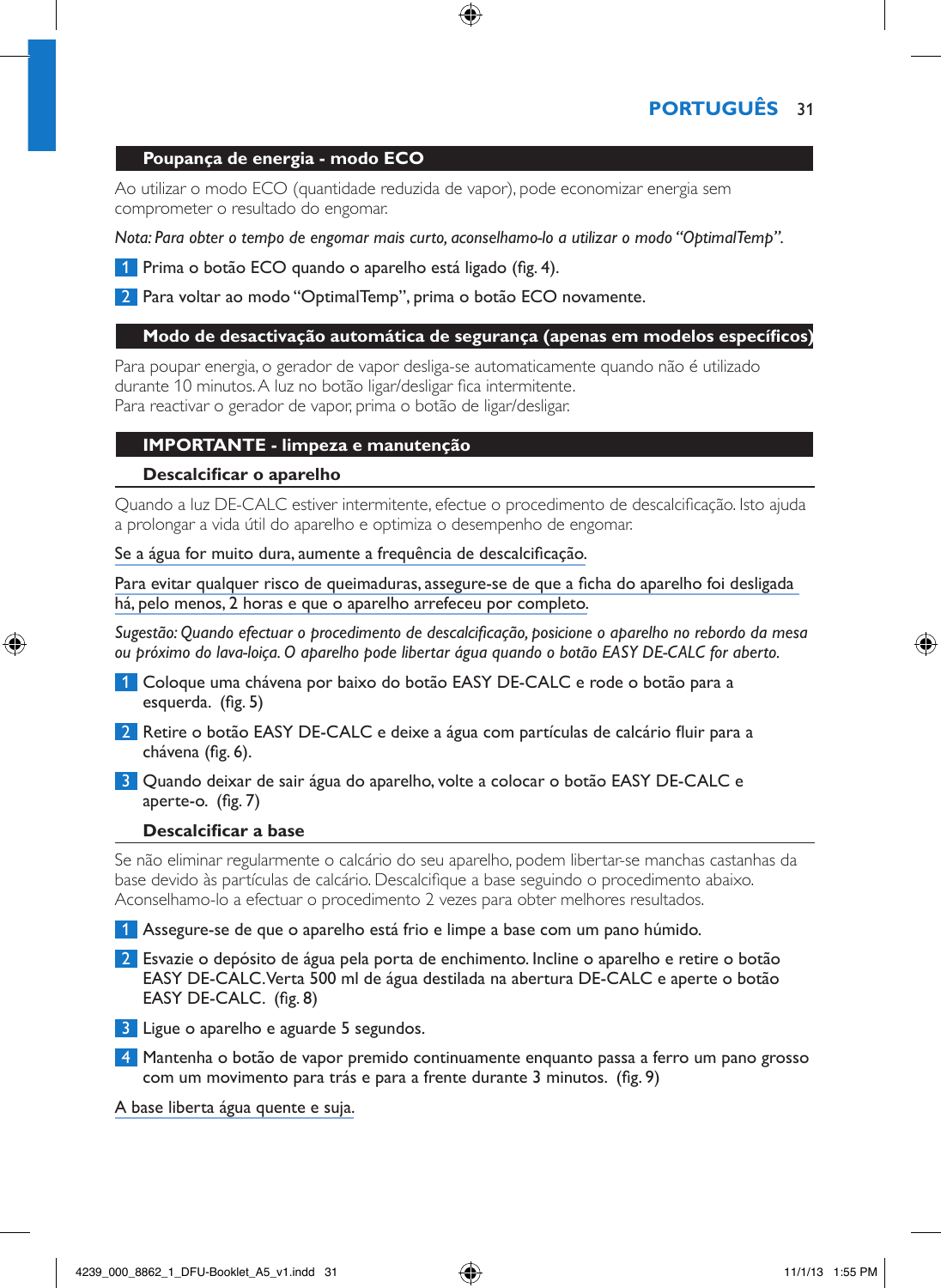⊕

 5 Pare a limpeza quando parar de sair água pela base ou quando começar a sair vapor pela base.

 $\bigoplus$ 

 6 Desligue o gerador de vapor e deixe-o arrefecer durante, pelo menos, 2 horas. Retire o botão EASY DE-CALC e deixe sair a água restante. Aperte o botão EASY DE-CALC.

## **Resolução de problemas**

Este capítulo resume os problemas mais comuns que podem surgir no aparelho. Se não conseguir resolver o problema com as informações fornecidas a seguir, visite **www.philips.com/support** para consultar uma lista de perguntas frequentes ou contacte o Centro de Apoio ao Cliente no seu país.

| Problema                                                                                        | Possível causa                                                                                                                                                                                | Solução                                                                                                                                                                                                                     |
|-------------------------------------------------------------------------------------------------|-----------------------------------------------------------------------------------------------------------------------------------------------------------------------------------------------|-----------------------------------------------------------------------------------------------------------------------------------------------------------------------------------------------------------------------------|
| A base liberta<br>água suja,<br>manchas<br>castanhas ou<br>partículas<br>brancas.               | Acumulou-se calcário no<br>interior do aparelho visto que<br>este não foi descalcificado<br>regularmente.                                                                                     | Proceda à descalcificação do aparelho<br>(consulte o capítulo "IMPORTANTE -<br>limpeza e manutenção", secção "Descalcificar<br>o aparelho").                                                                                |
|                                                                                                 | Colocou produtos químicos<br>ou aditivos no depósito da<br>água.                                                                                                                              | Nunca utilize produtos químicos nem<br>aditivos no aparelho. Se já o tiver feito, siga o<br>procedimento no capítulo "IMPORTANTE<br>- limpeza e manutenção", secção<br>"Descalcificar a base" para eliminar os<br>químicos. |
| Não é libertado<br>vapor ou é<br>libertada uma<br>quantidade<br>insuficiente.                   | O aparelho não aqueceu o<br>suficiente.                                                                                                                                                       | Aguarde até a luz de ferro pronto<br>permanecer continuamente acesa. Isto<br>demora aprox. 2 minutos.                                                                                                                       |
|                                                                                                 | Não existe água suficiente no<br>depósito da água.                                                                                                                                            | Encha o depósito com água até à indicação<br>MAX.                                                                                                                                                                           |
| Ocorrem fugas<br>de água pela<br>base.                                                          | O vapor condensa-se<br>formando água na mangueira<br>quando utiliza vapor pela<br>primeira vez ou se não o tiver<br>utilizado durante algum<br>tempo.                                         | Isto é normal. Afaste o ferro da peça de<br>roupa e prima o botão de vapor. Aguarde<br>até sair vapor em vez de água pela base.                                                                                             |
| A protecção da<br>tábua fica húmida<br>ou surgem gotas<br>de água no chão/<br>na peça de roupa. | O vapor condensou-se na<br>protecção da tábua depois de<br>uma sessão de engomar<br>prolongada ou a sua<br>protecção da tábua não foi<br>concebida para suportar o<br>elevado fluxo de vapor. | Substitua a protecção da tábua se o material<br>em espuma estiver gasto. Também<br>recomendamos a utilização de uma camada<br>de feltro na protecção da tábua para evitar o<br>aparecimento de gotas de água.               |
|                                                                                                 | O botão EASY DE-CALC não<br>foi apertado correctamente.                                                                                                                                       | Desligue o aparelho e aguarde 2 horas até<br>este arrefecer. Desaperte e volte a apertar o<br>botão para se assegurar que este está fixo.                                                                                   |

⊕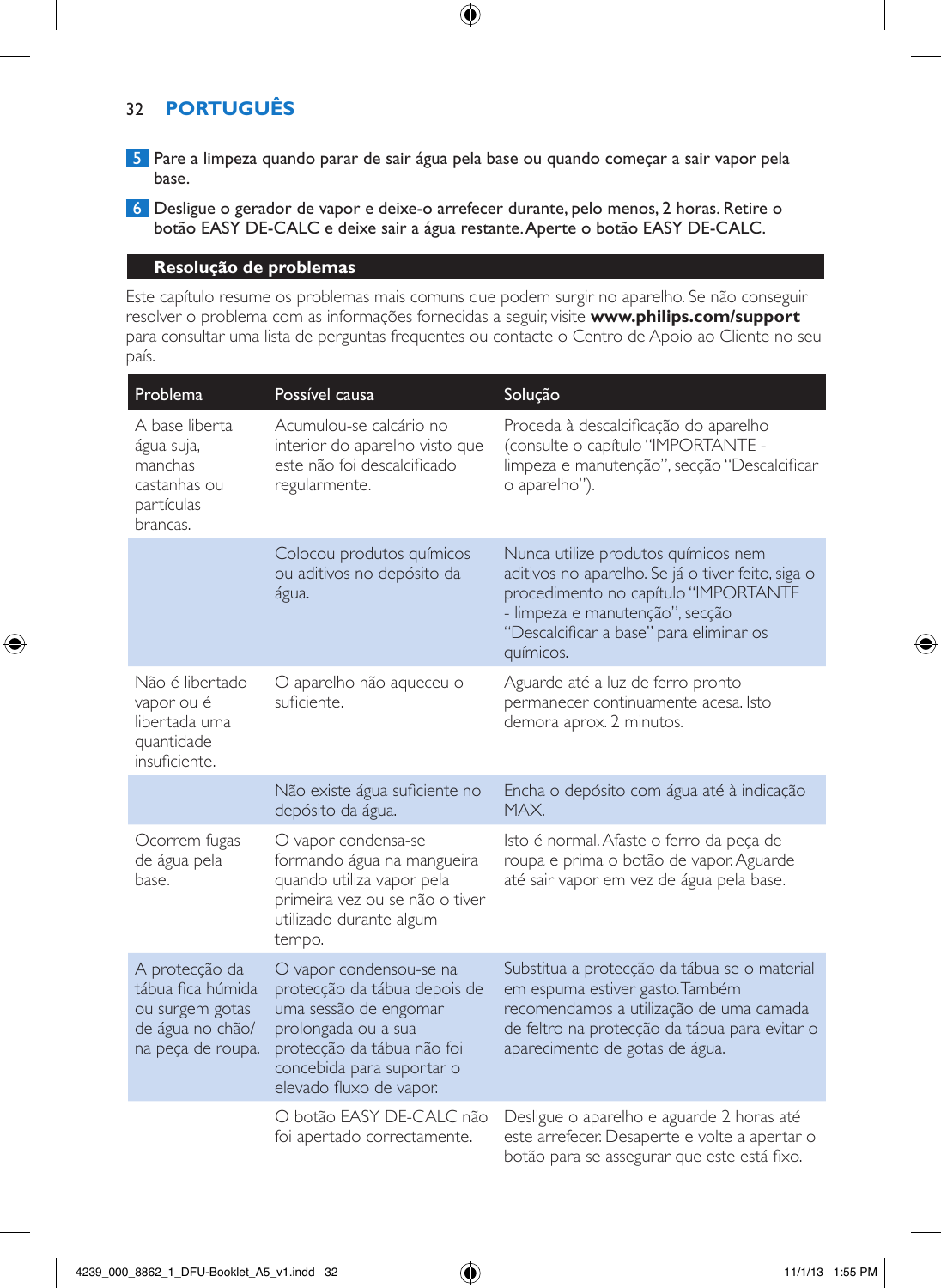$\mathbf{I}$ 

 $\bigoplus$ 

| Problema                                                                   | Possível causa                                                                                                                                                                       | Solução                                                                                                                                                       |
|----------------------------------------------------------------------------|--------------------------------------------------------------------------------------------------------------------------------------------------------------------------------------|---------------------------------------------------------------------------------------------------------------------------------------------------------------|
|                                                                            | O anel vedante de borracha<br>do botão EASY DE-CALC<br>está gasto.                                                                                                                   | Contacte um centro de assistência Philips<br>autorizado para obter um novo botão EASY<br>DE-CALC.                                                             |
| O ferro não<br>aquece e a luz<br>DE-CALC<br>vermelha está<br>intermitente. | O aparelho está a avisá-lo que<br>deve executar o<br>procedimento de<br>descalcificação. A luz fica<br>intermitente aprox, uma vez<br>por mês ou depois de 10<br>sessões de engomar. | Efectue o procedimento de descalcificação,<br>seguindo as instruções no capítulo<br>"IMPORTANTE- limpeza e manutenção",<br>secção "Descalcificar o aparelho". |
| O gerador de<br>vapor produz um<br>som de bombear.                         | E bombeada água para a<br>caldeira. Isto é normal.                                                                                                                                   | Se o som de bombear for contínuo, desligue<br>o aparelho e retire a ficha da tomada<br>eléctrica. Contacte um centro de assistência<br>autorizado da Philips. |

 $\bigoplus$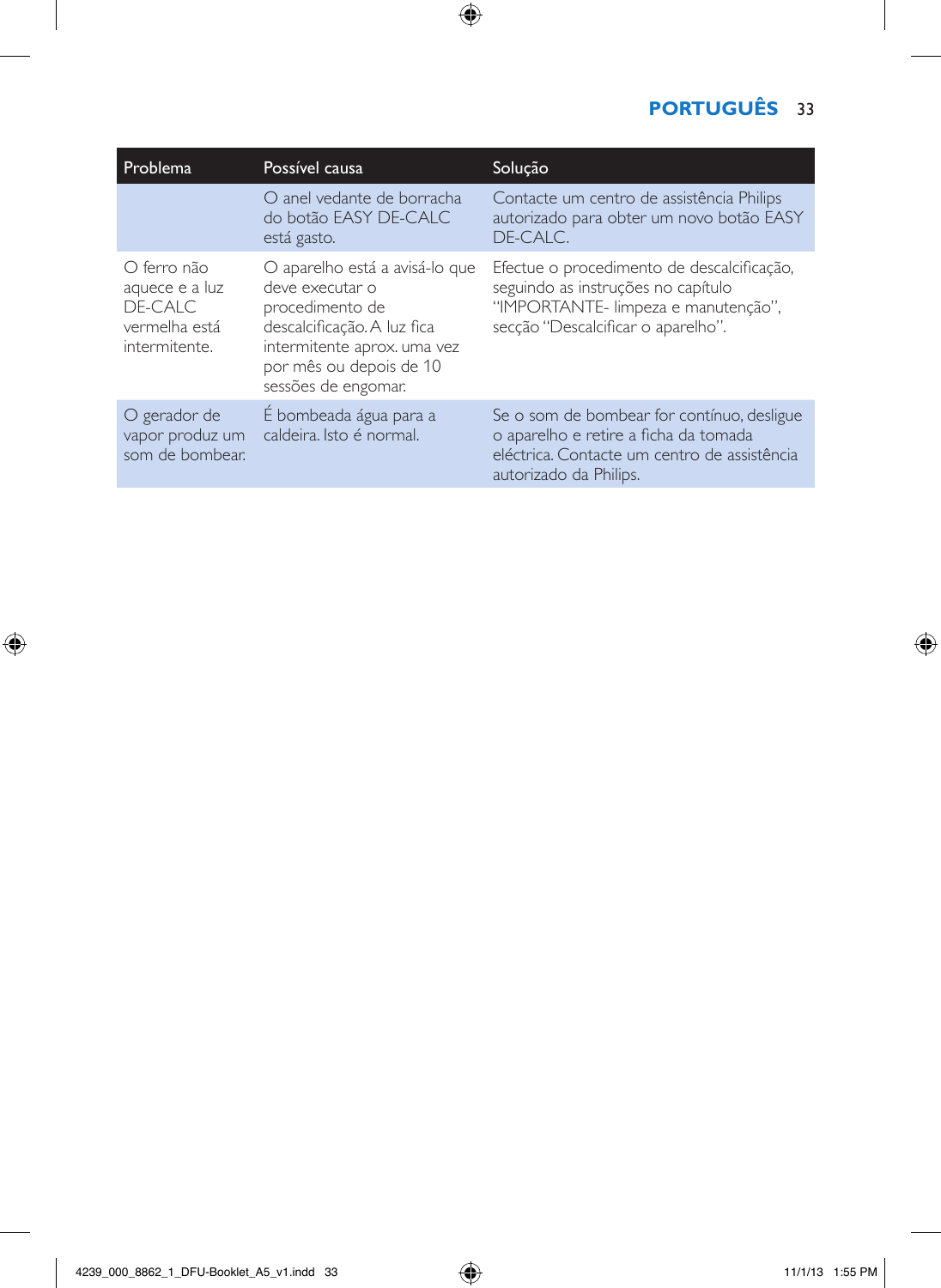#### 34 **SVENSKA**

#### **Viktigt**

Gratulerar till inköpet och välkommen till Philips! För att dra maximal nytta av den support som Philips erbjuder kan du registrera din produkt på **www.philips.com/welcome.** Läs noggrant igenom den här användarhandboken, den viktiga informationsbroschyren och snabbstartshandboken i förpackningen innan du använder strykjärnet. Spara dem för framtida bruk.

⊕

#### **Produktöversikt (Bild 1)**

- 1 ECO-knapp med lampa
- 2 På/av-knapp med strömlampa
- 3 EASY DE-CALC-lampa
- 4 EASY DE-CALC-knapp
- 5 Förvaringsutrymme för ångslang
- 6 Frigöringsknapp för bärlås (endast på vissa modeller)
- 7 Ångaktivator/ångpuff (endast vissa modeller)
- 8 Klart för strykning-lampa/ Tom vattentank-lampa

#### **OptimalTemp-teknik**

#### **Ingen temperatur- eller ånginställning behövs.**

Tack vare OptimalTemp-tekniken kan du stryka alla typer av tyger som tål strykning, i valfri ordning. Du behöver inte ens justera stryktemperaturen eller ånginställningen.

Tyg med dessa symboler är strykbara, till exempel linne, bomull, polyester, siden, ull, viskos och rayon (Bild 2).

Tyg med den här symbolen är inte strykbara. Dessa tyg omfattar syntetmaterial, till exempel spandex eller elastan, blandat spandextyg och polyolein (t.ex. polypropylen), men också tryck på plagg (Bild 3).

#### **Typ av vatten som kan användas**

Det här strykjärnet är avsett att användas med kranvatten. Om du bor i ett område med hårt vatten kan kalkavlagringar bildas snabbt. Därför bör du använda destillerat eller demineraliserat vatten för att förlänga strykjärnets livslängd.

Tillsätt inte parfym, ättika, stärkelse, avkalkningsmedel, strykhjälpmedel eller andra kemikalier i vattentanken eftersom apparaten inte är konstruerad för att fungera med dessa kemikalier.

#### **Stryka**

#### **Läs snabbstartshandboken på förpackningen noga innan du börjar använda apparaten.**

*Obs! Håll ångaktivatorn nedtryckt när du för strykjärnet över tyget* **.**

#### **Ångpuffsfunktion (endast vissa modeller)**

Tryck snabbt på ångaktivatorn två gånger och släpp den sedan för ett högt, konstant ångutsläpp under 13 minuter. Därefter behöver du inte fortsätta trycka ned ångaktivatorn, vilket gör strykningen mer bekväm.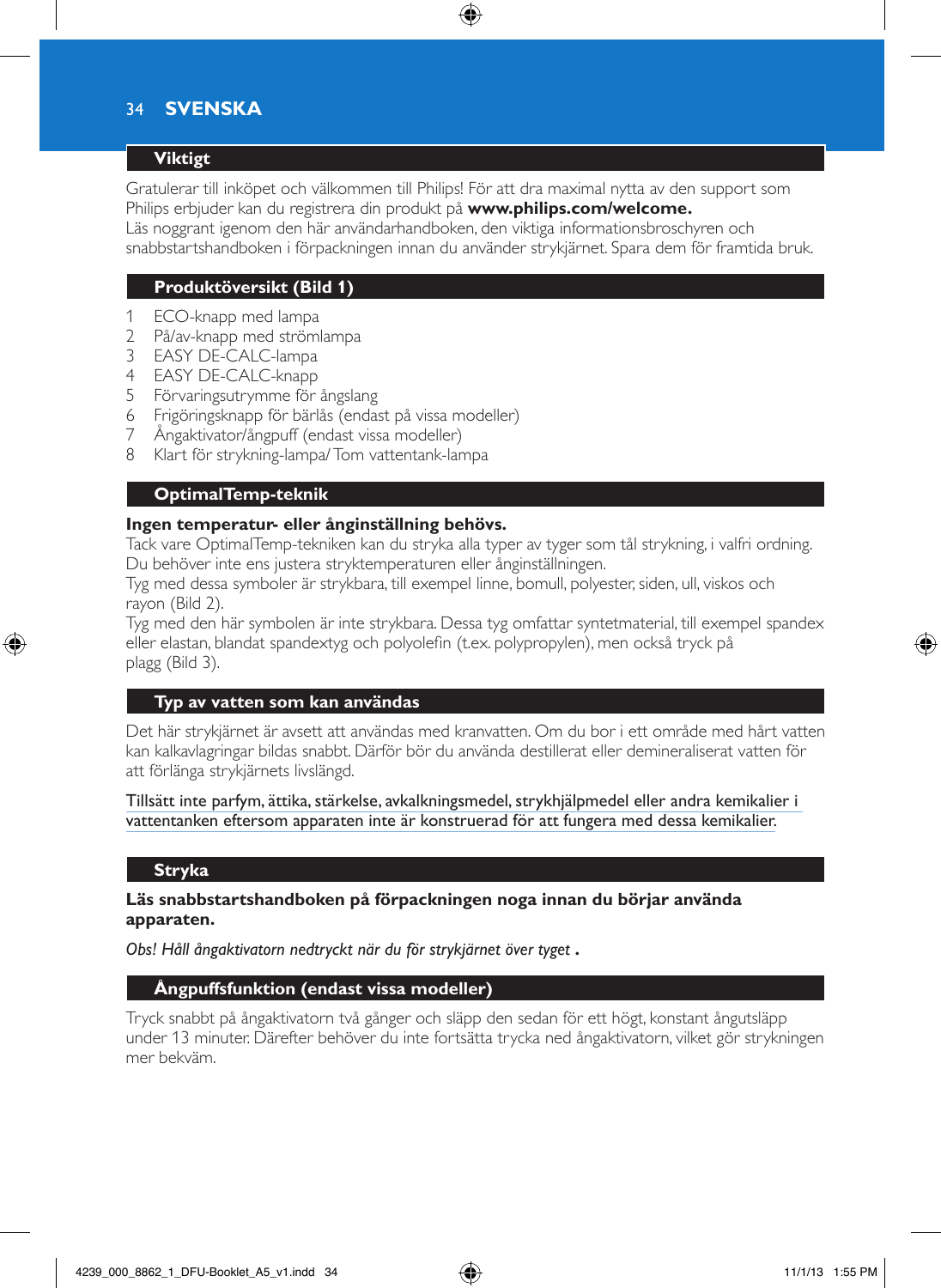## **SVENSKA** 35

#### **Energibesparing med ECO mode**

Genom att använda ECO-läget (reducerad mängd ånga) kan du spara energi utan att försämra strykresultatet.

*Obs! För kortast möjliga stryktid rekommenderar vi att du använder inställningen "OptimalTemp".*

1 Tryck på ECO-knappen när strykjärnet sätts på (Bild 4).

**2 Tryck på ECO-knappen igen för att gå tillbaka till OptimalTemp-läget.** 

#### **Automatisk säkerhetsavstängning (endast på vissa modeller)**

För att spara energi stängs ånggeneratorn av automatiskt när den inte använts på 10 minuter, och lampan för automatisk avstängning börjar blinka.

För att sätta på ånggeneratorn igen, tryck in på/av-knappen.

#### **VIKTIGT - rengöring och underhåll**

#### **Avkalkning av strykjärnet**

När DE-CALC-lampan blinkar, utför avkalkningsprocessen. Det hjälper till att förlänga strykjärnets livslängd och att optimera strykprestandan.

Om vattnet du använder är mycket hårt behöver du avkalka oftare.

Undvik brännskador genom att se till att apparaten har varit urkopplad i minst 2 timmar och har svalnat helt.

*Tips: När du utför avkalkningsprocessen, placera strykjärnet på kanten av bordsskivan eller nära diskbänken. Det kan rinna vatten ur strykjärnet när EASY DE-CALC-knappen är öppen.*

1 Håll en kopp under EASY DE-CALC-knappen och vrid den moturs. (Bild 5)

2 Ta av EASY DE-CALC-knappen och låt vattnet med kalkpartiklar rinna ned i koppen (Bild 6).

 3 När det inte kommer något mer vatten ur apparaten sätter du tillbaka EASY DE-CALCknappen och vrider åt den. (Bild 7)

#### **Avkalkning av stryksulan**

◈

Om du inte avkalkar apparaten regelbundet kan det komma brun vätska ur stryksulan, vilket beror på att kalkpartiklar har bildats. Avkalka stryksulan enligt anvisningarna nedan. Upprepa proceduren två gånger för bästa resultat.

1 Se till att apparaten är kall och torka ren stryksulan med en fuktig trasa.

- 2 Töm vattentanken genom påfyllningsöppningen. Luta apparaten och ta bort EASY DE-CALCknappen. Häll 500 ml destillerat vatten i DE-CALC-öppningen och dra åt DE-CALCknappen. (Bild 8)
- **3** Sätt på strykjärnet och vänta i 5 minuter.
- 4 Håll ångaktivatorn intryckt medan du stryker på en bit tjockt tyg framåt och tillbaka i 3 minuter. (Bild 9)

Det kommer smutsigt varmvatten ur stryksulan.

- 5 Avsluta rengöringen när det har slutat komma vatten ur stryksulan eller när den börjar avge ånga.
- 6 Koppla ur ånggeneratorn och låt den svalna i minst 2 timmar. Ta bort EASY DE-CALCknappen och häll ut det återstående vattnet. Dra åt EASY DE-CALC-knappen.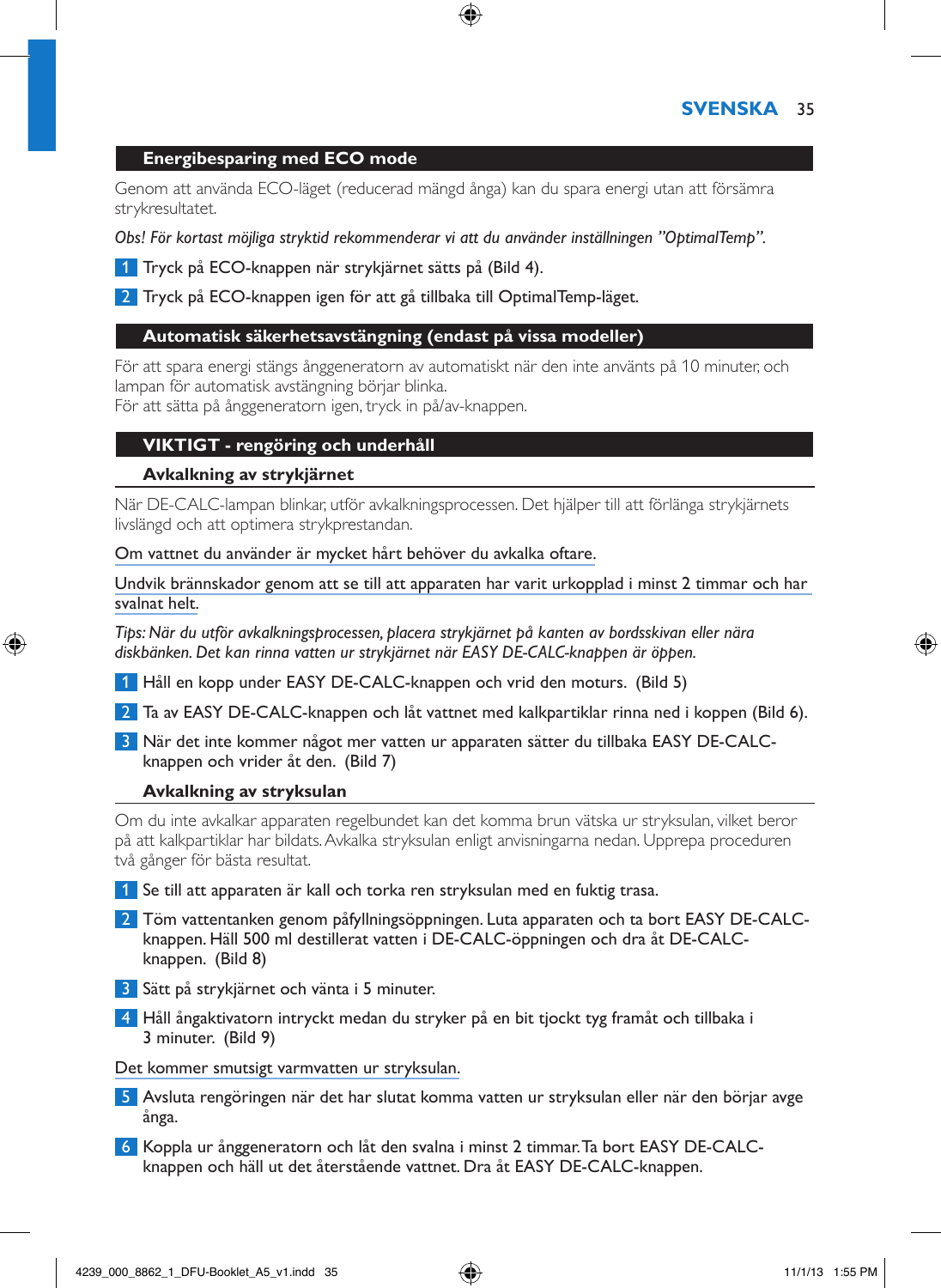## 36 **SVENSKA**

## **Felsökning**

 $\bigoplus$ 

I det här kapitlet sammanfattas de vanligaste problemen som kan uppstå med apparaten. Om du inte kan lösa problemet med hjälp av informationen nedan kan du gå till **www.philips.com/ support** och läsa svaren på vanliga frågor. Du kan även kontakta kundtjänst i ditt land.

 $\bigoplus$ 

| Problem                                                                                               | Möjlig orsak                                                                                                                                                                      | Lösning                                                                                                                                                                                                                                                 |
|-------------------------------------------------------------------------------------------------------|-----------------------------------------------------------------------------------------------------------------------------------------------------------------------------------|---------------------------------------------------------------------------------------------------------------------------------------------------------------------------------------------------------------------------------------------------------|
| Smutsigt vatten, bruna<br>fläckar eller vita flingor<br>kommer ur stryksulan.                         | Kalkavlagringar har byggts<br>upp inne i strykjärnet<br>eftersom det inte har<br>avkalkats regelbundet.                                                                           | Avkalka apparaten (se kapitlet "VIKTIGT -<br>rengöring och underhåll", avsnitt<br>"Avkalkning av strykjärnet").                                                                                                                                         |
|                                                                                                       | Du har tillsatt kemikalier<br>eller annat i vattentanken.                                                                                                                         | Använd aldrig kemikalier eller andra<br>tillsatser tillsammans med strykjärnet. Om<br>du redan har gjort så, följ proceduren i<br>kapitlet "VIKTIGT - rengöring och<br>underhåll", avsnitt " Avkalkning av<br>stryksulan" för att ta bort kemikalierna. |
| Det finns ingen eller lite<br>ånga.                                                                   | Strykjärnet har inte värmts<br>upp tillräckligt.                                                                                                                                  | Vänta tills ånglampan lyser med fast sken.<br>Det tar ca 2 minuter.                                                                                                                                                                                     |
|                                                                                                       | Det finns inte tillräckligt<br>med vatten i tanken.                                                                                                                               | Fyll vattentanken med vatten upp till<br>MAX-markeringen.                                                                                                                                                                                               |
| Det läcker vatten från<br>stryksulan.                                                                 | Anga kondenserar till<br>vatten i slangen när du<br>använder ånga för första<br>gången eller inte har<br>använt det under en lång<br>tid.                                         | Det är normalt. Håll järnet en bit från<br>plagget och tryck på ångaktivatorn. Vänta<br>tills det kommer ut ånga istället för vatten<br>ur stryksulan.                                                                                                  |
| Strykbrädsöverdraget<br>blir vått eller det blir<br>vattendroppar på<br>plagget under<br>strykningen. | Antingen har ånga<br>kondenserats på<br>strykbrädans överdrag<br>efter ett långt<br>strykningstillfälle eller så är<br>inte överdraget utformat<br>för den stora mängden<br>ånga. | Byt ut strykbrädans överdrag om<br>skummaterialet är utslitet. Vi råder dig<br>också att använda ett lager av filt i<br>strykbrädsöverdraget för att förhindra<br>vattendroppar.                                                                        |
|                                                                                                       | EASY DE-CALC-knappen<br>är inte ordentligt åtdragen.                                                                                                                              | Stäng av strykjärnet och vänta 2 timmar<br>för det att svalna. Skruva av och<br>återmontera knappen för att se till att den<br>sitter ordentligt.                                                                                                       |
|                                                                                                       | <b>EASY DE-CALC-</b><br>knappens<br>gummitätningsring är<br>utsliten.                                                                                                             | Kontakta ett auktoriserat Philips<br>serviceombud för att skaffa en ny EASY<br>DE-CALC-knapp.                                                                                                                                                           |

 $\bigcirc$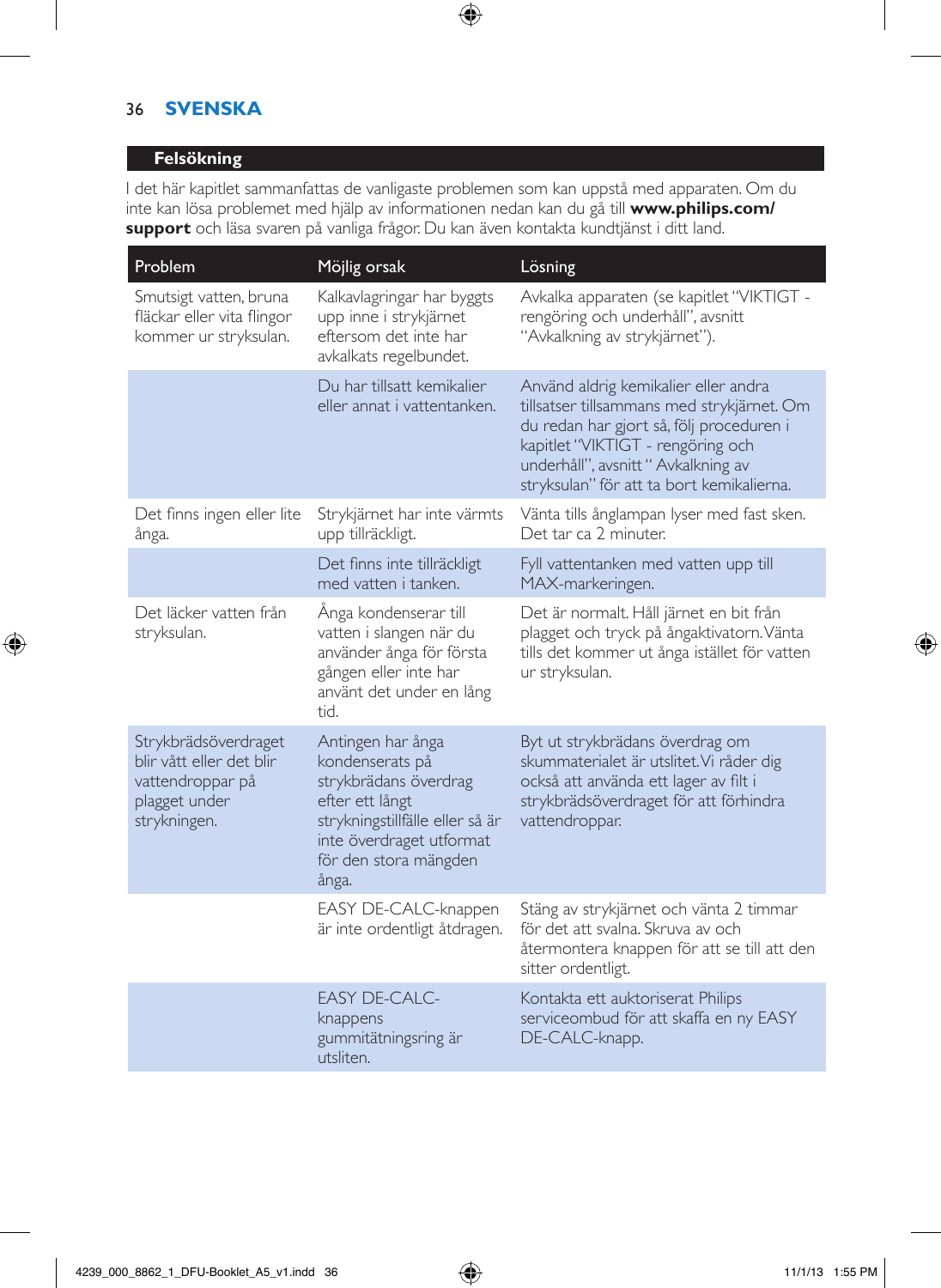## $\bigoplus$

## **SVENSKA** 37

| Problem                                                            | Möjlig orsak                                                                                                                                                            | Lösning                                                                                                                                                      |
|--------------------------------------------------------------------|-------------------------------------------------------------------------------------------------------------------------------------------------------------------------|--------------------------------------------------------------------------------------------------------------------------------------------------------------|
| Järnet blir inte varmt<br>och den röda DE-<br>CALC-lampan blinkar. | Strykjärnet påminner dig<br>om att utföra<br>avkalkningsprocessen.<br>Ljuset blinkar vid ungefär<br>en månads mellanrum<br>eller efter var 10:e<br>strykningstillfälle. | Utför avkalkningsprocessen. Följ<br>instruktionerna i kapitlet "VIKTIGT-<br>rengöring och underhåll", avsnitt<br>"Avkalkning av strykjärnet".                |
| Anggeneratorn avger<br>ett pumpljud.                               | Vatten pumpas in i<br>ångenheten. Det är<br>normalt.                                                                                                                    | Om det pumpande ljudet fortsätter hela<br>tiden stäng omedelbart av strykjärnet och<br>dra ur nätsladden. Kontakta ett<br>auktoriserat Philips-serviceombud. |

 $\bigoplus$ 

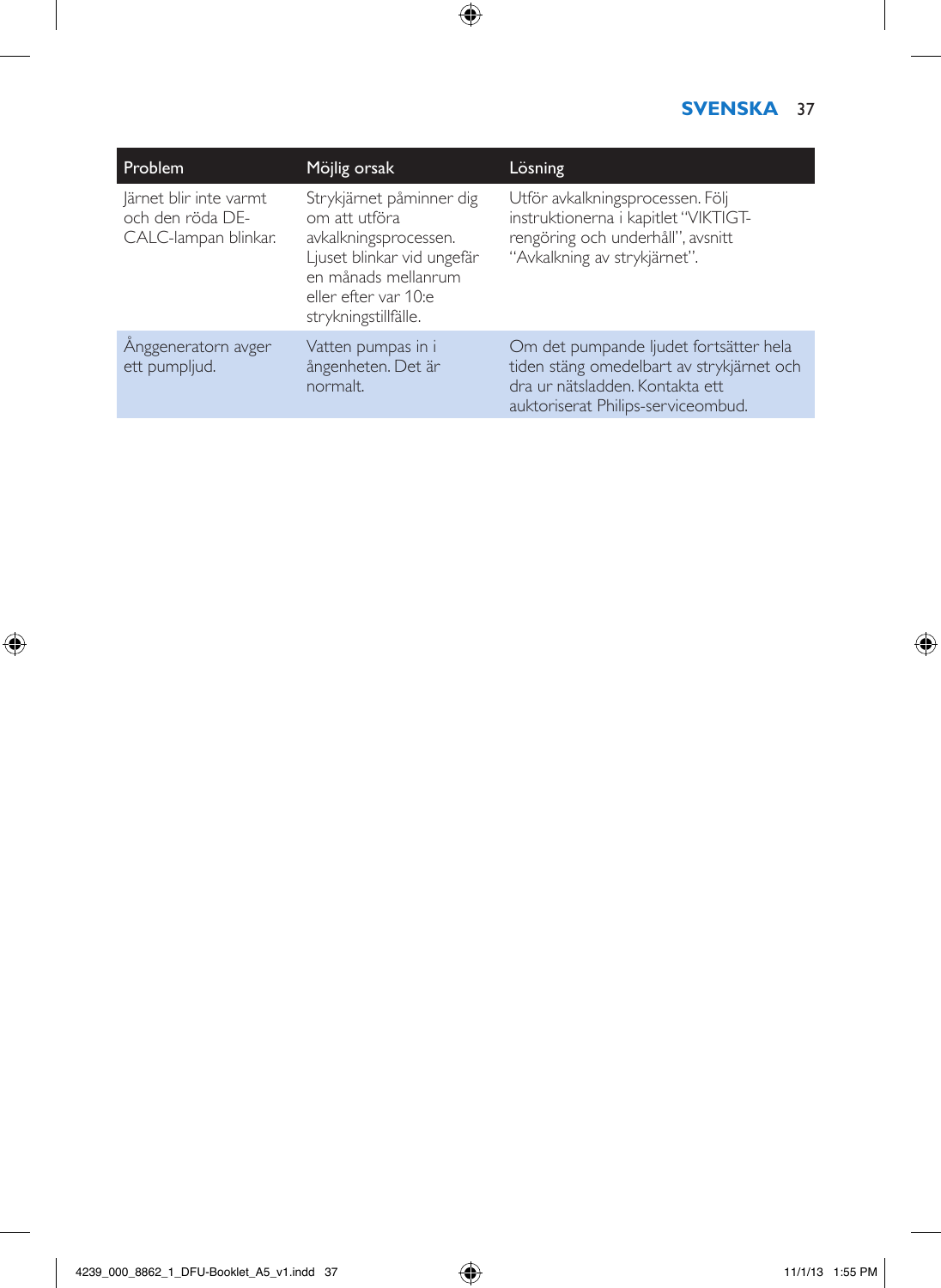#### **Tärkeää**

Onnittelut ostoksestasi ja tervetuloa Philips-tuotteiden käyttäjäksi! Hyödynnä Philipsin tuki ja rekisteröi tuotteesi osoitteessa**www.philips.com/welcome**.

Lue tämä käyttöopas, Tärkeitä tietoja -lehtinen ja pakkauksessa oleva pikaopas huolellisesti ennen laitteen käyttöä. Säästä ne myöhempää tarvetta varten.

⊕

#### **Tuotteen yleiskuvaus (Kuva 1)**

- ECO-painike, jossa merkkivalo
- 2 Käynnistyskytkin ja virran merkkivalo
- 3 EASY DE-CALC -merkkivalo
- 4 EASY DE-CALC -tulppa
- 5 Höyryletkun säilytyspaikka
- 6 Lukitsimen vapautuspainike (vain tietyissä malleissa)
- 7 Höyryliipaisin/höyrysuihkaus (vain tietyt mallit)
- 8 Valmis silitykseen -merkkivalo / Vesisäiliö tyhjä -merkkivalo

#### **OptimalTemp-tekniikka**

#### **Ei enää tarvetta säätää lämpötila- ja höyryasetuksia.**

OptimalTemp-tekniikka mahdollistaa kaikkien silitystä kestävien kangastyyppien silittämisen ilman silityslämpötilan tai höyryasetuksen muuttamista.

Kankaat, joista löytyy tämä merkintä kestävät silitystä. Tällaisia ovat esim. pellava, puuvilla, polyesteri, silkki, villa, viskoosi ja raion (Kuva 2).

Kankaat, joissa on tämä merkintä eivät kestä silitystä. Nämä kankaat sisältävät tekokuituja, kuten Spandex-, elastaani-, Spandex-sekoite- ja polyolefiini- (esim. polypropyleeni) -kuituja, tai vaatteissa on painokuvioita (Kuva 3).

#### **Käytettävä vesityyppi**

Käytä tässä laitteessa vesijohtovettä. Jos asut alueella, jossa on kova vesi, kalkkia voi muodostua nopeasti. Siksi on suositeltavaa käyttää tislattua vettä tai demineralisoitua vettä. Tämä pidentää laitteesi elinikää.

Älä lisää laitteeseen tai vesisäiliöön hajusteita, etikkaa, kalkinpoistoaineita, silitysaineita tai muita kemikaaleja, sillä laitettasi ei ole tarkoitettu käytettäväksi näiden kemikaalien kanssa.

#### **Silittäminen**

◈

**Lue pakkauksessa oleva pikaopas huolellisesti ennen laitteen käyttöä.**

*Huomautus: Pidä höyrypainike alhaalla ja siirrä silitysrautaa kankaalla***.**

#### **Höyrysuihkaustoiminto (vain tietyissä malleissa)**

Käynnistä höyrysuihkaustoiminto painamalla höyryliipaisinta nopeasti kahdesti. Järjestelmä tuottaa höyryä jatkuvasti 13 minuuttia. Sinun ei tarvitse painaa höyryliipaisinta koko aikaa, ja saat paremman silityskokemuksen.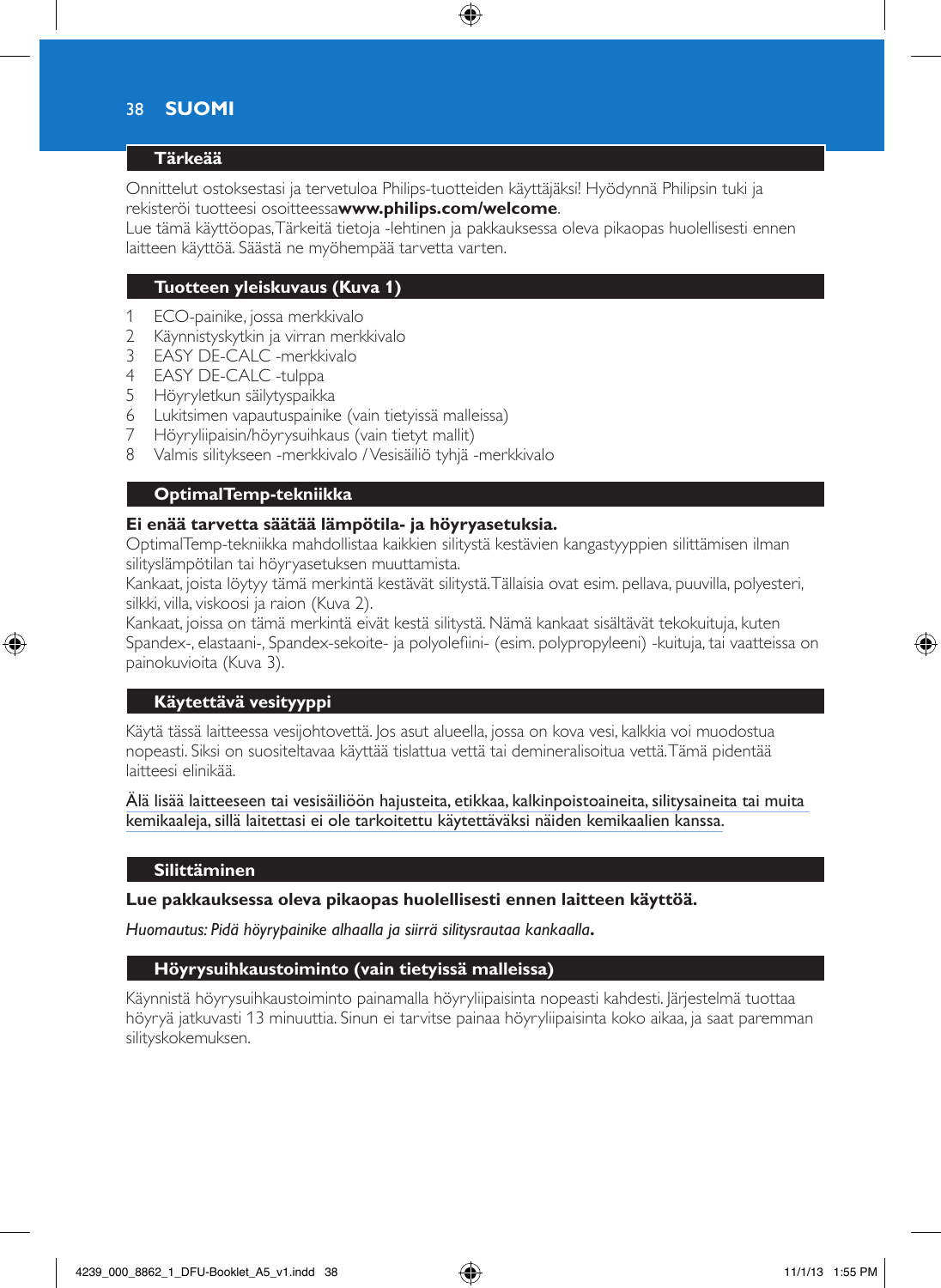#### **Energiaa säästävä ECO-tila**

ECO-tilassa (pienempi höyrymäärä) voit säästää energiaa tinkimättä silitystuloksesta.

*Huomautus: Suosittelemme käyttämään OptimalTemp-tilaa, jos haluat silittää yhden tai muutaman vaatteen nopeasti.*

⊕

1 Paina ECO-painiketta, kun laitteeseen on kytketty virta (Kuva 4).

**2 Palaa OptimalTemp-tilaan painamalla ECO-painiketta uudelleen.** 

#### **Automaattinen virrankatkaisu (vain tietyissä malleissa)**

Säästääkseen energiaa laite katkaisee virran automaattisesti, kun sitä ei ole käytetty 10 minuuttiin, ja virtapainikkeen automaattisen virrankatkaisun merkkivalo alkaa vilkkua. Ota höyrylaite uudelleen käyttöön painamalla virtapainiketta.

#### **TÄRKEÄÄ - puhdistus ja hoito**

#### **Kalkinpoisto laitteesta**

◈

Tee kalkinpoisto, kun kalkinpoistomerkkivalo vilkkuu. Näin voit pidentää laitteen käyttöikää ja se toimii optimaalisesti.

Jos käytettävä vesi on kovaa, tee kalkinpoisto useammin.

Vältä palovammat varmistamalla, että laitteen virtapistoke on irrotettu pistorasiasta, ja antamalla laitteen jäähtyä vähintään 2 tuntia.

*Vinkki: Aseta laite kalkinpoiston ajaksi pöytätason reunalle tai pesualtaan lähelle. Laitteesta voi valua vettä, kun EASY DE-CALC -tulppa avataan.*

1 Pitele kuppia EASY DE-CALC -tulpan alla ja kierrä tulppaa vastapäivään. (Kuva 5)

2 Irrota EASY DE-CALC -tulppa ja anna kalkkiveden valua kuppiin (Kuva 6).

3 Kun laitteesta ei enää tule vettä, kierrä EASY DE-CALC -tulppa takaisin paikalleen. (Kuva 7)

#### **Kalkin poistaminen silitysraudan pohjasta**

Jos kalkinpoistoa ei tehdä säännöllisesti, pohjaan saattaa ilmaantua ruskeita kalkkitahroja. Poista kalkki pohjalevystä alla olevan ohjeen mukaan. Saat parhaan lopputuloksen toistamalla kalkinpoiston.

1 Varmista, että laite on jäähtynyt, ja pyyhi pohjalevy kostealla liinalla.

 2 Tyhjennä vesisäiliö täyttöaukosta. Kallista laitetta ja irrota EASY DE-CALC -tulppa. Täytä vesisäiliöön 500 ml tislattua vettä ja kiristä EASY DE-CALC -tulppa paikalleen. (Kuva 8)

3 Käynnistä laite ja odota 5 minuuttia.

 4 Paina höyryliipaisinta, kun silität paksua kangasta edestakaisella liikkeellä kolmen minuutin ajan. (Kuva 9)

#### Pohjasta tulee kuumaa, likaista vettä.

5 Voit lopettaa puhdistamisen, kun vettä ei enää tule tai kun pohjasta alkaa tulla höyryä.

 6 Irrota höyrylaitteen pistoke pistorasiasta ja annan laitteen jäähtyä ainakin 2 tuntia. Irrota EASY DE-CALC -nuppi ja anna veden valua ulos. Kiristä EASY DE-CALC -nuppi paikalleen.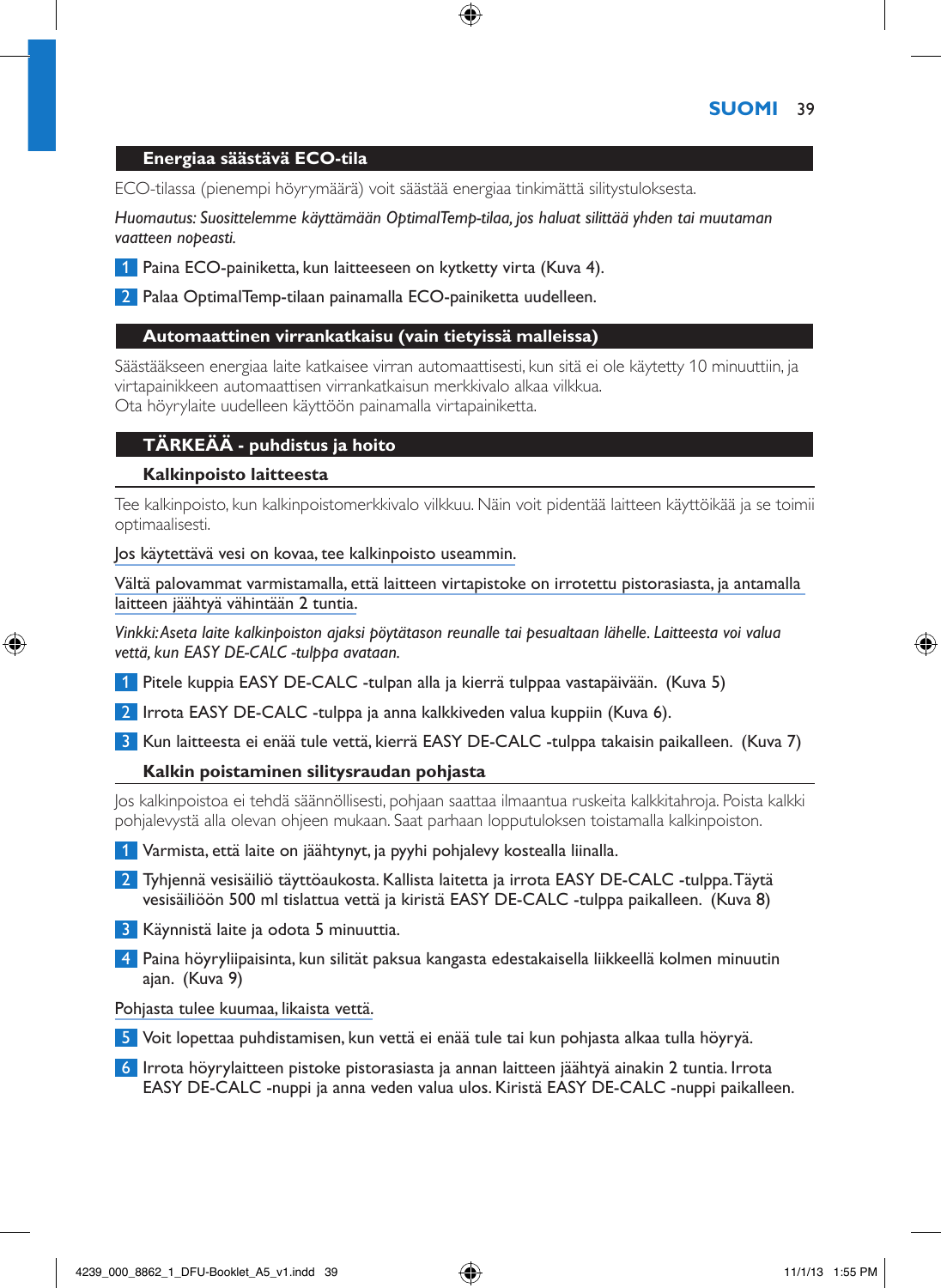$\bigoplus$ 

## **Vianmääritys**

Tähän osaan on koottu tavallisimmat laitteen käytössä ilmenevät ongelmat. Ellet löydä ongelmaasi ratkaisua seuraavista tiedoista, lue osoitteesta **www.philips.com/support** vastauksia usein kysyttyihin kysymyksiin tai ota yhteys maasi asiakaspalveluun.

 $\bigoplus$ 

| Ongelma                                                                                      | Mahdollinen syy                                                                                                                                                                                                                     | Ratkaisu                                                                                                                                                                                                                             |
|----------------------------------------------------------------------------------------------|-------------------------------------------------------------------------------------------------------------------------------------------------------------------------------------------------------------------------------------|--------------------------------------------------------------------------------------------------------------------------------------------------------------------------------------------------------------------------------------|
| Pohjasta tulee<br>ruskeita tai<br>valkoisia<br>kalkkihiukkasia<br>sekä likaista vettä.       | Laitteeseen on kertynyt<br>kalkkia, koska kalkinpoistoa ei<br>ole tehty säännöllisesti.                                                                                                                                             | Tee kalkinpoisto (katso TÄRKEÄÄ - Puhdistus<br>ja hoito -kohdan osa Kalkinpoisto laitteesta).                                                                                                                                        |
|                                                                                              | Olet lisännyt vesisäiliöön<br>kemikaaleja tai lisäaineita.                                                                                                                                                                          | Älä lisää laitteen vesisäiliöön kemikaaleja tai<br>lisäaineita. Poista lisäämäsi kemikaalit<br>toimimalla TÄRKEÄÄ - Puhdistus ja hoito<br>-kohdan osassa Kalkin poistaminen<br>silitysraudan pohjasta annettujen ohjeiden<br>mukaan. |
| Höyryä ei<br>muodostu<br>ollenkaan tai sitä<br>ei muodostu<br>tarpeeksi.                     | Laite ei ole kuumentunut<br>riittävästi.                                                                                                                                                                                            | Odota, kunnes valmiusvalo palaa tasaisesti.<br>Tämä kestää noin 2 minuuttia.                                                                                                                                                         |
|                                                                                              | Vesisäiliössä ei ole tarpeeksi<br>vettä.                                                                                                                                                                                            | Täytä vesisäiliö vedellä MAX-merkkiin asti.                                                                                                                                                                                          |
| Pohjasta vuotaa<br>vettä.                                                                    | Jos höyrytoimintoa ei ole<br>käytetty vähään aikaan tai sitä<br>käytetään ensimmäisen<br>kerran, höyryletkuun jäänyt<br>höyry voi kondensoitua<br>vedeksi.                                                                          | Tämä on normaalia. Nosta höyrysilitysrauta<br>pois silitettävän kankaan päältä ja paina<br>höyrypainiketta. Odota niin kauan kunnes<br>pohjasta alkaa veden asemesta tulla höyryä.                                                   |
| Silityslaudan<br>päällinen kastuu<br>tai silitettävään<br>kankaaseen tulee<br>vesiroiskeita. | Tämä saattaa johtua höyryn<br>tiivistymisestä silityslaudan<br>pintaan pitkän silitystuokion<br>seurauksena tai käyttämääsi<br>silityslaudan päällistä ei ehkä<br>ole suunniteltu kestämään<br>höyrylaitteen suurta<br>höyrymäärää. | Vaihda silityslaudan päällinen, jos sen sisällä<br>oleva vaahtomuovi on kulunut. Voit myös<br>lisätä ylimääräisen huopakerroksen<br>silityslaudan päällisen alle estämään veden<br>tiivistymistä.                                    |
|                                                                                              | EASY DE-CALC -tulppaa ei<br>ole kiristetty kunnolla.                                                                                                                                                                                | Sammuta laite ja anna sen jäähtyä kaksi tuntia.<br>Tarkista, että tulppa on kiinnitetty kunnolla<br>paikalleen.                                                                                                                      |
|                                                                                              | EASY DE-CALC -tulppaa<br>kumitiiviste on kulunut.                                                                                                                                                                                   | Voit hankkia uuden EASY DE-CALC -tulpan<br>valtuutetusta Philips-huoltopalvelusta.                                                                                                                                                   |

 $\bigcirc$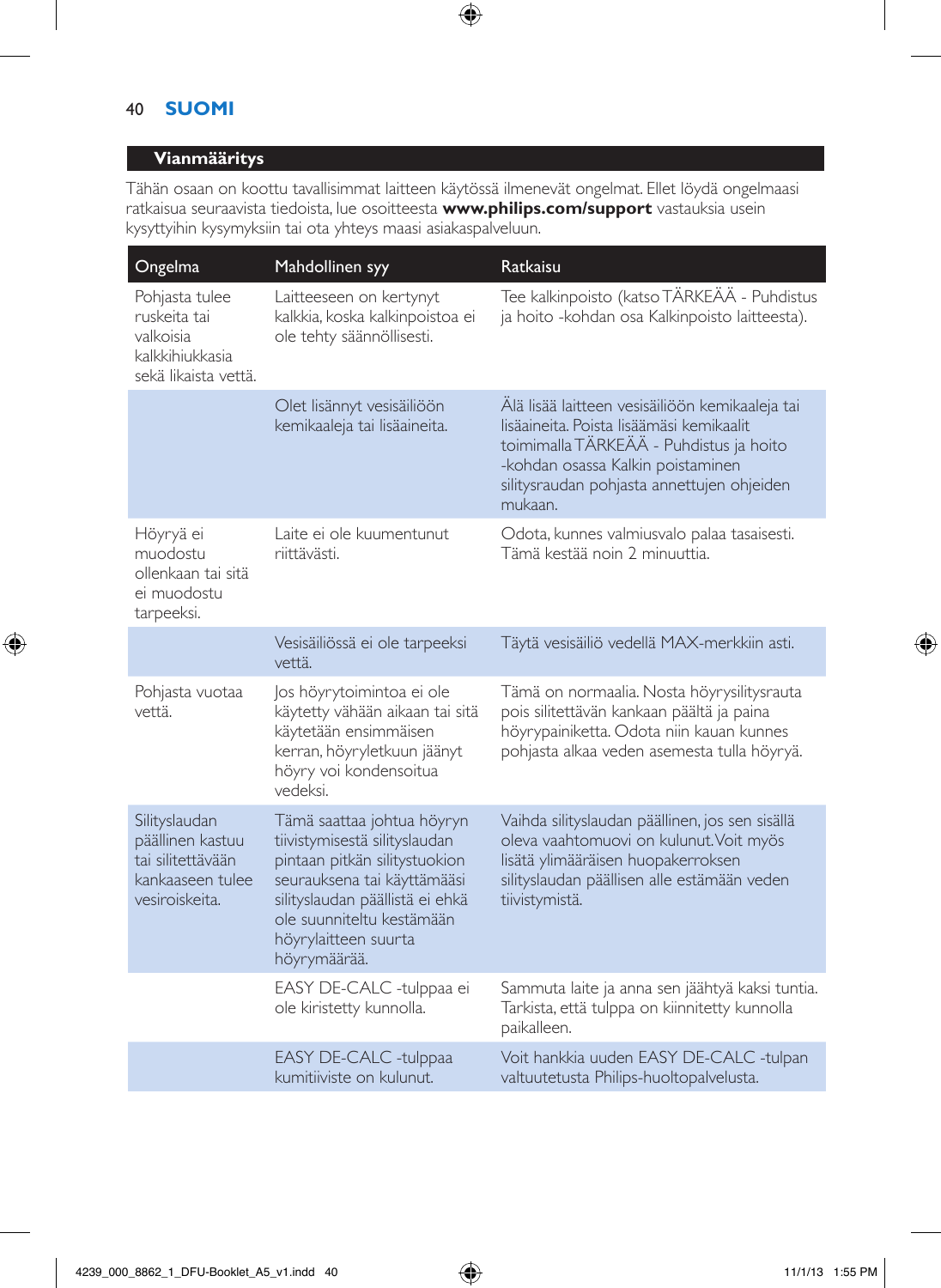$\mathbf{I}$ 

 $\bigoplus$ 

| Ongelma                                                                          | Mahdollinen syy                                                                       | Ratkaisu                                                                                                                                                |
|----------------------------------------------------------------------------------|---------------------------------------------------------------------------------------|---------------------------------------------------------------------------------------------------------------------------------------------------------|
| Silitysrauta ei<br>kuumene ja DE-<br>$CALC-$<br>merkkivalo<br>vilkkuu punaisena. | Laite muistuttaa<br>kalkinpoistosta noin<br>kuukauden tai 10 silityskerran<br>välein. | Tee kalkinpoisto kohdan TÄRKEÄÄ -<br>Puhdistus ja hoito osassa Kalkinpoisto<br>laitteesta annettujen ohjeiden mukaisesti.                               |
| Höyrylaitteesta<br>kuuluu<br>pumppaava ääni.                                     | Boileriin pumpataan vettä.<br>Tämä on normaalia.                                      | Jos pumppaava ääni ei lakkaa, katkaise<br>laitteesta virta ja irrota pistoke pistorasiasta.<br>Ota yhteys Philipsin valtuuttamaan<br>huoltoliikkeeseen. |

 $\bigoplus$ 

 $\overline{\phantom{a}}$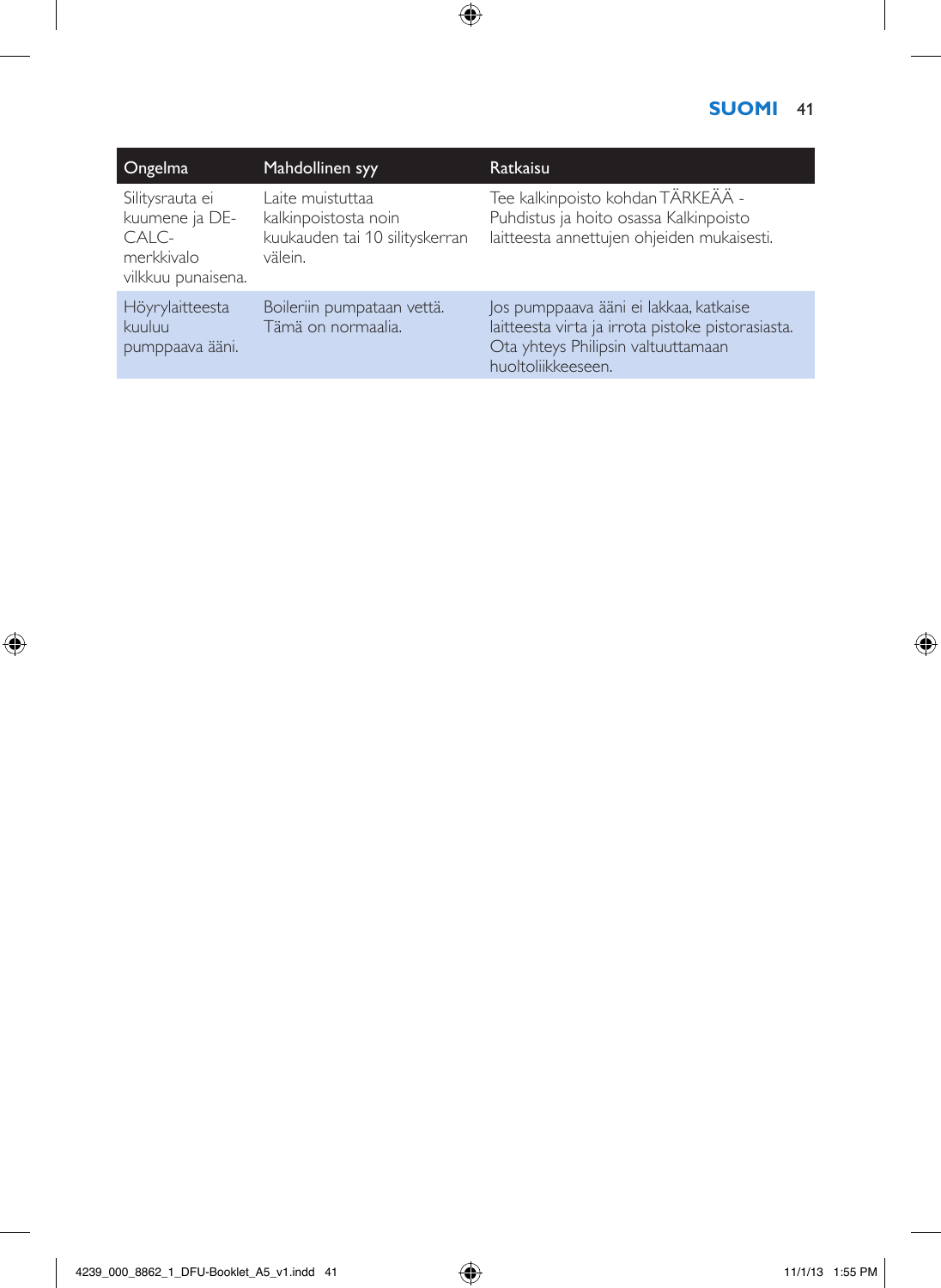





 $\bigoplus$ 









 $\bigoplus$ 

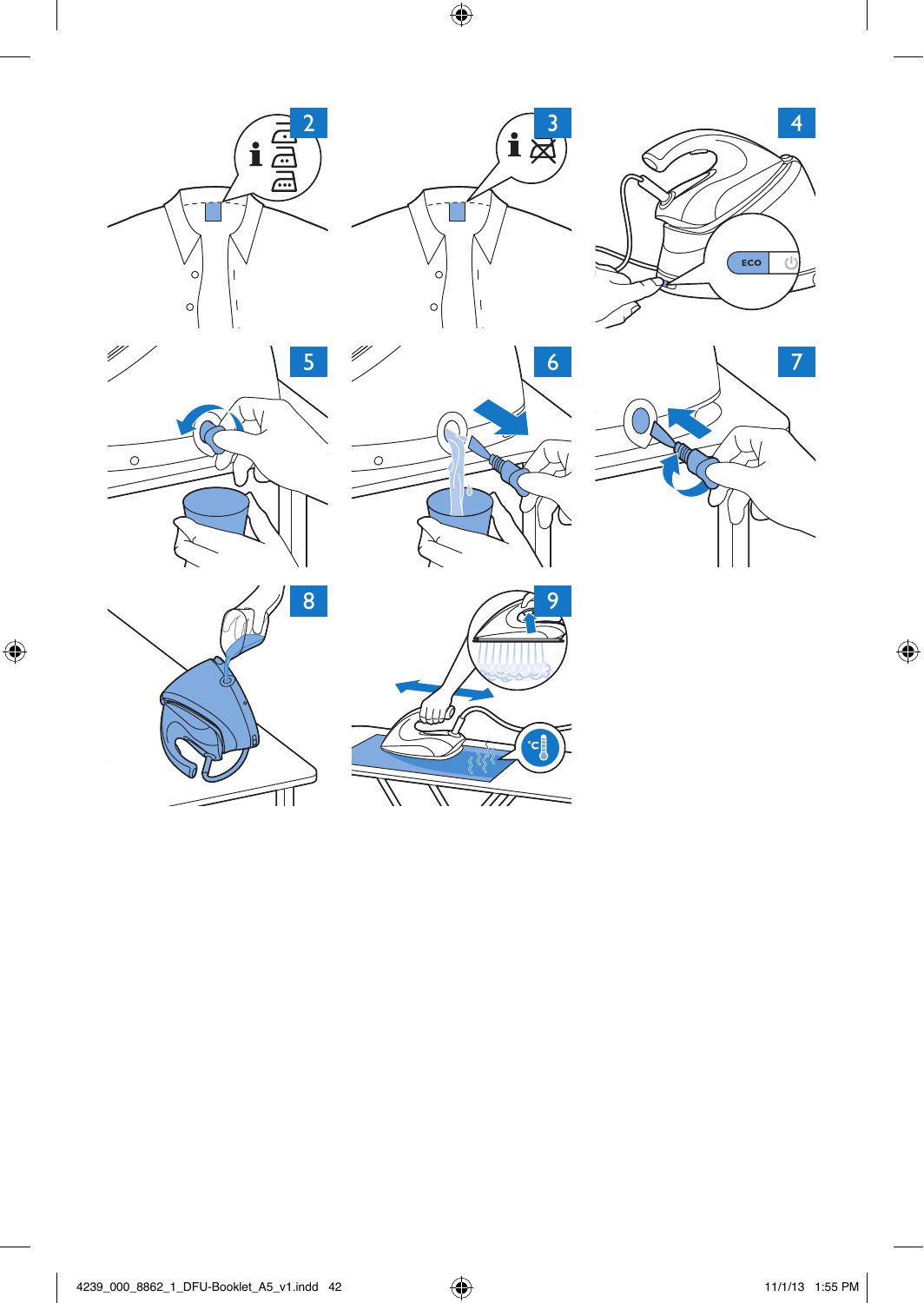

 $\bigoplus$ 

 $\overline{\phantom{a}}$ 

 $\bigoplus$ 

 $\overline{\phantom{a}}$